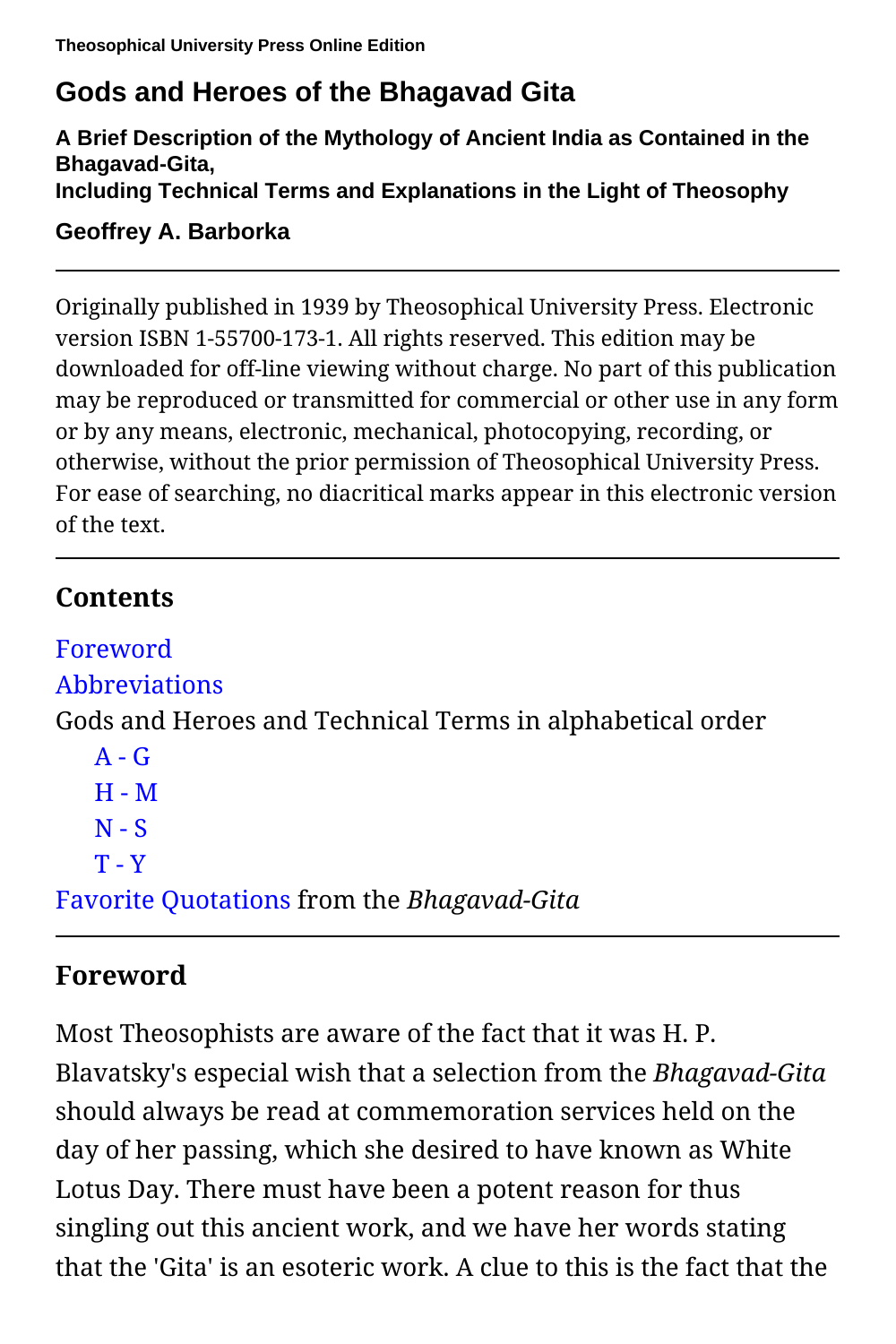very first word of the *Bhagavad-Gita* (in the Sanskrit text) is *Dharmakshetre,* meaning 'on the field of Dharma,' and indicating that what is about to be recounted occurs not only 'on the field of the Kurus' (i. e., *Kurukshetre* - the second word of the text), but on the field of moral law *(dharma),* and is to be interpreted in a cosmic sense.

W. Q. Judge's high regard for the book is well known, and an interpretation is suggested by him in his 'Antecedent Words' to his recension.

Readers of the *Bhagavad-Gita* have doubtless pondered upon the signification of the many Sanskrit words and names appearing in this philosophical work. Perhaps some, having been deeply impressed by the teachings inculcated, have commenced a study of the background of the work, and have thus acquired a knowledge of the main events in the great epic of India - the *Mahabharata* - in which the episode of the *Bhagavad-Gita* occurs. But the task of looking up all the characters mentioned, and finding a satisfactory meaning of the terms, is a difficult one. To meet this need the present book is offered, as a means of gaining a deeper understanding of the work.

The *Bhagavad-Gita* is pre-eminently an ethical treatise. It inculcates teachings applicable to daily life, suited to the time in which it was written. These are considered from the standpoint of two highly philosophical systems of thought which were then prominent, namely, the Sankhya and the Yoga. Furthermore there is a philosophical and religious background which is not very prominent in the theme, yet is always present: this is the mythology of ancient India, a consideration of which is necessary for a complete understanding of the *Bhagavad-Gita.* It is information along this line that the present handbook supplies.

It would seem from a study of the mythology of Hindusthan that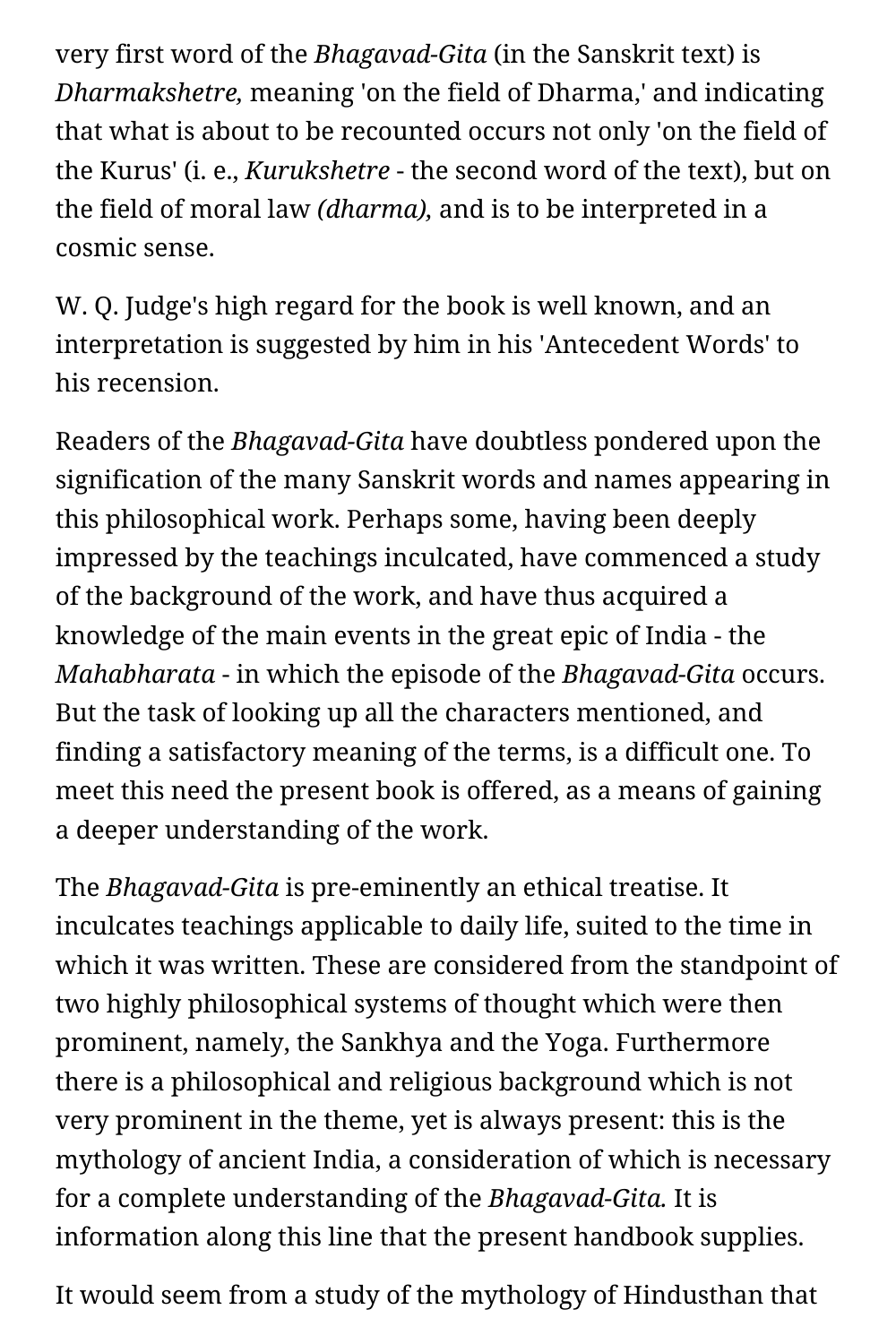it may be divided into three main periods: (1) the Vedic period, containing the original exposition of the deities, etc., as found in the Vedas; (2) the post-Vedic period, consisting of *The Laws of Manu* and the two great epics, the *Mahabharata* and the *Ramayana;* (3) the post-Mahabharatan period, as found in the Puranas.

Pursuing this line of thought one finds that along with the modifications which the deities undergo during these three periods, there is a corresponding change in religious outlook. As religious ideas and beliefs do not change suddenly but arise slowly and only after considerable lapses of time, the conclusion naturally follows that great periods of time must have elapsed between the production of the Sanskrit works above enumerated; and the works themselves indicate the trend of thought of the time in which they were written.

The characters and terms used in the *Bhagavad-Gita* represent the religious outlook and mythology of the Mahabharatan-period. Nevertheless the information given in this handbook in regard to the deities comprises the three periods above outlined. This plan has been followed in order to give as complete an explanation as possible.

Although there are voluminous commentaries upon the ancient Sanskrit literature, written by Eastern sages, the keys to an interpretation of the mythology of India were not known in the West until Helena Petrovna Blavatsky (the founder of the modern Theosophical Movement) published her books. Such keys are not easily accessible, however, as they are scattered throughout her works. The effort in this handbook has been to place this information before students. Wherever possible the inner meanings which H. P. Blavatsky gave to terms or to deities have been included herein (with references subjoined). These esoteric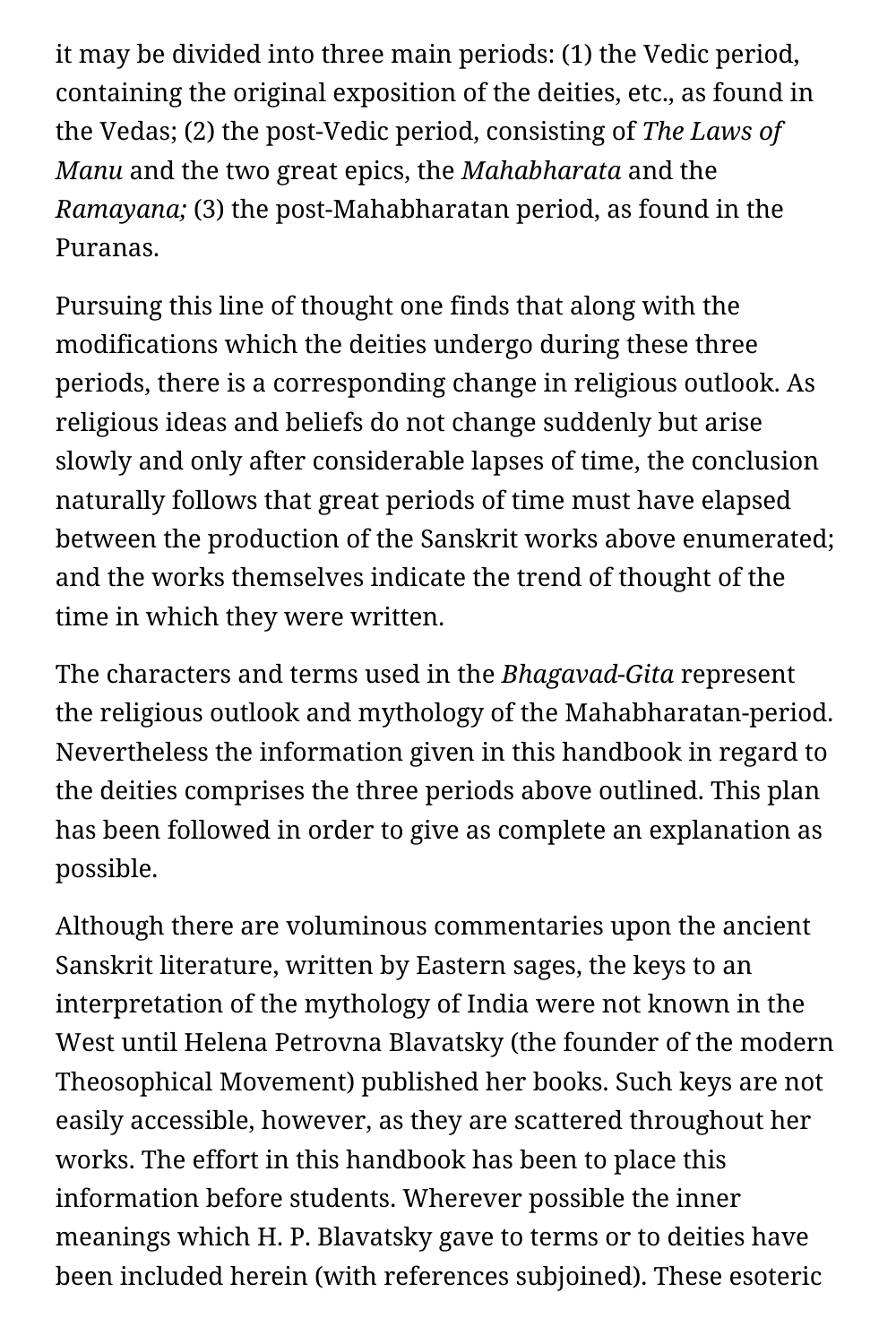explanations are of inestimable value, as they give a means of understanding the *Bhagavad-Gita* in a new light. Witness the following citation: the author is referring to the story about Vaivasvata-Manu as told both in the *Mahabharata* and the Puranas:

All this, which seems a jumble to the profane, is full of philosophical meaning to the Occultist. On the very face of the narrative a secret and sacred meaning is perceivable, all the details, however, being so purposely mixed up that the experienced eye of an Initiate alone can follow them and place the events in their proper order.

The story as told in the "Mahabharata" strikes the key-note, and yet it needs to be explained by the secret sense contained in the Bhagavad Gita. It is the *prologue to the drama* of our (Fifth) Humanity. - *The Secret Doctrine,* II, 139

The best information about the characters occurring in the *Bhagavad-Gita* is the *Mahabharata* itself, for the stories about the gods and heroes are therein told in detail. This epic was used for the background of the compilation. Verification was made by use of Monier-Williams's *Sanskrit Dictionary,* and the systemic spelling for the names and terms adopted; also the orthography. The labor of preparation has been materially aided by access to this standard authority. Further, material has been drawn from Dowson's *Classical Dictionary.* Due acknowledgment is given to these works, as well as to the Theosophical works of H. P. Blavatsky and G. de Purucker for the illumination and clarification which Theosophy brings to an understanding of the Sanskrit terms employed in its literature.

Root-meanings of Sanskrit words have been placed in parentheses at the conclusion of articles, because the rootmeaning of a Sanskrit word provides the key to its correct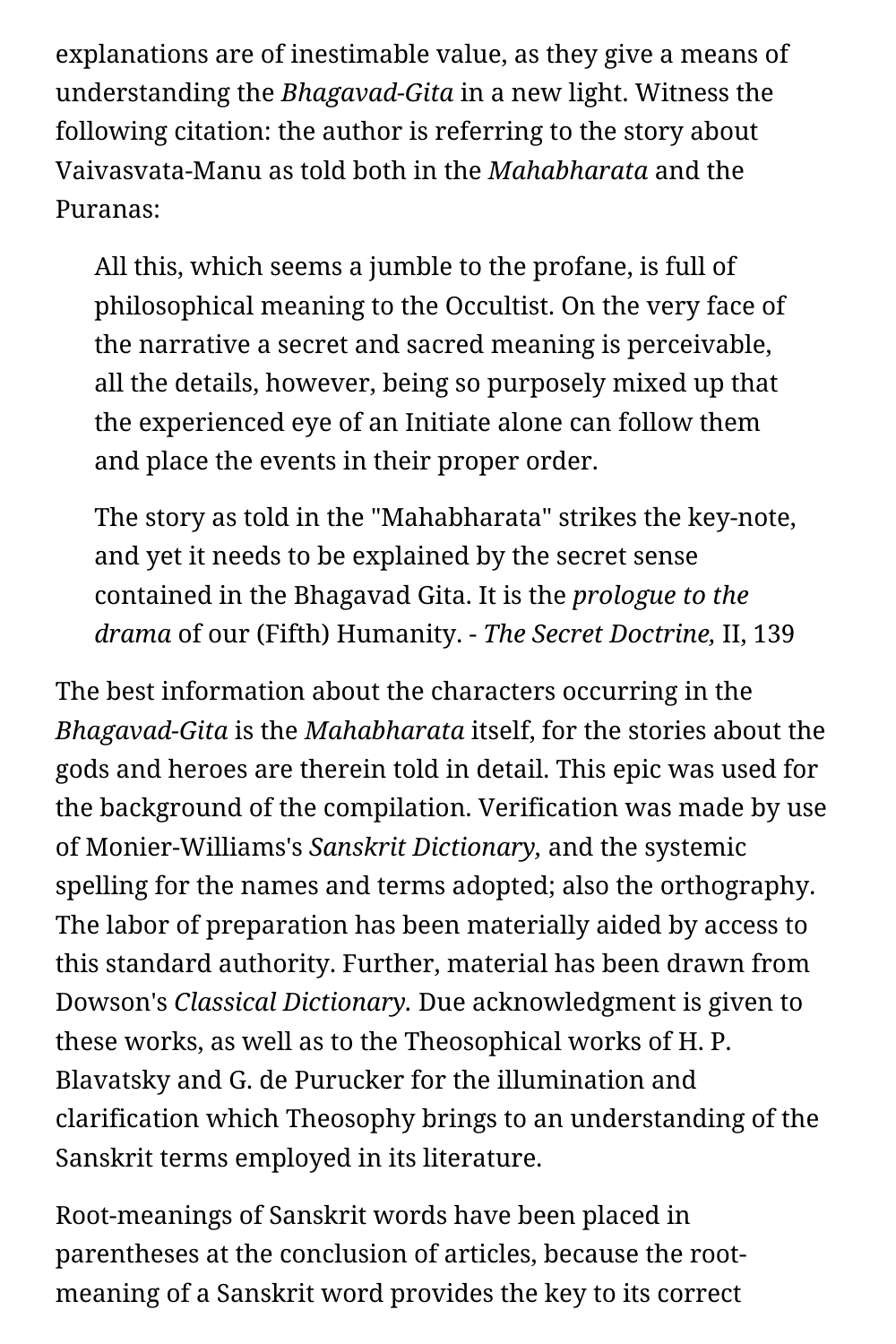understanding.

The names and terms in this book are those that appear in the recension of the *Bhagavad- Gita* made by William Q. Judge (the work principally known to Theosophists), and his latest edition (the sixth) was used in regard to pagination - which the 1939 Point Loma edition also follows.

GEOFFREY A. BARBORKA

Theosophical University, Point LomaCalifornia May, 1939.

#### <span id="page-4-0"></span>**Abbreviations**

adj. = adjective

B.G. *=Bhagavad-Gita* (W. Q. Judge's Recension). B.G. followed by a number has reference to the page in which the word first appears in W.Q.J.'s edition of 1896, and Point Loma edition of 1939

comp. = compound

dict. = dictionary form or 'crude form.' Sanskrit words when not used in sentences (i. e., when isolated without grammatical form) have a special form; this is the manner in which they appear in dictionaries (e.g. Atman - dict.; Atma - nominative case.)

lit. = literally - the literal meaning of the word

m. = meaning of the word itself

*Manu* = *The Laws of Manu (Manava-Dharma-Sastra)*

N.B.G. = *Notes on the Bhagavad-Gita* by Subba Row

nom. = nominative case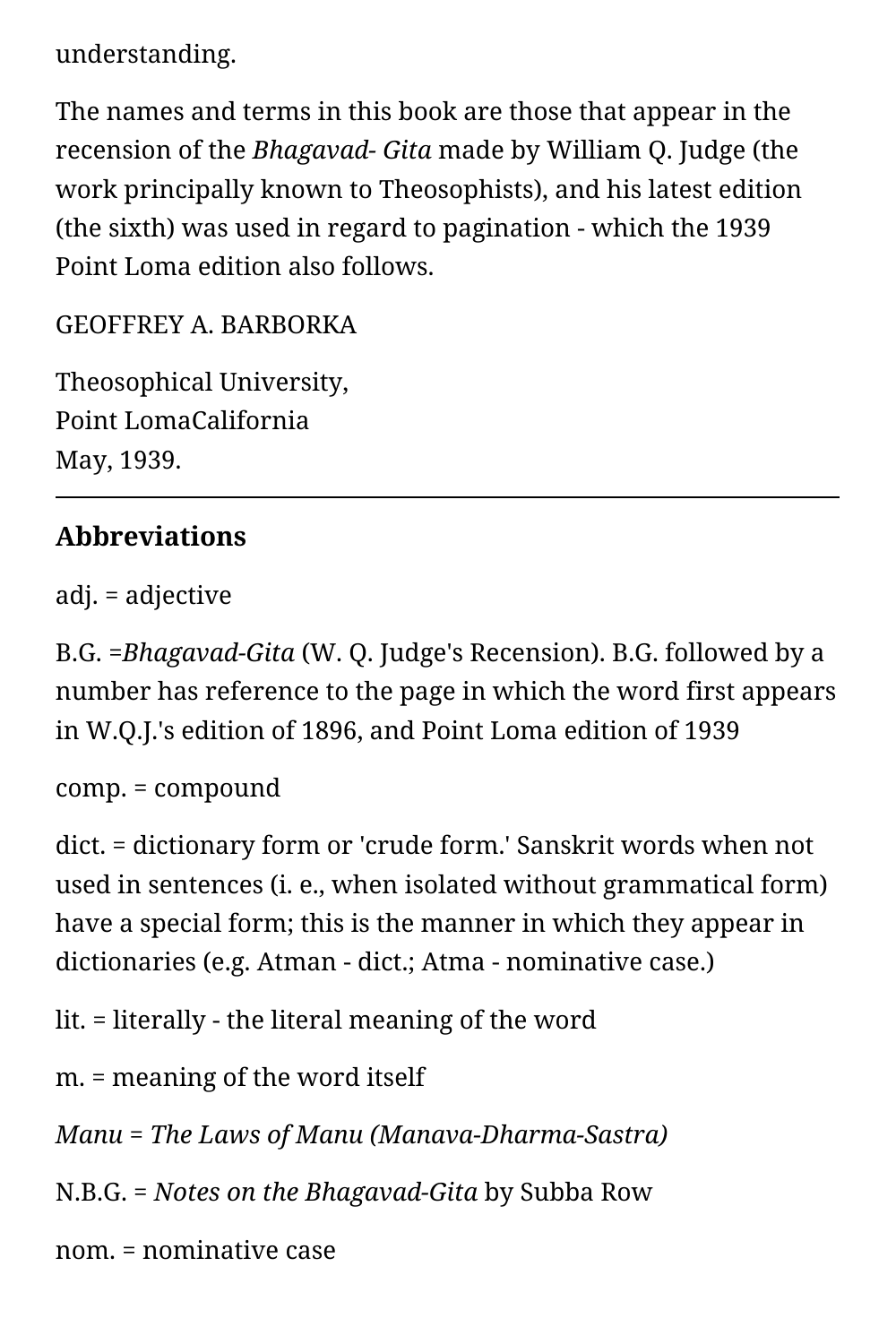q.v. = quod vide ('which see')

S.D. = *The Secret Doctrine* by H. P. Blavatsky

Theos. Gloss. = *The Theosophical Glossary* by H. P. Blavatsky

\* (asterisk preceding a Sanskrit word) = derived from the verbal root

## <span id="page-5-0"></span>**Favorite Quotations from The Bhagavad-Gita**

(Recension of W. Q. Judge - in order of occurrence)

[Taken from *Gods and Heroes of the Bhagavad-Gita*, pp. 121, 124- 127]

With the loss of virtue, vice and impiety overwhelm the whole of a race. p. 7

Those who are wise in spiritual things grieve neither for the dead nor for the living. p. 11

I myself never was not, nor thou, nor all the princes of the earth; nor shall we ever hereafter cease to be. p. 11

As the lord of this mortal frame experienceth therein infancy, youth, and old age, so in future incarnations will it meet the same. p. 11

He to whom pain and pleasure are the same, is fitted for immortality. p. 12

It (the Spirit) is not a thing of which a man may say, 'It hath been, it is about to be, or is to be hereafter'; for it is without birth and meeteth not death; it is ancient, constant, and eternal, and is not slain when this its mortal frame is destroyed. p. 12

As a man throweth away old garments and putteth on new, even so the dweller in the body, having quitted its old mortal frames,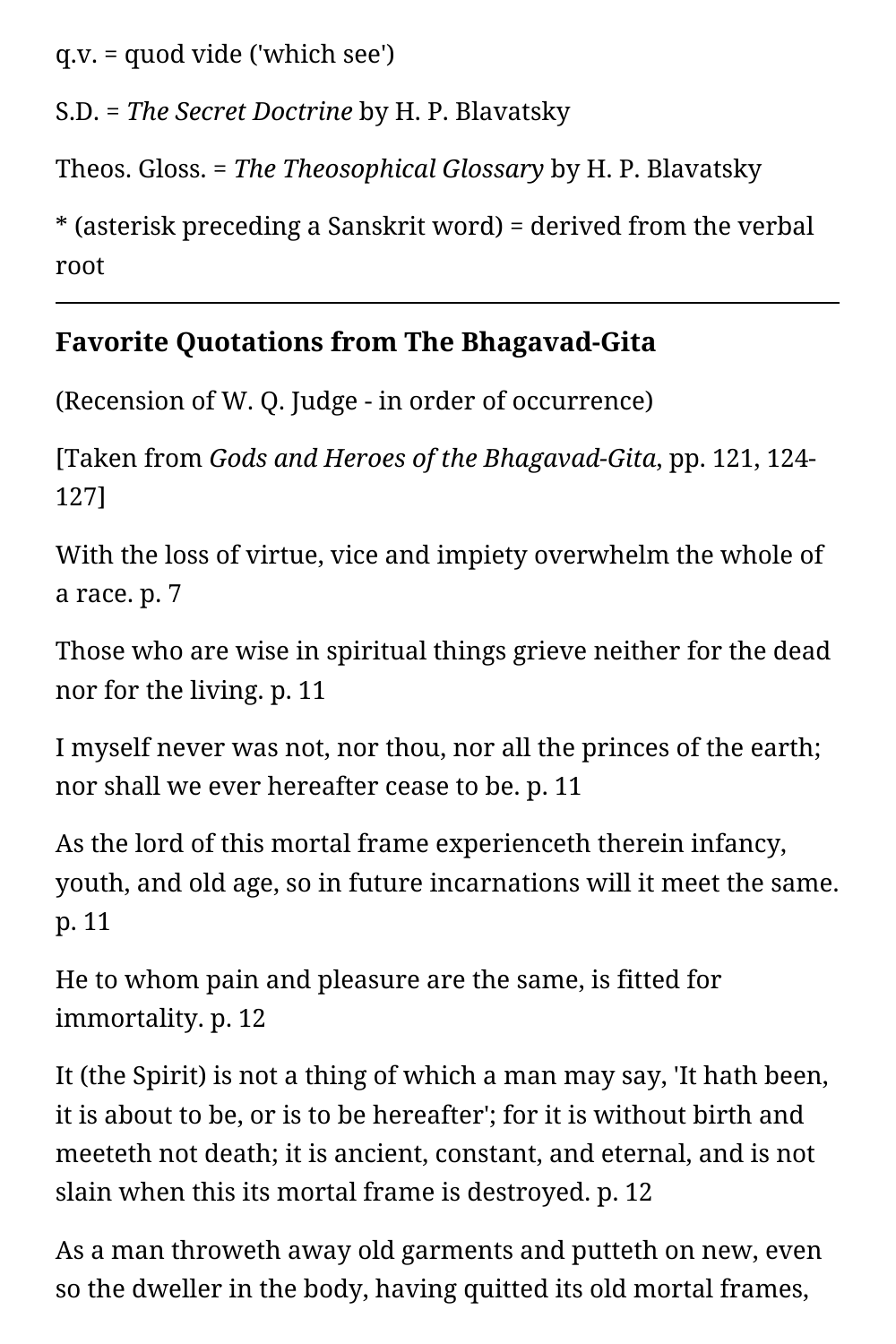entereth into others which are new. p. 13

Death is certain to all things which are born, and rebirth to all mortals; wherefore it doth not behoove thee to grieve about the inevitable. p. 13

Make pleasure and pain, gain and loss, victory and defeat, the same to thee. p. 15

Be free from the 'pairs of opposites' and constant in the quality of Sattwa. p. 16

Let, then, the motive for action be in the action itself, and not in the event. p. 16

Do not be incited to actions by the hope of their reward, nor let thy life be spent in inaction. p. 16

Equal-mindedness is called Yoga. p. 17

Yoga is skill in the performance of actions. p. 17

The man whose heart and mind are not at rest is without wisdom or the power of contemplation. p. 20

Do thou perform the proper actions: action is superior to inaction. p. 23

The man who doeth that which he hath to do, without attachment to the result, obtaineth the Supreme. p. 25

Whatever is practised by the most excellent men, that is also practised by others. The world follows whatever example they set. p. 25

It is better to do one's own duty, even though it be devoid of excellence, than to perform another's duty well. p. 27

It is better to perish in the performance of one's own duty; the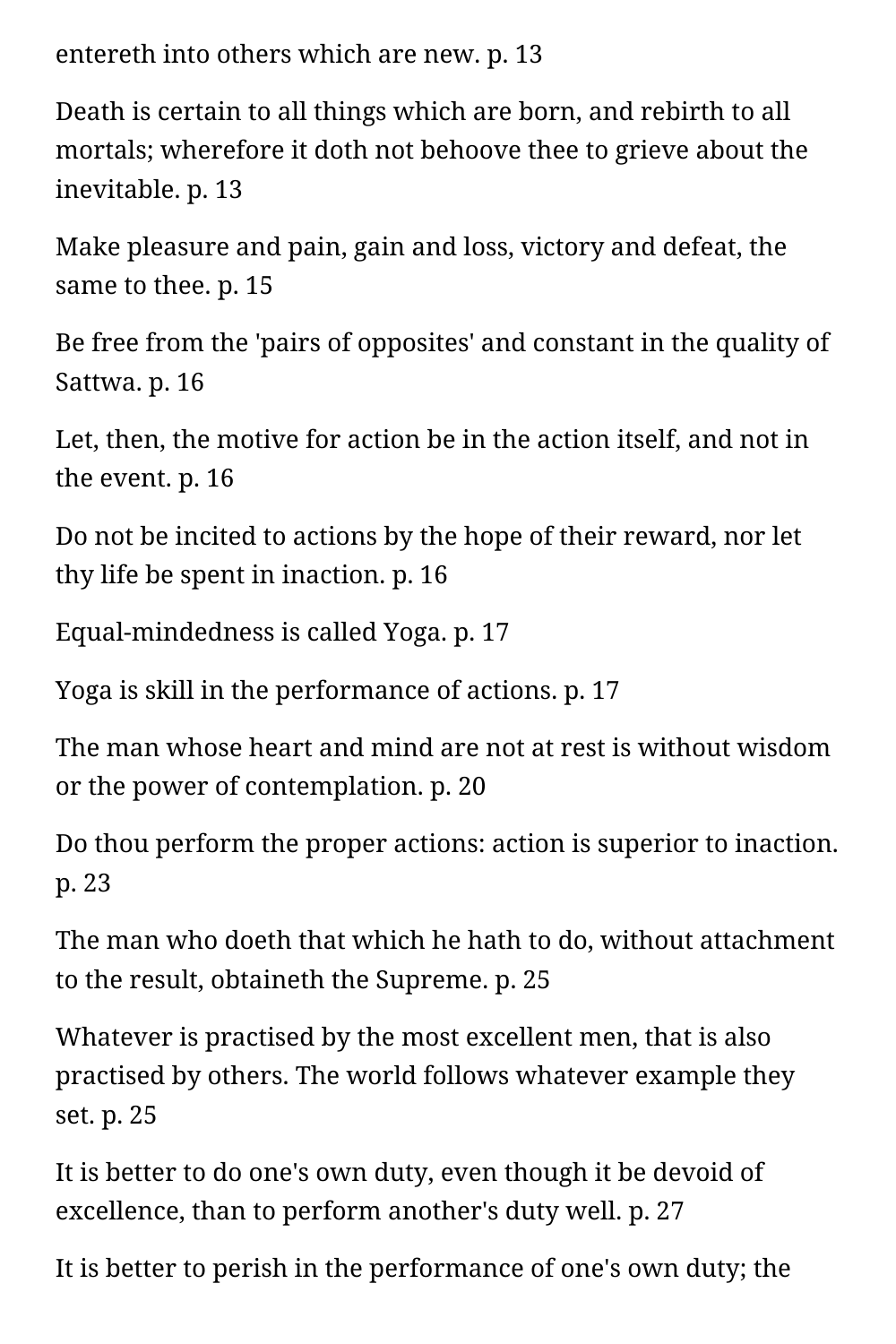duty of another is full of danger. p. 27

Both I and thou have passed through many births. Mine are known unto me, but thou knowest not of thine. p. 31

1 produce myself among creatures, whenever there is a decline of virtue and an insurrection of vice and injustice in the world. p. 31

In whatever way men approach me, in that way do I assist them; but whatever the path taken by mankind, that path is mine. p. 32

That man who sees inaction in action and action in inaction is wise among men. p. 33

There is no purifier in this world to be compared to spiritual knowledge. p. 36

The man of doubtful mind hath no happiness either in this world or in the next or in any other. p. 36

Renunciation of action and devotion through action are both means of final emancipation. p. 38

The devotee who is engaged in the right practice of his duties approacheth the Supreme Spirit in no long time. p. 39

Whoever in acting dedicates his actions to the Supreme Spirit and puts aside all selfish interest in their result is untouched by sin. pp. 39-40

The man who is devoted and not attached to the fruit of his actions obtains tranquillity. p. 40

He whose heart is not attached to objects of sense finds pleasure within himself. p. 42

Action is said to be the means by which the wise man who is desirous of mounting to meditation may reach thereto. p. 44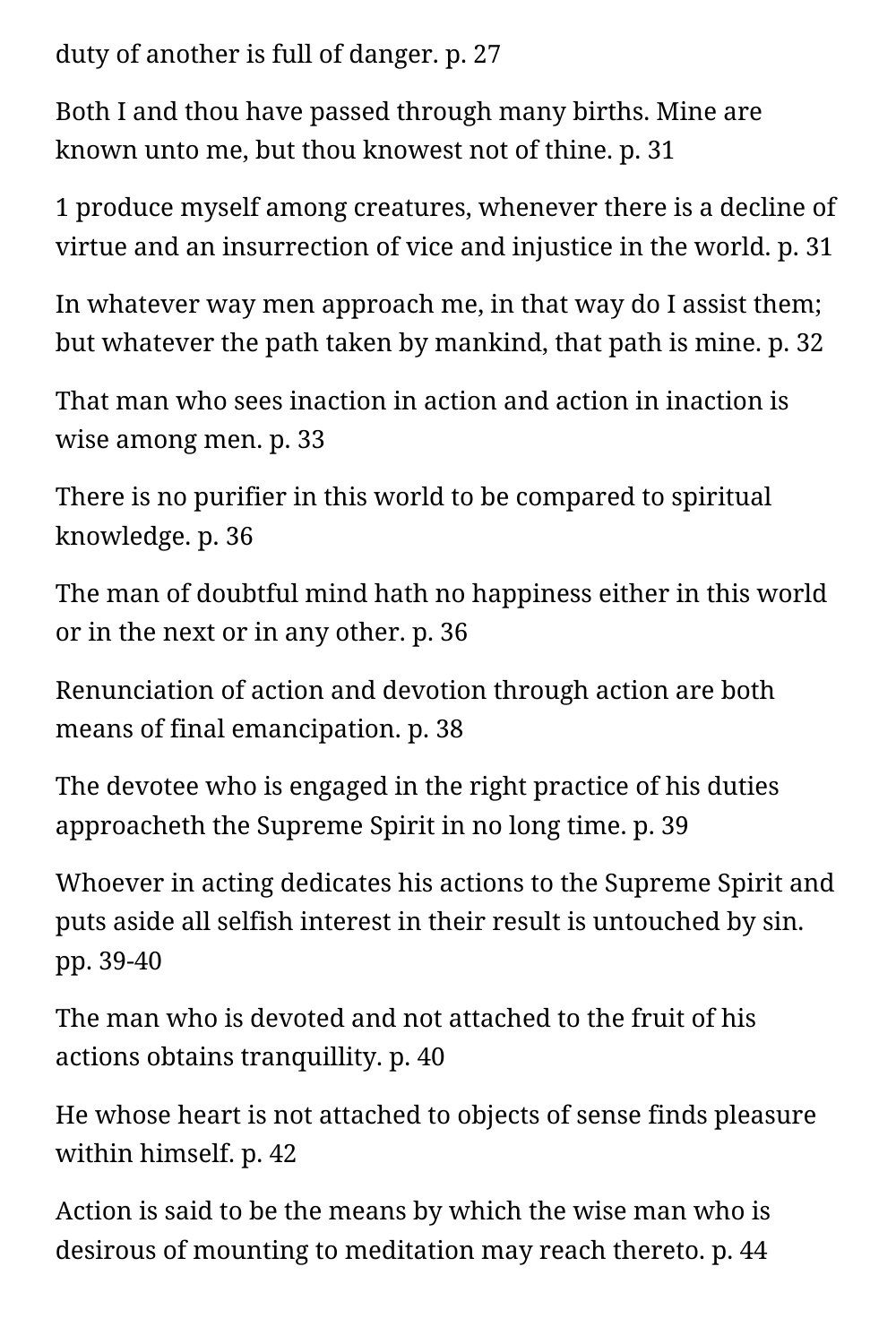He who seeth me in all things and all things in me looseneth not his hold on me and I forsake him not. p. 49

Never to an evil place goeth one who doeth good. p. 51

The man whose devotion has been broken off by death goeth to the regions of the righteous. p. 51

In whatever form a devotee desires with faith to worship, it is I alone who inspire him with constancy therein. p. 55

All worlds up to that of Brahman are subject to rebirth again and again. p. 60

There is that which upon the dissolution of all things else is not destroyed; it is indivisible, indestructible, and of another nature from the visible. p. 61

Light and darkness are the world's eternal ways. p. 62

All this universe is pervaded by me in my invisible form. p. 64

I accept and enjoy the offerings of the humble soul who in his worship with a pure heart offereth a leaf, a flower, or fruit, or water unto me. p. 68

I am the origin of all; all things proceed from me. p. 71

**[Contents](#page-0-1)** 

[Theosophical Society Homepage](https://www.theosociety.org/)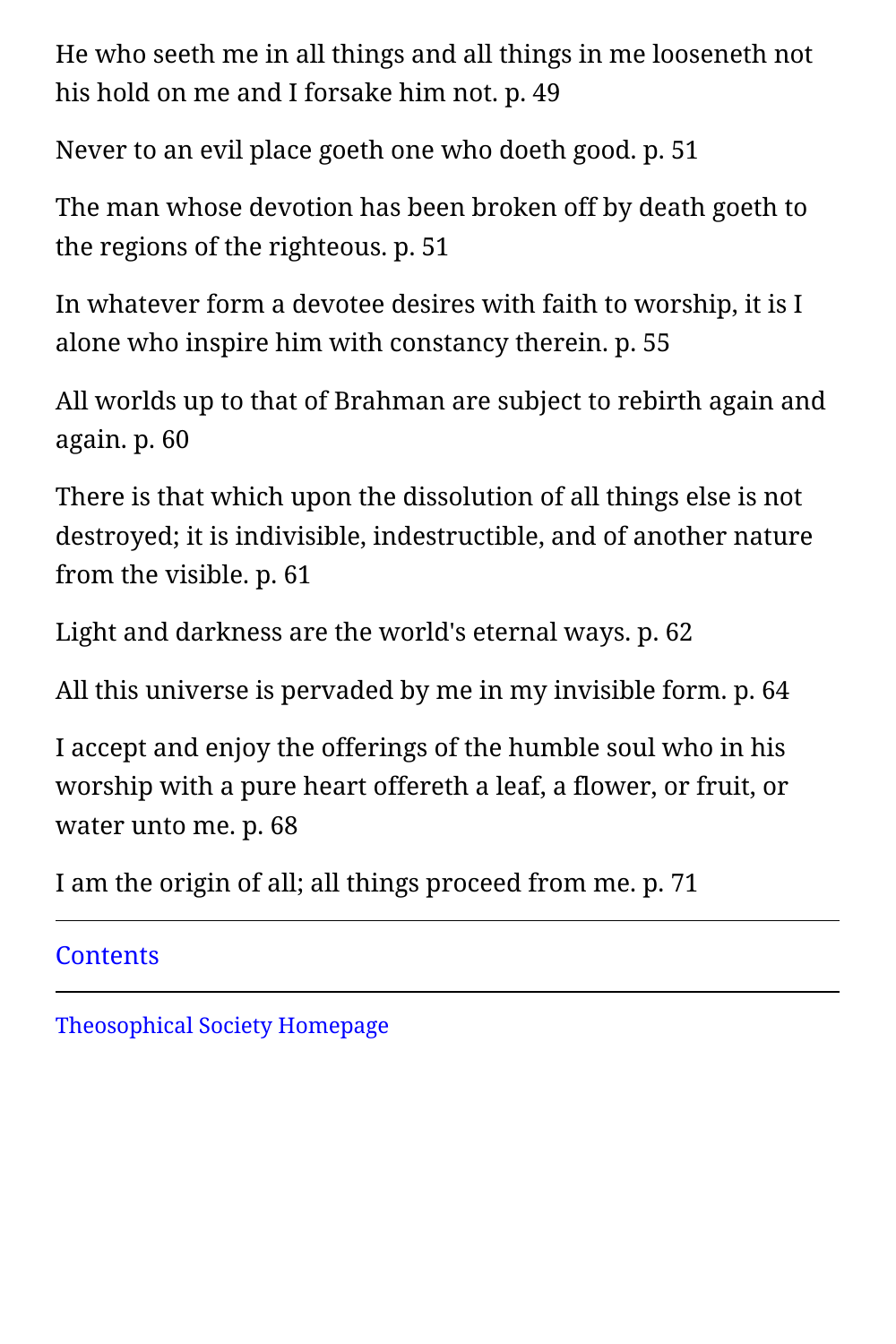#### <span id="page-9-1"></span><span id="page-9-0"></span>**Gods and Heroes and Technical Terms: A - G**

[H - M](#page-31-0) | [N - S](#page-50-0) | [T - Y](#page-68-0)

\* The asterisk preceding a Sanskrit word herein means 'derived from the verbal root.' (See 'Abbreviations,' and 'Pronunciation Key.')

**Achyuta** The unfallen, *i.e.,* the imperishable: a philosophical term about which H. P. Blavatsky writes: "Achyuta is an almost untranslatable term. It means that which is not subject to fall or change for the worse: the *Unfalling;* and it is the reverse of *chyuta,* 'the Fallen.' The Dhyanis who incarnate in the human forms of the Third Root-Race and endow them with intellect (Manas) are called the *chyuta,* for they fall into generation." (*S.D.* II, 47) Achyuta is applied to Vishnu, and to Krishna in his avataric aspect of Vishnu: not, however, as an individualized entity but in respect to the condition or state of essential Cosmic Being. (comp. *a*, not; *chyuta* from *\*chyu,* to move to and fro, to fall, to fade. *B.G.* 132)

**Adhibhuta** *lit.* 'Original Element,' *i.e.,* the primordial substratum or element of matter and all objects, in its cosmic aspect. (comp. *adhi* 'above,' therefore implying superiority; *bhuta,* a word frequently used for 'element.' *B.G.* 57)

**Adhidaivata** *lit.* The original or primordial divine, *i.e.,* the divine agent operating in and through beings and objects. A generalizing adjective applying to the divine part of any being from the hierarchical standpoint: applicable to Adhyatman *(q.v.)*. (comp. *adhi* above, therefore implying superiority; *daivata*, divine. *B.G.* 57)

**Adhiyajna** *lit.* 'Primordial sacrifice.' Cosmologically this refers to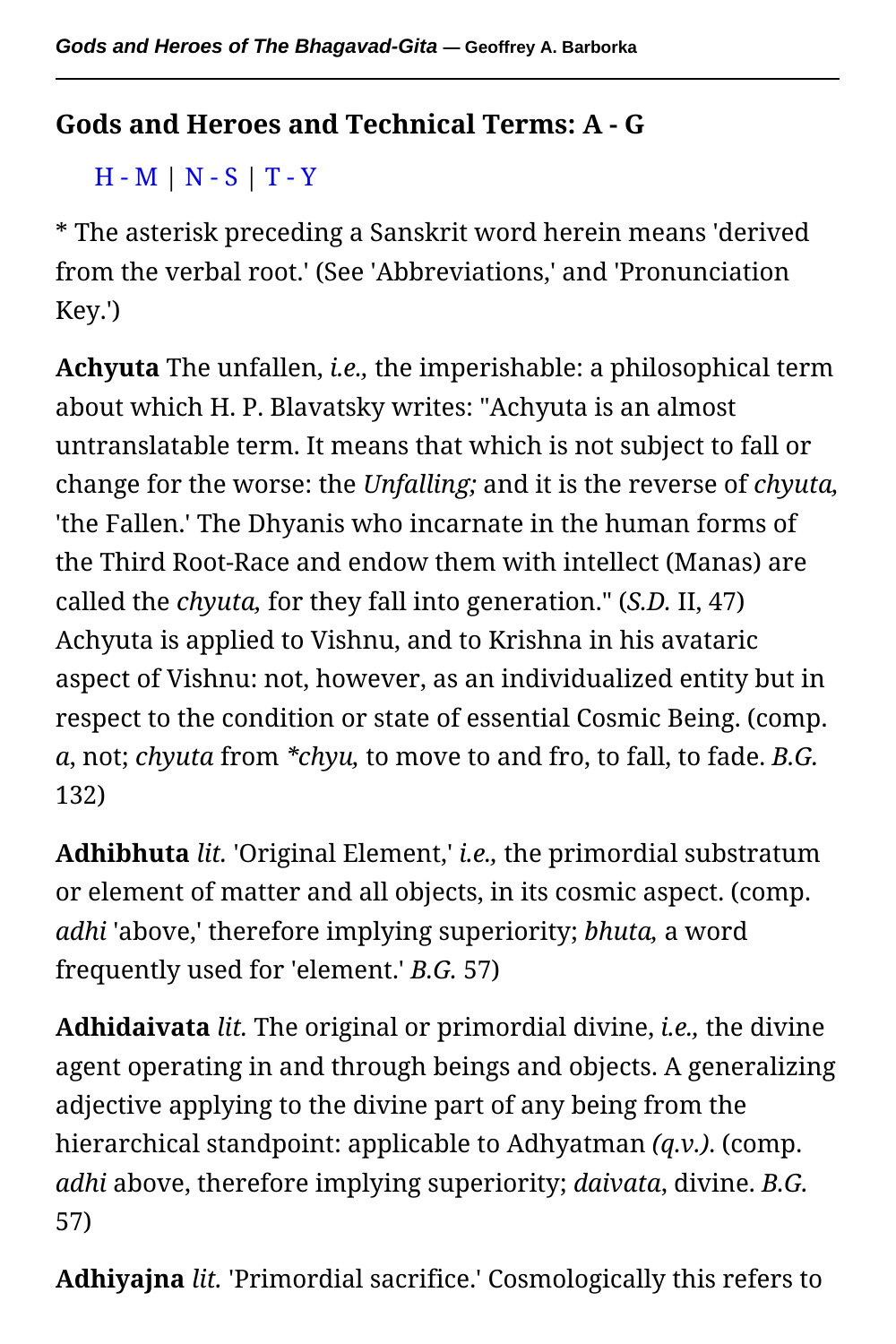the Cosmic Logos, which in the Esoteric Philosophy is represented as in a sense sacrificing itself for the benefit of the world; because due to its own coming into manifestation it enables the waiting hosts of monads to come into being. In the small, every Avatara repeats the sacrifice for the benefit of all that lives. The *Bhagavad-Gita* refers to this in the words "Adhiyajna is myself in this body," *i.e.,* Krishna the Avatara in a physical body. *(comp. adhi* upper, paramount; *yajna*, sacrifice. *B.G.* 58)

**Adhyatman** *lit.* 'The Supreme or Original Atman,' the highest of a hierarchy, equivalent to Paramatman. (comp. *adhi* above, therefore implying superiority; *atman*, Self. *B.G.* 57)

**Adityas** The twelve great gods of the Hindu pantheon, sometimes also reckoned as seven (as in early Vedic times, and named, Varuna, the chief, Mitra, Aryaman, Bhaga, Daksha, Ansa, Surya): sons of boundless infinitude (Aditi). These great gods have been known under many names in different kalpas: they are the eternal sustainers of the divine life which exists in all things. "The wise call our fathers Vasus; our paternal grandfathers Rudras; our paternal great grandfathers, Adityas; agreeable to a text of the Vedas." *(Manu* iii, 284) Astronomically, the seven Adityas are the regents of the seven planets. (*S.D.* I, 99) (m. belonging or coming from Aditi. *B.G.* 73)

**Agni** The god of fire: one of the most important of the Vedic deities, to whom the greatest number of hymns are addressed, for he presides chiefly over the earth, and is regarded as the mediator between men and the gods, as protector of men and their homes, and as witness of all their actions. Fire is regarded in three phases: in heaven as the sun, in the air as lightning, and on earth as ordinary fire. Agni is represented as clothed in black, having smoke for his standard and head-piece, and carrying a flaming javelin; he has four hands and seven tongues, with which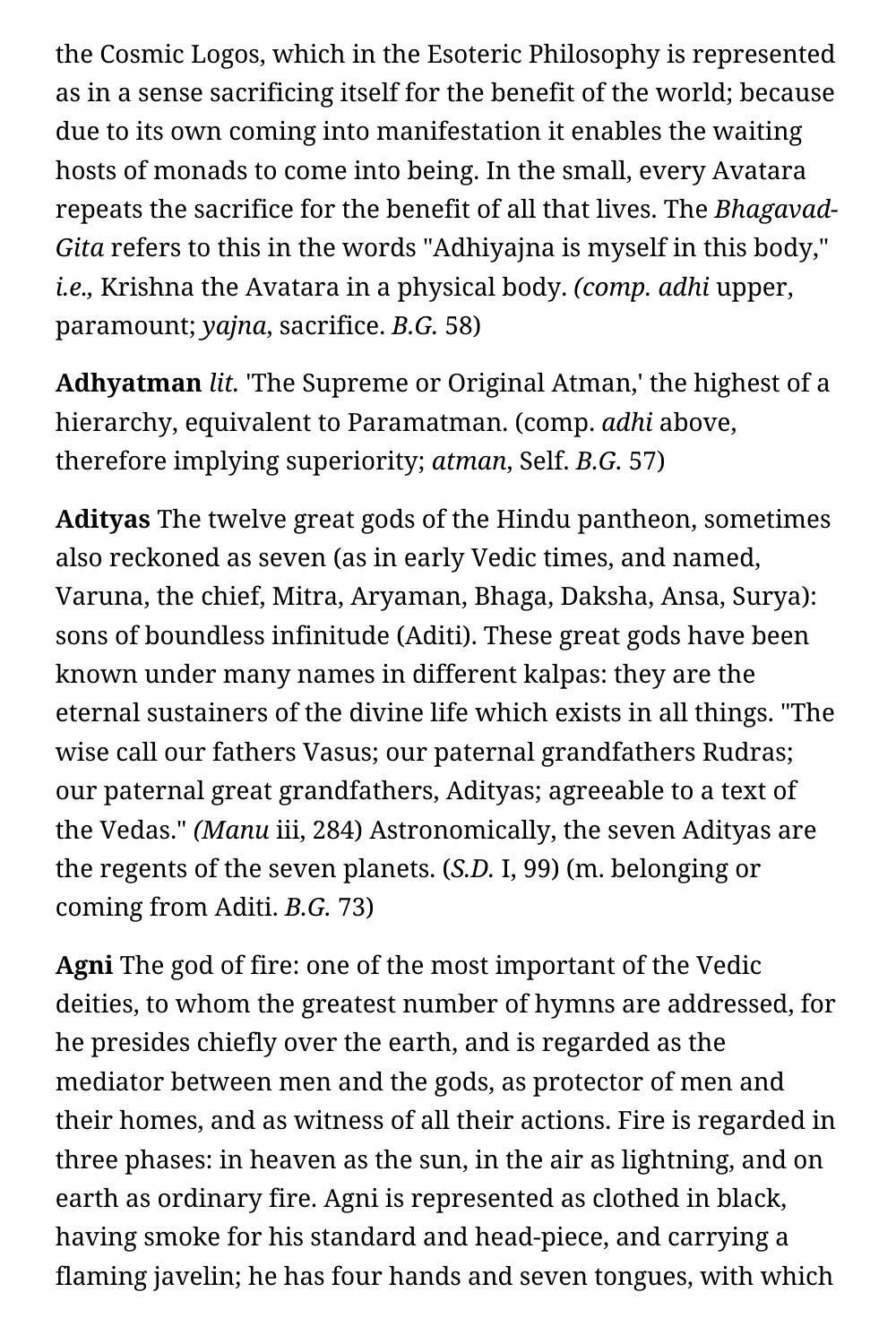he licks up the butter used in sacrifices. His chariot is drawn by red horses; the seven winds form the wheels of his car, and he is followed by a ram. Esoterically Agni represents the divine essence present in every atom of the universe, the Celestial Fire; hence in its manifestations Agni is often used synonymously with the Adityas *(q.v.)* or our spiritual Pitris *(q.v.)*. In this sense Fire is spoken of as the PRIMARY in the Stanzas of Dzyan: "The Spirit, beyond manifested Nature, is the fiery BREATH in its absolute Unity. In the manifested Universe, it is the Central Spiritual Sun, the electric Fire of all Life. In our System it is the visible Sun, the Spirit of Nature, the terrestrial god. And in, on, and around the Earth, the fiery Spirit thereof - air, fluidic fire; *water,* liquid fire; *Earth,* solid fire. All is fire - *ignis,* in its ultimate constitution, ... the three Vedic chief gods are Agni *(ignis),* Vayu *(q.v.)*, and Surya - Fire, Air, and the Sun, three occult degrees of fire." (*S.D.* II, 114) (*B.G.* 85)

**Ahankara** (or Ahamkara) Egoism, the sense of personality or 'Iam-I-ness': in its lower aspect in man it is the egoistical principle which produces the notion of the personal ego as being different from the Universal One-Self. Kosmically speaking, Ahankara is "that which first issues from 'Mahat' or divine mind; the first shadowy outline of Self-hood, for 'pure' Ahankara becomes 'passionate' and finally 'rudimental' (initial); . . ." (*S.D.* I, pp. 452-3). (comp. *aham,* I; *kara,* doer, maker; from \**kri* to do. *B.G.* 53)

**Airavata** The elephant produced by the gods at the time of the churning of the ocean. (See *Ananta.)* He became the special charge of Indra and one of the eight Lokapalas. These latter are the cosmical spirits who preside over the eight points of the compass (Airavata guards the east), and are closely akin to the four Maharajas - the four 'GreatWatchers.' Although the Lokapalas are represented as 'elephants,' H. P. Blavatsky remarks that "all of them have an occult significance." (*S.D.* I, 128) (m.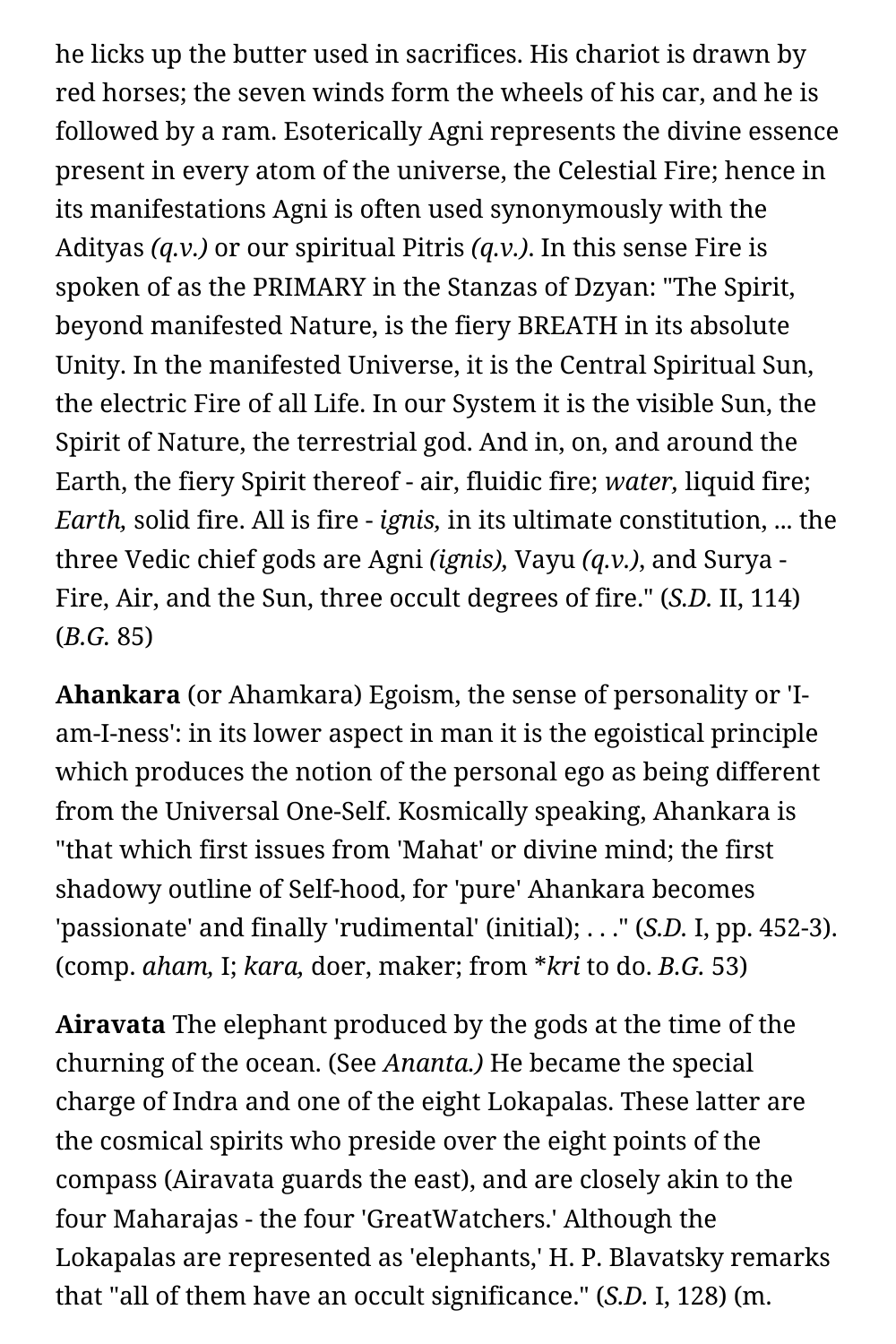produced from the ocean, from *iravat,* the ocean. *B.G.* 74)

**Akasa** The Fifth Kosmic Element: the spiritual Essence which pervades all space; in fact it may be called imbodied universal Space - in this aspect known as Aditi. It is the substratum for the seven Prakritis (roots) of all in the universe; thus in one sense is Mulaprakriti (the Kosmical Root-Substance). The word itself, without its philosophical meaning, signifies the sky, the open space, hence it is often rendered 'ether' in translations from the Sanskrit works, but as H. P. Blavatsky pointed out, Akasa "is not that Ether of Science, not even the Ether of the Occultist, who defines the latter as one of the principles of Akasa only" (*S.D.* I, 296). In the Brahmanical scriptures the term is used in the same manner that Northern Buddhists employ Svabhavat - more mystically Adi-Buddhi. Some have associated the Astral Light with Akasa, but the former is but a reflection of the latter: "To put it plainly, ETHER is the Astral Light, and the Primordial Substance is AKASA, the *Upadhi* of DIVINE THOUGHT." (*S.D.* I, 326) (\* *kas,* to shine, to appear. *B.G.* 53)

**Amba** The eldest daughter of the king of Kasi. Through the fault of Bhishma she was rejected by her suitor, whereupon she withdrew to the forest and after practising severe penances she ended her life on the funeral pyre, and was then reborn as Sikhandin *(q.v.)*. The word in the text (last line of p. iii *B.G.*) should read Ambika *(q.v.)* - the second daughter of the king.

**Ambalika** The third daughter of the king of Kasi given by Bhishma in marriage to his half brother Vichitravirya. After the latter's death she was wedded to Vyasa, and became the mother of Pandu *(q.v.)*. (*B.G.* p. iii)

**Ambika** The second daughter of the king of Kasi wedded to Vichitravirya. After his death she was married to Vyasa, and gave birth to Dhritarashtra *(q.v.)*. (*B.G.* p. iii)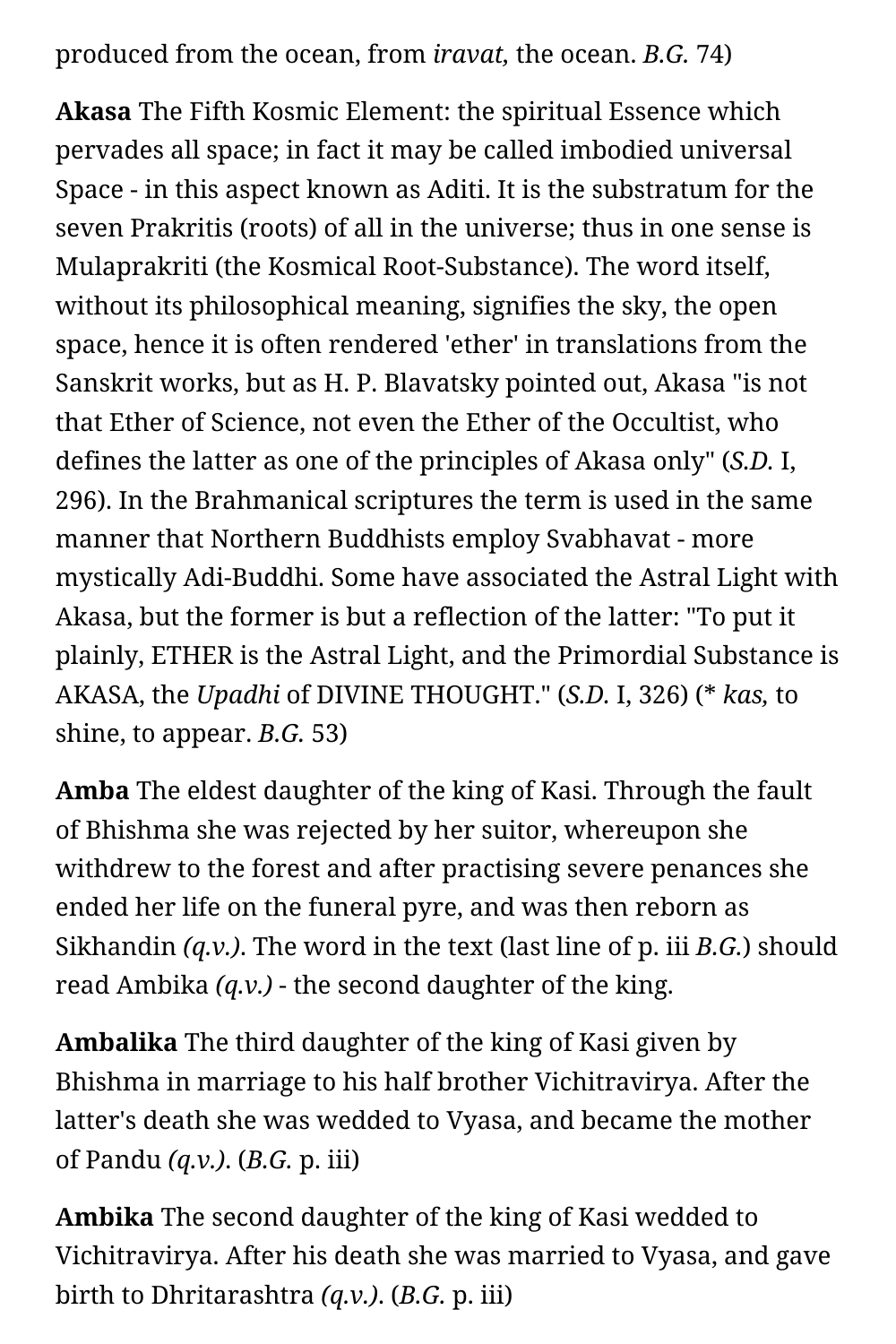**Amrita** The nectar of the gods, by quaffing which immortality was attained; hence called the waters of immortality or the elixir of life. The amrita was produced when the gods used Ananta *(q.v.)* for churning the ocean. In the Vedas, amrita is applied to the mystical Soma *(q.v.)*, which makes a new man of the Initiate. "Amri*ta* is beyond any guna [quality], for it is UNCONDITIONED *per se";* (*S.D.* I, 348). Mystically it is the drinking of the water of supernal wisdom and the spiritual bathing in its life-giving power. (comp. *a,* not; *mrita,* dying. *B.G.* 74)

**Ananta** The name of the serpent Sesha, represented as sevenheaded and forming the couch of Vishnu *(q.v.)*, on which he reclines during the pralayas. Sesha, is called Ananta (meaning the unending, the infinite) because he perdures through manvantaras as well as during the pralayas, *i.e.,* during the periods of activity and quiescence. Ananta is represented as carrying a plow and a pestle, for during the churning of the waters for the purpose of making Amrita *(q.v.)*, the gods used Sesha as a great rope, twisting his tail around the mountain Mandara, and thus using it as a churn. Ananta is also the symbol of eternity, *i.e.,* a serpent in the form of a circle. In the Puranas Sesha is said to have a thousand heads - an expansion of the legend. The seven beads of the serpent "typifies the Seven principles throughout nature and man; the highest or middle head being the seventh." (*S.D.* I, 407) (comp. *an*, not; *anta,* ending. *B.G.* 74)

**Ananta-Vijaya** The name of the conch-shell of Yudhishthira. (m. eternally victorious. *B.G.* 4)

**Arjuna** The hero of the *Bhagavad-Gita* depicted as the disciple of Krishna is one of the most interesting and lovable characters in the *Mahabharata.* He is the third of the Pandava brothers, the son of Indra by Pritha (or Kunti) - hence referred to throughout the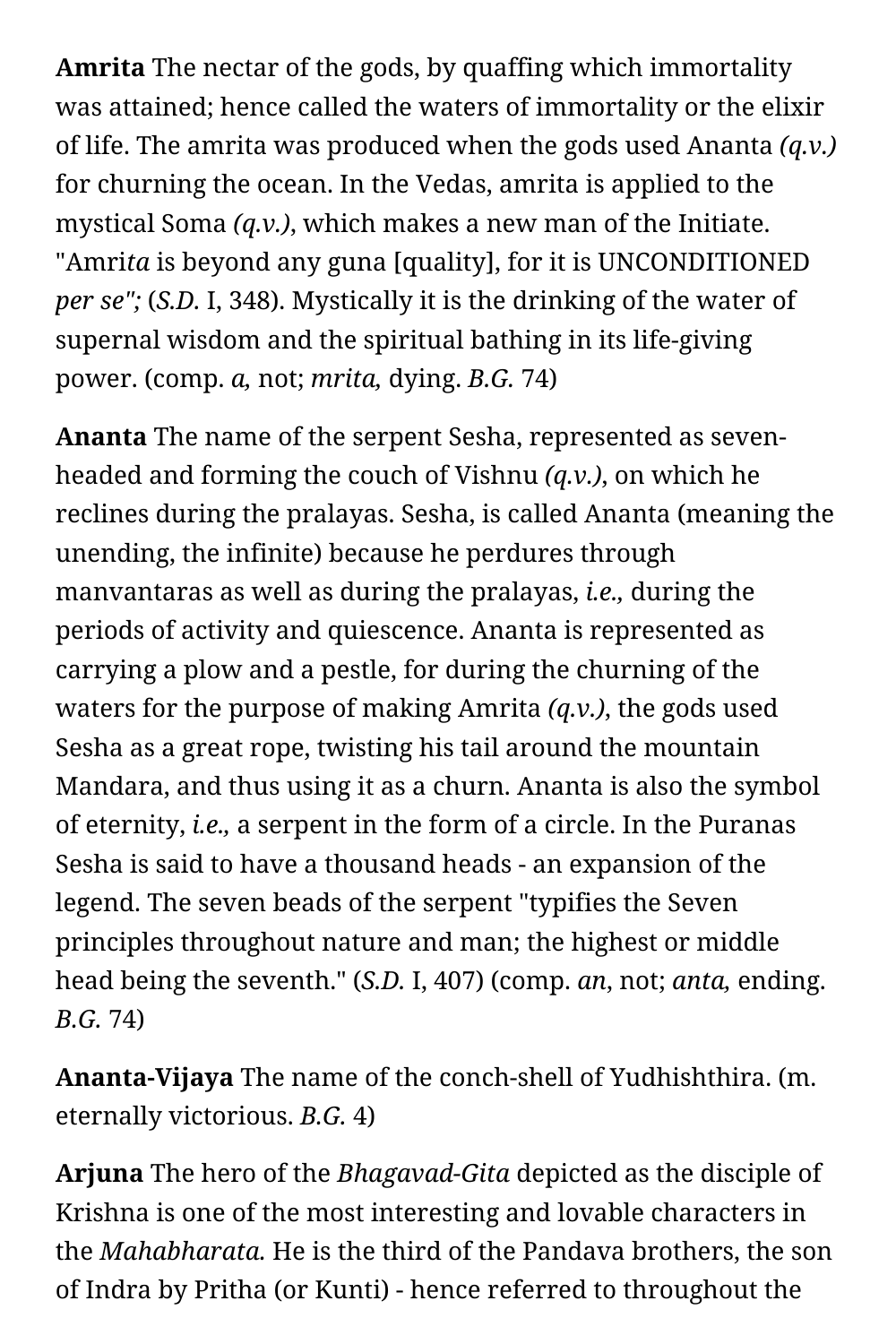poem as the son of Pritha, or again as the son of Kunti (in Sanskrit Partha and Kaunteya). His individual exploits are related at great length in the epic, each one being of interest. As the warrior-hero par excellence, his achievements are foremost in the martial line; thus Arjuna is represented as the favorite pupil of Drona *(q.v.)*, as being instructed in arms by the gods themselves (from whom he obtained celestial weapons as well as his remarkable bow, Gandiva, *q.v.*). By means of his prowess in arms he was chosen by Draupadi *(q.v.)* as husband at her svayamvara ('self-choice'). During a self-imposed exile, Arjuna traveled to Patala (the Antipodes, the name by which America was known in ancient Hindusthan) and there was wooed by the princess Ulupi who wedded him (see *S.D.* II, 214).

Arjuna is best known in his relationship with Krishna: the manner in which Krishna became Arjuna's charioteer is related as follows. When it became apparent that a war was to be waged between the Kurus and the Pandavas, both Duryodhana and Arjuna hastened to Krishna in order to obtain his aid. Duryodhana arrived first, but Krishna was in bed asleep: he was still reposing when Arjuna reached the palace, so he stationed himself at the foot of Krishna's bed, so that upon awaking his eyes rested on his brother-in-law (Arjuna was married to Krishna's sister, Subhadra). Immediately each hero implored Krishna to aid his cause: but the latter declared that he would not fight in the coming battle, that he would act solely as an advisor; and as each was entitled to his help, Krishna gave his petitioners the choice of his splendidly equipped army to the one side, and to the other himself as advisor. Duryodhana having arrived first was given first choice, and he chose the army, whereupon Arjuna was overjoyed to accept Krishna as his advisor, and the latter agreed to act as his charioteer in the battle. Because of this Arjuna was victorious.

Of especial interest is the fact that there is a second dialog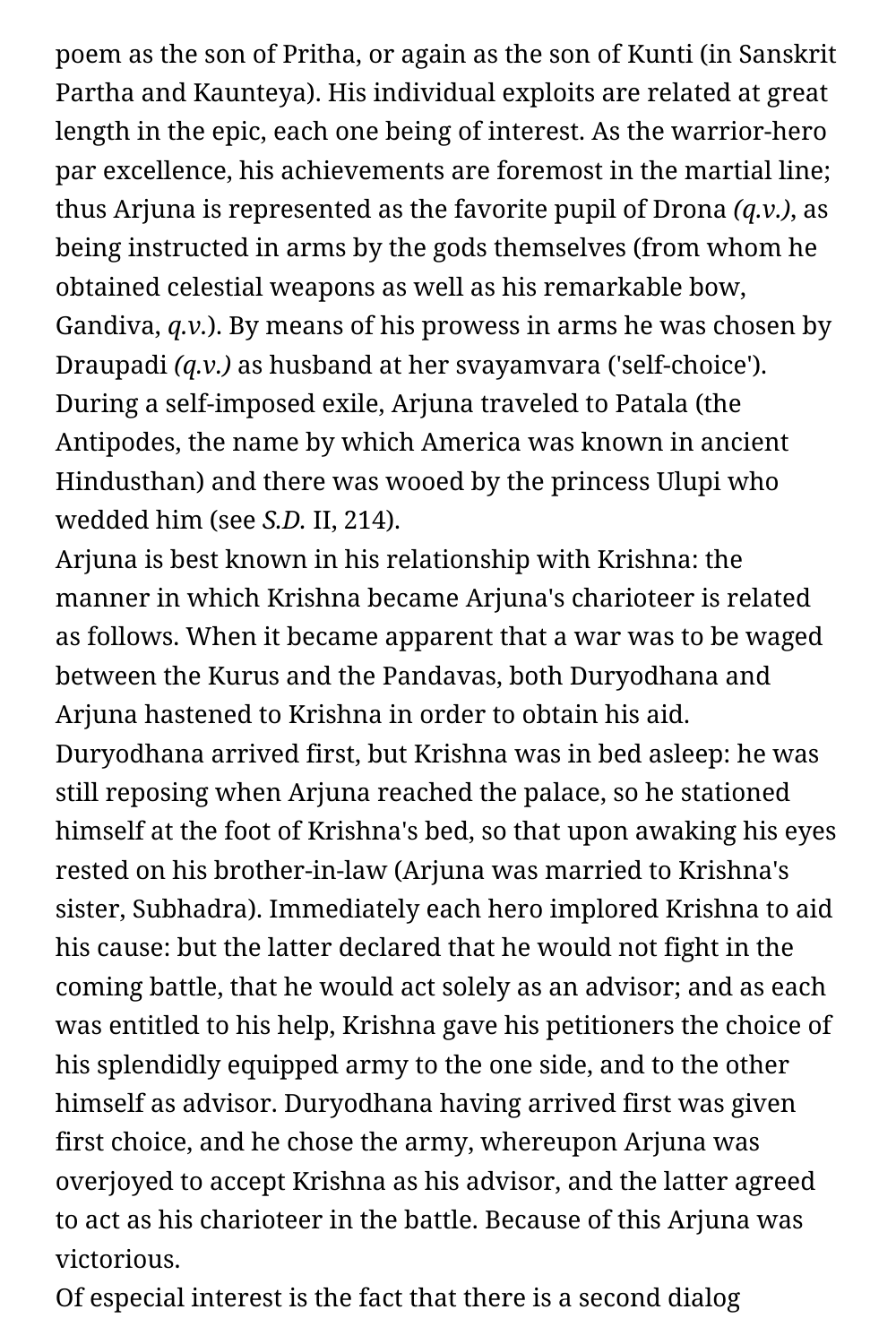between Krishna and Arjuna in the *Mahabharata,* known as the *Anu-gita,* which is even more philosophical and more occult than the first dialog, but as it is more difficult of comprehension and deals with more abstruse subjects it is not so well known. (See *S.D.* I, pp. 94-6.)

"Arjuna, who was called *Nara,* was intended to represent the human monad." (*N.B.G.* 11)

"Krishna is the seventh principle in man, and his gift of his sister in marriage to Arjuna typifies the union between the sixth and the fifth." (*N.B.G.* 9) (m. white, clear; cf. *rijra* and \**raj* or *\*ranj,* to redden, to glow, also illuminate. *B.G.* 2)

**Arya** A respectable, honorable, or faithful man; also an inhabitant of Aryavarta (or India). In later times the word is used as a title for the first three castes of ancient India. \**ri* to rise, to tend upwards. *B.G.* p. iii)

**Aryaman** The chief of the Pitris *(q.v.)*. Also the name of one of the Adityas *(q.v.)*. (m. a bosom friend. *B.G.* 75)

## **Aryana** (see *Aryaman)*

**Asat** Not-being, non-being: applied in Hindu philosophy to the manifested universe as being illusory, unreal, false, in contradistinction to Sat - Be-ness, Reality. In this sense Asat is "Nature, or the illusive shadow of its one true essence." (Theos. Gloss. 33) (comp. a, not; *sat,* being, be-ness. *B.G.* 119)

**Asita** One of the Vedic Rishis, a descendant of Kasyapa, closely associated with Devala *(q.v.)*. (*B.G.* 72)

**Asura** Originally the word stood for the supreme spirit (being so used in the *Rig-Veda),* and equivalent to the Zoroastrian Ahura Mazda; then it became applied to deities, such as Indra, Agni and Varuna; later still it denoted a class of elemental beings evil in nature, and consequently Asuras are termed demons. The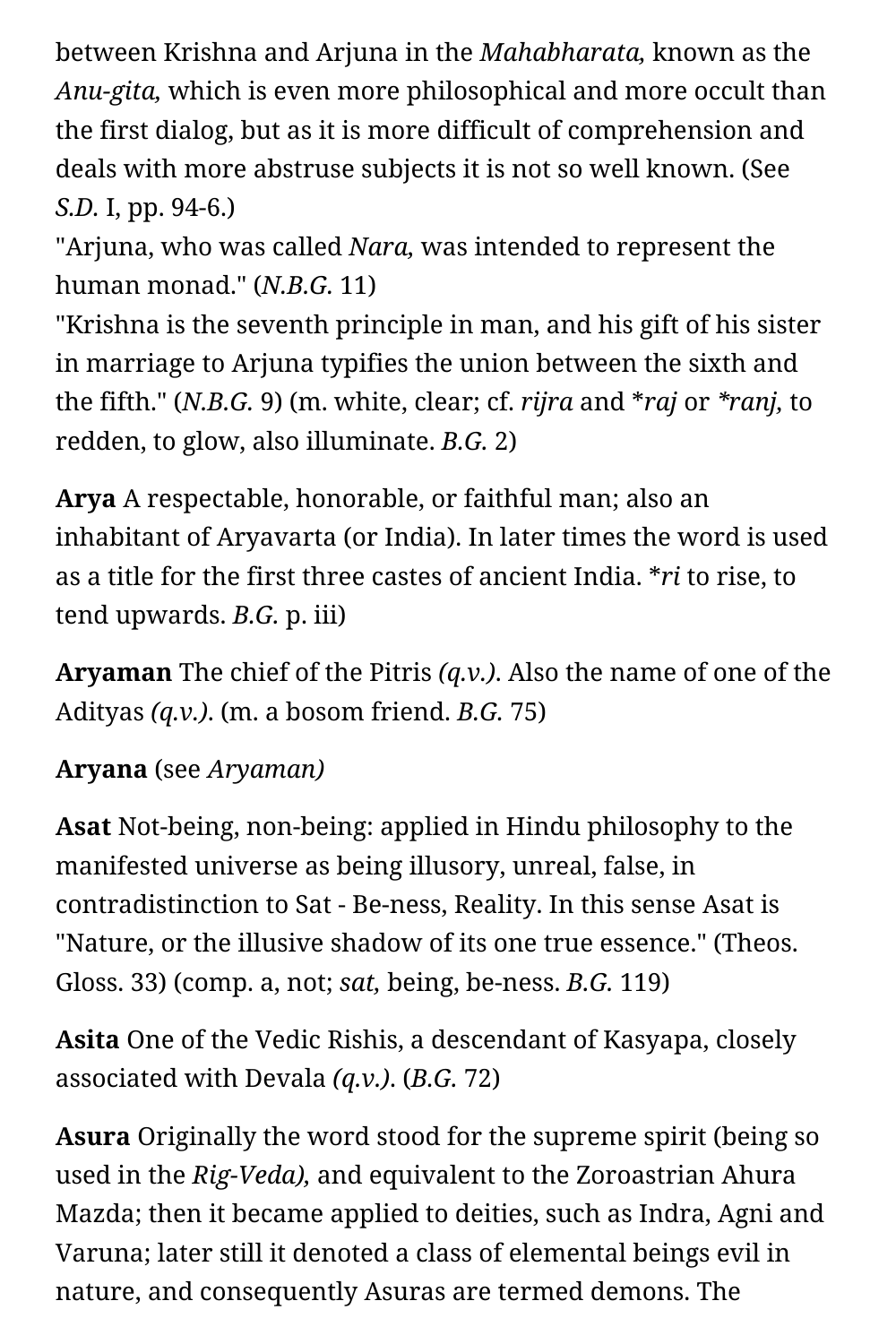*Taittiriya-Brahmana* represents the Asuras as being created from the breath of Brahma-Prajapati likewise the *Laws of Manu,* but the Puranas indicate that they sprang from his thigh. "Esoterically, the *Asuras,* transformed subsequently into evil Spirits and lower gods, who are eternally at war with the *great* deities - are the gods of the Secret Wisdom. ... They are the sons of the primeval Creative Breath at the beginning of every new Mahakalpa, or Manvantara; ... Evidently they have been degraded in Space and Time into opposing powers or demons by the ceremonialists," (*S.D.* II, pp. 500-1). (\**as,* to breathe. *B.G.* 65)

**Asvattha** The pippala, the sacred Indian fig-tree, *ficus religiosa.* In Buddhism called the Bodhi-tree - the tree under which the Buddha received full illumination. Mystically, the 'Tree of Life,' the great World Tree, symbolic both of the vital structure of the universe and of the cosmic hierarchies in all their various interrelations. The roots of the Asvattha "represent the Supreme Being, or First Cause, the Logos; but one has to go beyond those roots to *unite oneself with Krishna, ...* Its boughs are ... the highest Dhyan Chohans or Devas. The Vedas are its leaves. He only who goes *beyond* the roots shall never return, *i.e.,* shall reincarnate no more during this 'age' of Brahma." (*S.D.* I, pp. 406-7) (See *B.G.* 105.) (m. 'under which horses stand': *asva,* a horse; *ttha* from *stha,* to stand. *B.G.* 74)

**Asvatthaman** The son of Drona and Kripa (sister of Kripa, *q.v.*): one of the generals in the army of the Kauravas. He was one of the three surviving warriors at the end of the war, and was then made commander. (*B.G.* 3)

**Asvins** (or more correctly *Asvinau,* the word itself meaning 'the two horsemen'). Two Vedic deities represented as twin horsemen, harbingers of Ushas, the dawn. They appear in the sky in a chariot drawn by golden horses, or again by birds. Their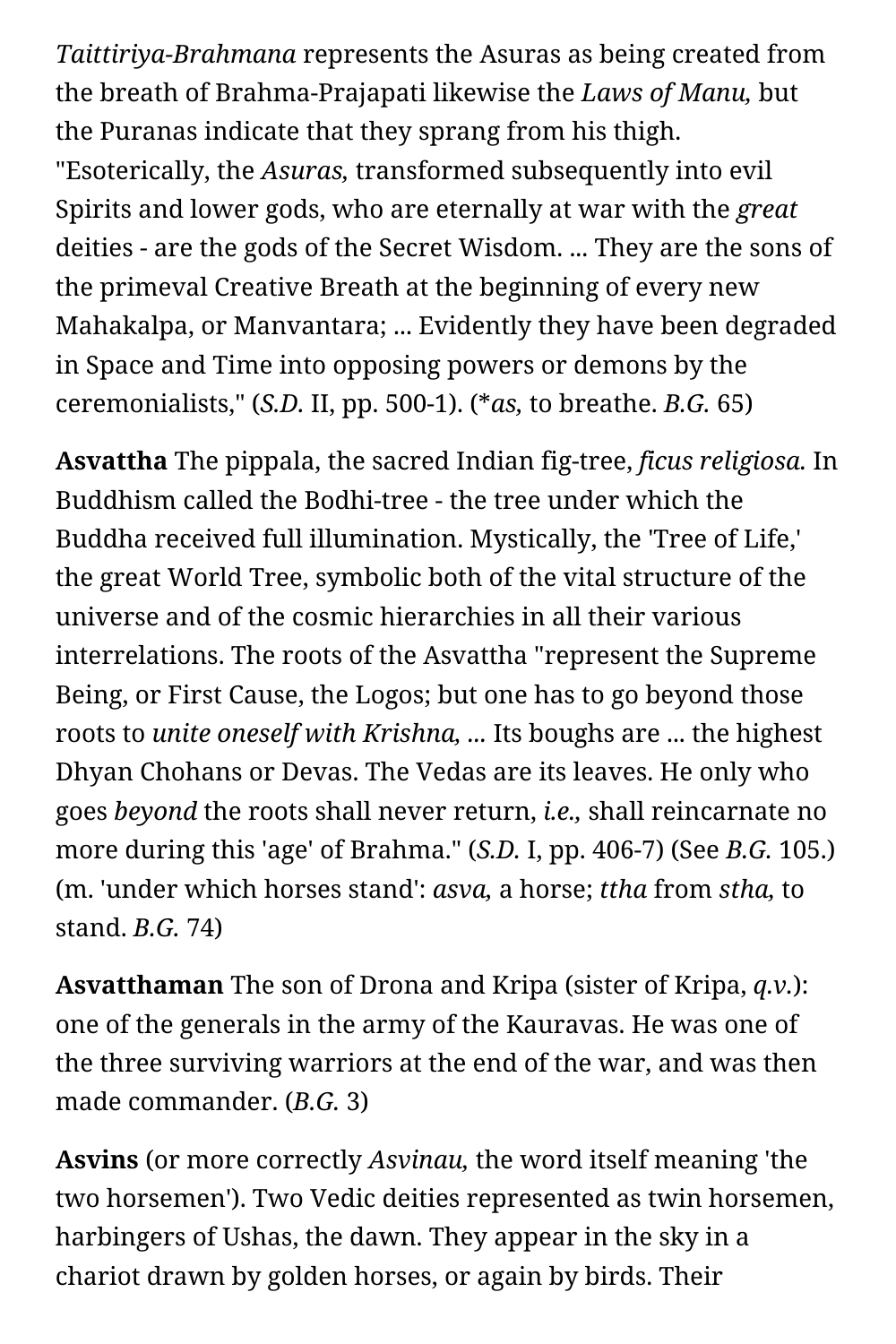attributes pertain to youth and beauty. They are regarded as the physicians of the gods, and avert from mankind sickness and misfortune; hence many Vedic hymns are addressed to them. Yaska, the celebrated commentator of the Vedas, referring to the 'twin horsemen' as precursors of light and the dawn, held that they represent the transition from darkness to light, and the intermingling of both produces that inseparable duality which is expressed by the twin nature of the Asvinau. H. P. Blavatsky remarks: " ... these *twins* are, in the esoteric philosophy, the *Kumara-Egos,* the reincarnating 'Principles' in this Manvantara." (*Theos. Gloss.* 41) (*B.G.* 78)

**Bhagavad-Gita** *lit.* Krishna's song (or divine song). The philosophical discourse between Arjuna and Krishna, the latter being represented as the Avatara of Vishnu, but acting as Arjuna's charioteer. It is cast in the traditional form of question and answer between disciple and teacher in verses of metrical prose termed slokas. The meter is called Anu-shtubh and consists of four padas or quarter verses of eight syllables each, or two lines of sixteen syllables each. The dialog is placed in the sixth book of the *Mahabharata* entitled the Bhishma-parva (the book of Bhishma) slokas 830-1532 thereof. "The work is pre-eminently occult or esoteric," writes H. P. Blavatsky in *Theosophical Glossary, p. 56, and also states in The Secret Doctrine that there is a "secret sense contained in the Bhagavad-Gita."* (II, 139)

"The main object of the Bhagavad Gita - which is one of the main sources of Hindu philosophy - is to explain the higher principles that operate in the cosmos, which are omnipresent and permanent and which are common to all the solar systems." (*N.B.G.* 108) (comp. *bhagavat,* holy, divine; also a name of Krishna; *gita,* song.)

**Bharata** The name of a great number of kings and heroes. The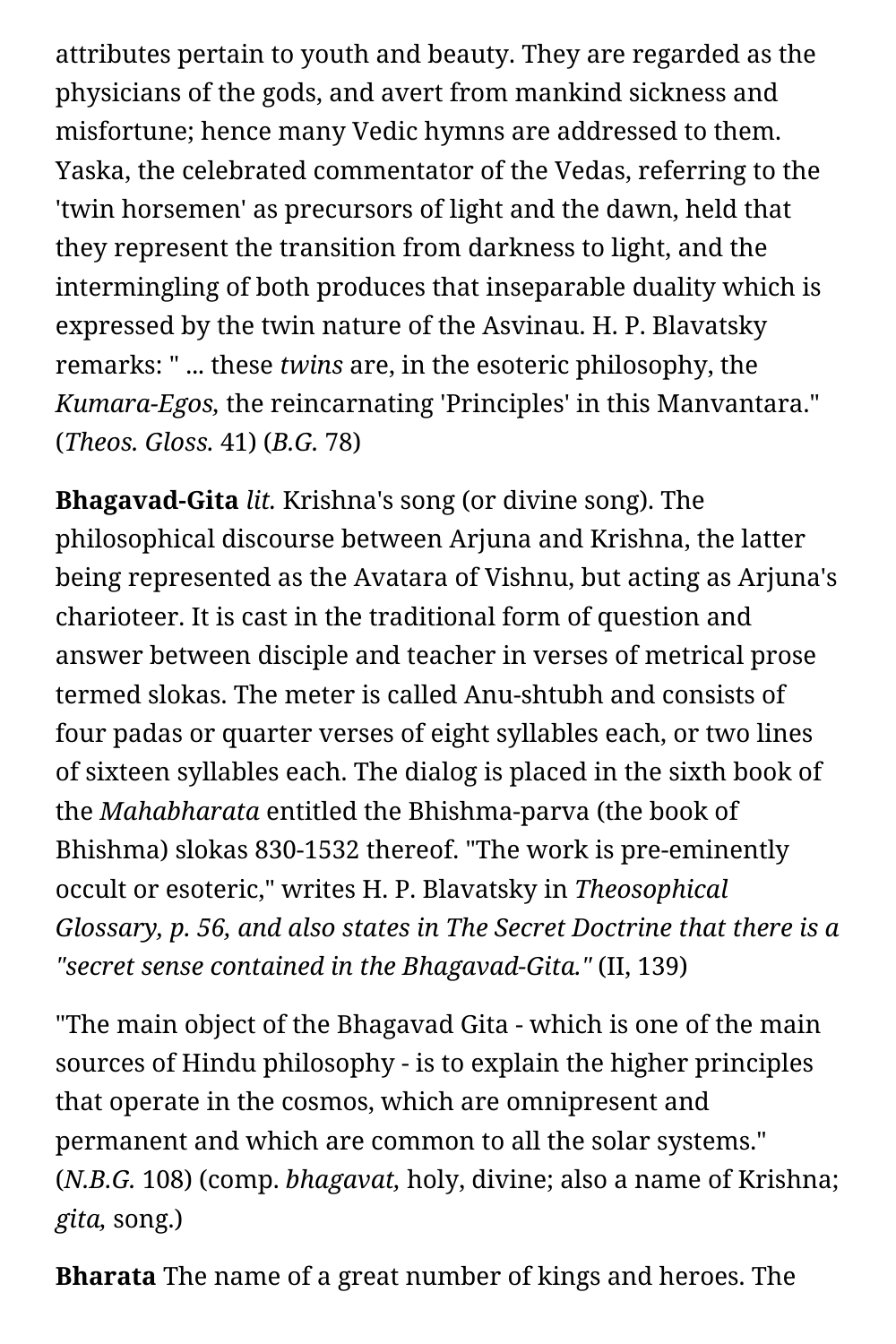one referred to in the *Bhagavad-Gita* is of the Puru branch (or Pauravas) of the Chandravansa (Lunar Race), the son of Dushyanta and Sakuntala. The ninth king in descent from Bharata was Kuru, and the seventeenth from Kuru was Yudhishthira and his four brothers, *i.e.,* the Pandavas. (*B.G.* 11)

**Bharata** A descendant of Bharata: referable to either the Kauravas or the Pandavas, but most often applied solely to the latter. Arjuna is often referred to as 'son of Bharata' or 'best of the Bharatas.' (*B.G.* 11)

**Bhima** The second son of Kunti by the god of the wind, Vayu. All through the *Mahabharata* the remarkable achievements of Bhima provide entertaining reading: his feats of valor and strength are unsurpassable, especially those performed with his enormous club. He shared with Arjuna the honors of valorous exploits in the great conflict, in which the Pandavas were finally victorious. (m. the terrible. *B.G.* 3)

**Bhishma** The son of king Santanu and the river-goddess Ganga. Although the rightful heir to the throne of the Kurus, he relinquished the kingdom so that the children of his father's second wife, Satyavati might rule instead, but he remained the protector to the throne. Thus he was the ancestor of both the Kauravas and the Pandavas (referred to in the text as the grandsire of the Kurus). He was persuaded to side with the sons of Dhritarashtra and was made the commander-in-chief. He was mortally wounded on the tenth day of the conflict, but as he had been granted the boon to terminate his life whenever he wished, Bhishma remained alive for 58 days and instructed Yudhishthira in the duties of a king. (m. the terrible. *B.G.* 2)

**Bhrigu** One of the most celebrated of the Vedic Rishis or Sages, regarded as the ancestor of the Bhargavas (in which race Parasu-Rama was born). He is known as one of the ten Prajapatis (or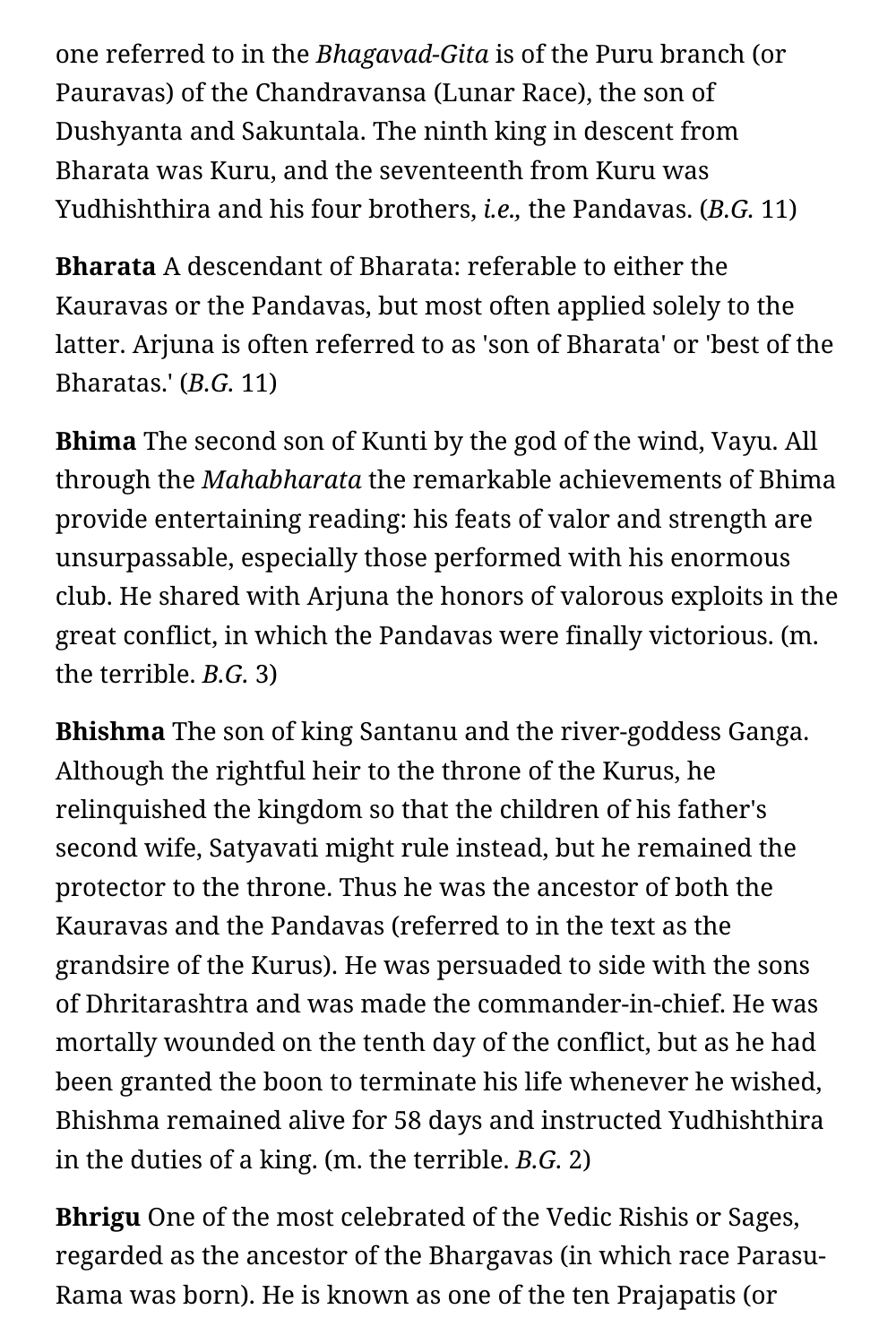mind-born sons of Brahma - regarded as the fathers of the human race). He is also regarded as one of the nine great Rishis (in the *Vishnu-Purana).* The *Laws of Manu* were confided to Bhrigu, and Manu called him his son. Some hymns in the *Rig-Veda* are attributed to the Rishi. (*B.G.* 74)

**Bhutas** The decaying remnants of corpses in the astral world - the real part of man having dropped off these grossest portions of its former vehicle; hence phantoms or 'shells', the eidola or shades of the ancients. They are popularly believed to haunt burial places, etc., for these remnants, although in the astral world (and invisible), are still attracted to the localities of their former physical associations. \*bhu, to become; *lit.* 'has-beens', *i.e.,* entities that formerly lived and have passed on. *B.G.* 68)

**Brahma** The first aspect of the Hindu Trimurti (or triad), the emanator or 'creator' - the other two being Vishnu, the 'preserver,' and Siva, the 'destroyer,' or rather the 'regenerator.' The idea of the Trimurti is not found in the Vedas, nor does the name Brahma occur; the active creator is therein known as Hiranyagarbha, or Prajapati: in later times the term Prajapati was bestowed on Brahma (meaning 'the Progenitor'). *In Manu* it is said that the supreme soul, the self-existent lord created the waters and deposited in them a seed, which seed became a golden egg (Hiranyagarbha) in which he himself was born as Brahma, the progenitor of all the worlds. The idea of the Trimurti is of course present in the epic poems: Brahma is represented as springing from the lotus which arose from the navel of Vishnu. From Brahma then rise the mind-born sons (the Prajapatis) who people the world. In the Puranas (especially in *Vishnu-Purana),* Vishnu becomes more prominent than Brahma: the latter is represented as being in its totality the aspect of Prakriti *(q.v.)*, both evolved and unevolved (Mulaprakriti), and also the aspect of Spirit, and the aspect of Time.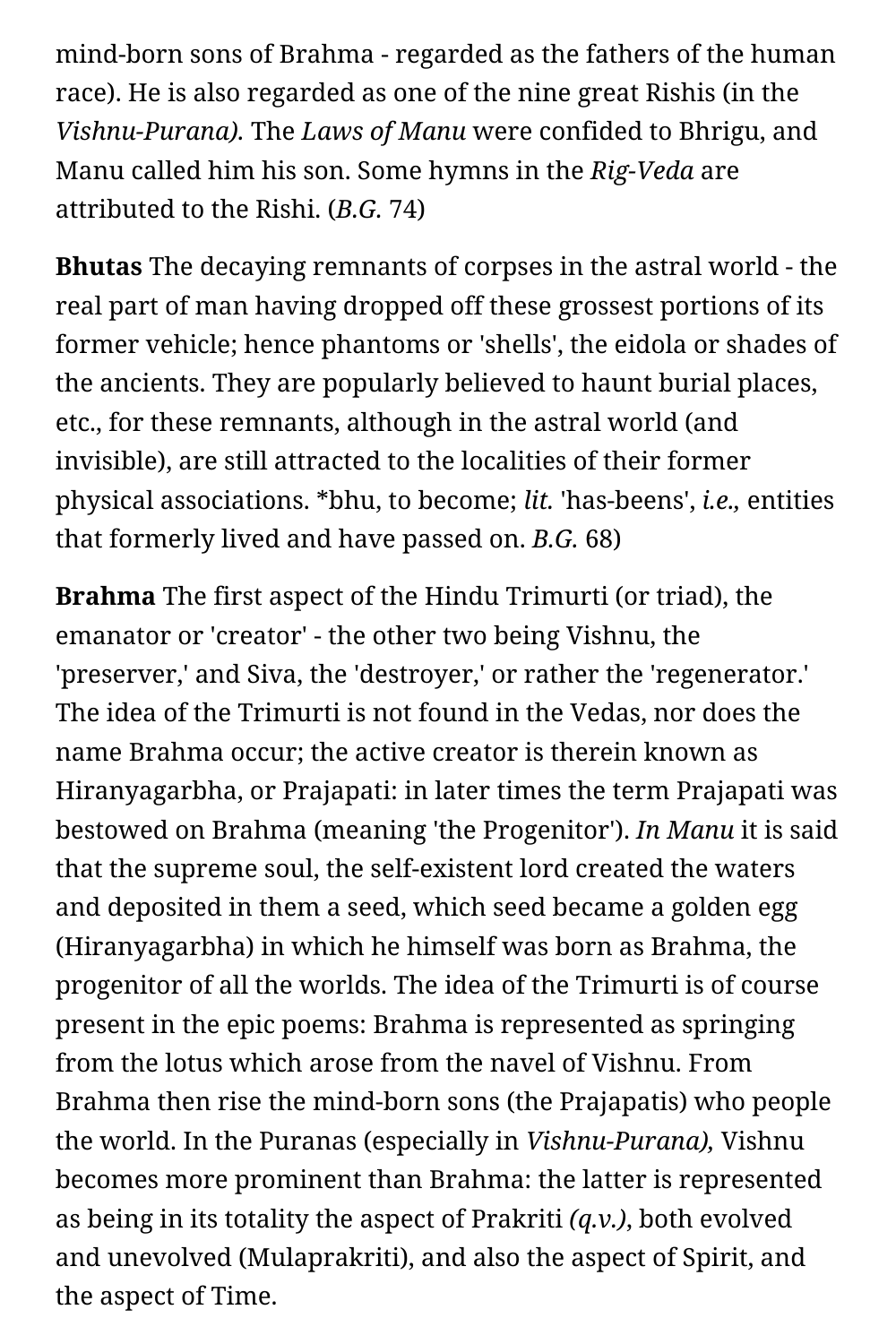Brahma is in fact the vehicle or sheath of Brahman: the spiritual evolving or developing energy-consciousness of a solar system, *i.e.,* the Logos, deriving from Brahman. It should be pointed out that the Sanskrit word Brahman is both masculine and neuter, and therefore has two meanings: in order to distinguish these, in Theosophical literature the masculine is spelled Brahma (the nominative form), whereas the neuter is spelled Brahman *(q.v.)*.

"Brahma, as 'the germ of unknown Darkness,' is the material from which all evolves and develops 'as the web from the spider, as foam from the water,' etc. ... Brahma 'expands' and becomes the Universe woven out of his own substance." (*S.D.* I, *83). \*brih,* to expand, to grow, also meaning to fructify.) (*B.G.* 56 - where it should be spelled *Brahman.* See *B.G.* 61.)

**Brahmacharya** Following a life of philosophic and religious training - usually applicable to the first stage in the life of a Brahmana of ancient times, signifying the state of an unmarried religious student of the Vedas. (comp. *Brahman,* the Cosmic Spirit - in some cases meaning 'spiritual wisdom'; *charya,* conduct). The person following this mode of life is called a *Brahmacharin.* (*B.G.* 46)

**Brahman** The impersonal and uncognisable Principle of the Universe, implying both the aspect of essential consciousness and that of substance: thus it represents the spiritual background of the Universe, the Cause of all Causes. "The student must distinguish between Brahma the neuter, and Brahma, the male creator of the Indian Pantheon. The former, Brahma or Brahman, is the impersonal, supreme and uncognizable Principle of the Universe from the essence of which all emanates, and into which all returns, which is incorporeal, immaterial, unborn, eternal, beginningless and endless. It is all-pervading, animating the highest god as well as the smallest mineral atom. Brahma, on the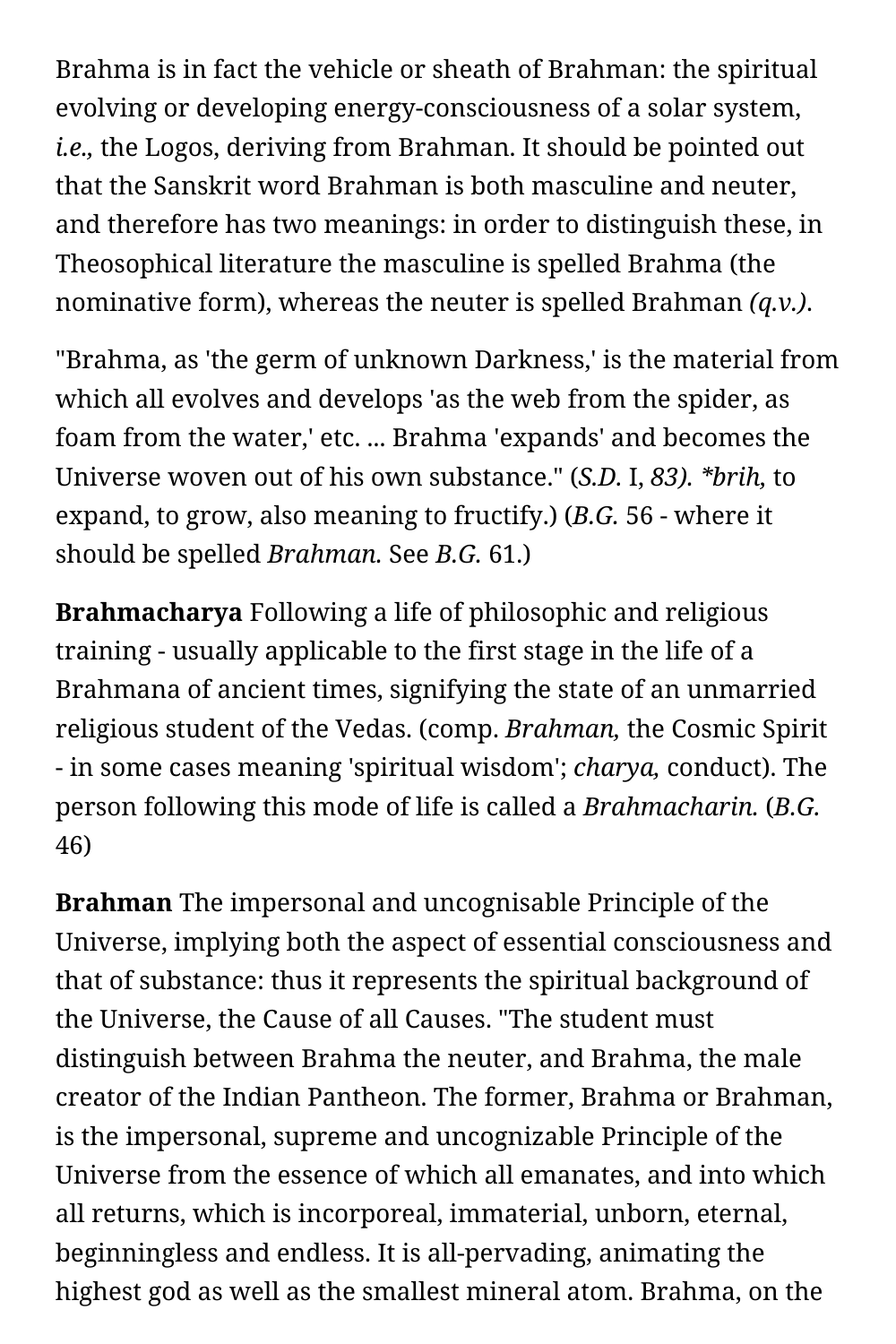other hand, the male and the alleged Creator, exists periodically in his manifestation only, and then again goes into *pralaya, i.e.,* disappears and is *annihilated."* (*Theos. Gloss.* 62) **Brahman** is what is called in Theosophy the Unmanifest Logos: through and from It, therefore, arises Brahma *(q.v.)*. (\**brih,* to expand, to grow. *B.G.* 58)

**Brahmana** (often Anglicized as BRAHMAN or BRAHMIN) The highest of the four castes into which the social classes of Hindusthan were divided in post-Vedic times. Originally a Brahmana was one who had been twice-born (*i.e.,* a dvija, or an initiate), but in decadent times the term came to be used simply as a hereditary prerogative, and hence applied to the members of the priestly caste. (*B.G.* 127)

**Brihaspati** The deity who represents the worshiper of the gods: the suppliant and sacrificer, designated as the Purohita (family priest), because he intercedes with the gods on behalf of mankind, and likewise protects the righteous men from the wicked. He is often called the father of the gods because of his creative powers, and is named the shining one, the golden colored one. Brihaspati is also the regent of the planet Jupiter. The lengthy legend about his wife, Tara, being carried off by Soma, the moon, and the consequent war in heaven (the Tarakamaya) is related in *The Secret Doctrine* (II, pp. 498-9) and is there interpreted, H. P. Blavatsky. (comp. *brih*, as noun, 'prayer,' from \**brih,* to grow great, to expand; *pati* lord. *B.G.* 74)

**Brihat-Saman** The name of the hymns in the *Sama-Veda,* written in the Brihati meter, *i.e.,* meters of 36 syllables (originally written 8-8-12-8). (comp. *Brihat,* the Brihati meter; *Saman,* a sacred verse to be sung. *B.G.* 76)

**Buddhi** The sixth principle in the Theosophical classification of man's component parts. As the vehicle for Universal Spirit,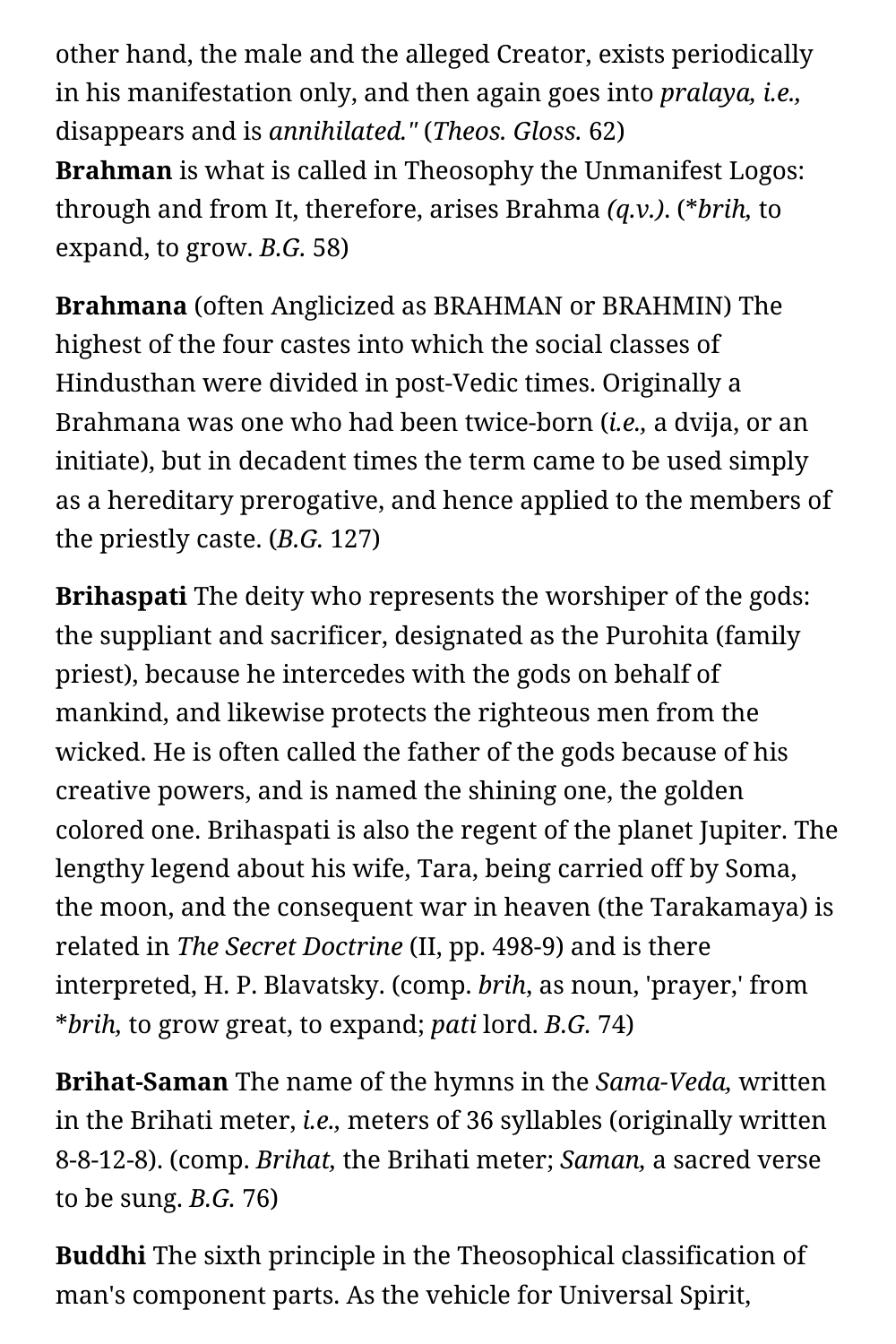Buddhi is inseparably linked with Atman and regarded as its vehicle. It is the channel for the divine inspiration which streams from Atman, as well as the faculty of discrimination, and the knowledge of discrimination between good and evil, hence spiritual consciousness. When awakened in man the Buddhic principle evokes compassionate love for all, instant understanding, and intuition. A man so fully awakened is termed a Buddha.

"... the *Spiritual* Soul *(Buddhi) ...* conceals a mystery which is never given to any one, with the exception of irrevocably pledged *chelas," (The Key to Theosophy,* pp. *119-20). \*budh, to awaken, to enlighten. B.G.* 28)

**Chakra** A word with a number of meanings: a wheel; a circle; a discus - the weapon of Vishnu (hence also a symbol of the deity); a cycle or period of time; also the physiological centers of pranic vitality in the human body. In Buddhism the chakra is a favorite symbol, especially associated with Gautama the Buddha, for he is represented as setting a new chakra in motion: his disciples, in broadcasting his message are often referred to as 'turning the wheel.' As the weapon of Vishnu, the chakra means "the whirling wheel of spiritual will and power." (W. Q. Judge, in footnote, *B.G.* 80.)

**Chekitana** An ally of the Pandavas: a son of Dhrishtaketu (or Kaikeya), the father-in-law of Krishna and Raja of the Kekayas, (one of the chief nations in the war of the *Mahabharata).* (*B.G.* 2)

**Chitraratha** The king of the Gandharvas *(q.v.)*. (m. having a fine car. *B.G.* 74)

**Daityas** *lit.* Descendants of Diti - by the Rishi Kasyapa. The daityas are the titans (popularly called demons), constantly warring with the gods; at times they are the victors, at others the vanquished.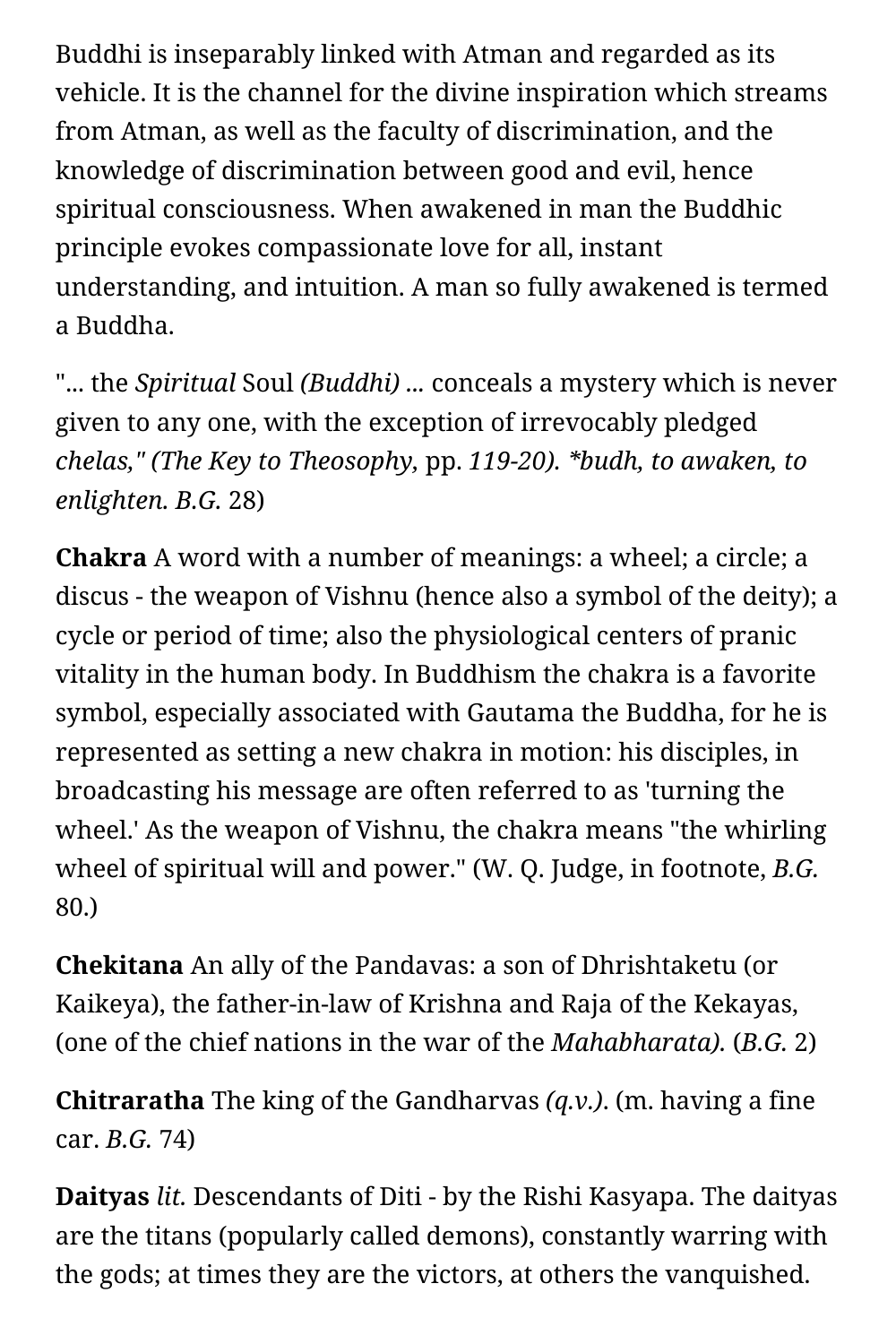"The first war happened in the night of time, between the gods [and] the (A)-*suras,* and lasted for the period of one 'divine year.' On this occasion the deities were defeated by the Daityas, under the leadership of Hrada. After that, owing to a device of Vishnu, to whom the conquered gods applied for help, the latter defeated the Asuras. In the Vishnu Purana no interval is found between the two wars. In the Esoteric Doctrine, one war takes place before the building of the Solar system; another, on earth, at the 'creation' of man;" (*S.D.* I, 419). The meaning of the wars is, therefore, that the Daityas represent the urgers of evolutionary progress in the cosmic scheme. (*B.G.* 75)

**Dasra** One of the twin sky deities, the Asvins *(q.v.)*, father of Sahadeva - the fifth Pandava - by Madri. (The text is incorrectly spelled 'Darsa' - *B.G.* iv) (m. accomplishing wonderful deeds.)

**Deva** A divinity, a spiritual being. In the plural the reference is to the heavenly or shining ones called in the *Rig-Veda* (II, 3, 4) *visve devas* 'all the gods,' - often reckoned as 33 (figuring 11 for each of the 'three worlds'), or again as the 8 Vasus, the 11 Rudras, the 12 Adityas, and the 2 Asvins. This is also the enumeration in the *Mahabharata.* The three worlds are the *"three planes* above us." (*Theos. Gloss.* 98) The word is generally rendered 'god,' although incorrectly, as pointed out by Subba Row: "Do not make the mistake of thinking that the word Deva means a god, and that because we have thirty-three crores of *Devas,* we therefore worship thirty-three crores of gods. This is an unfortunate blunder generally committed by Europeans. *Deva* is a kind of spiritual being, and because the same word is used in ordinary parlance to mean god, it by no means follows that we have and worship thirty-three crores of gods. These beings, as may be naturally inferred, have a certain affinity with one of the three component *upadhis* [basic principles] into which we have divided man" (*N.B.G.* pp. 37-8) - *i.e.,* the upadhi of the Karana-sarira. (from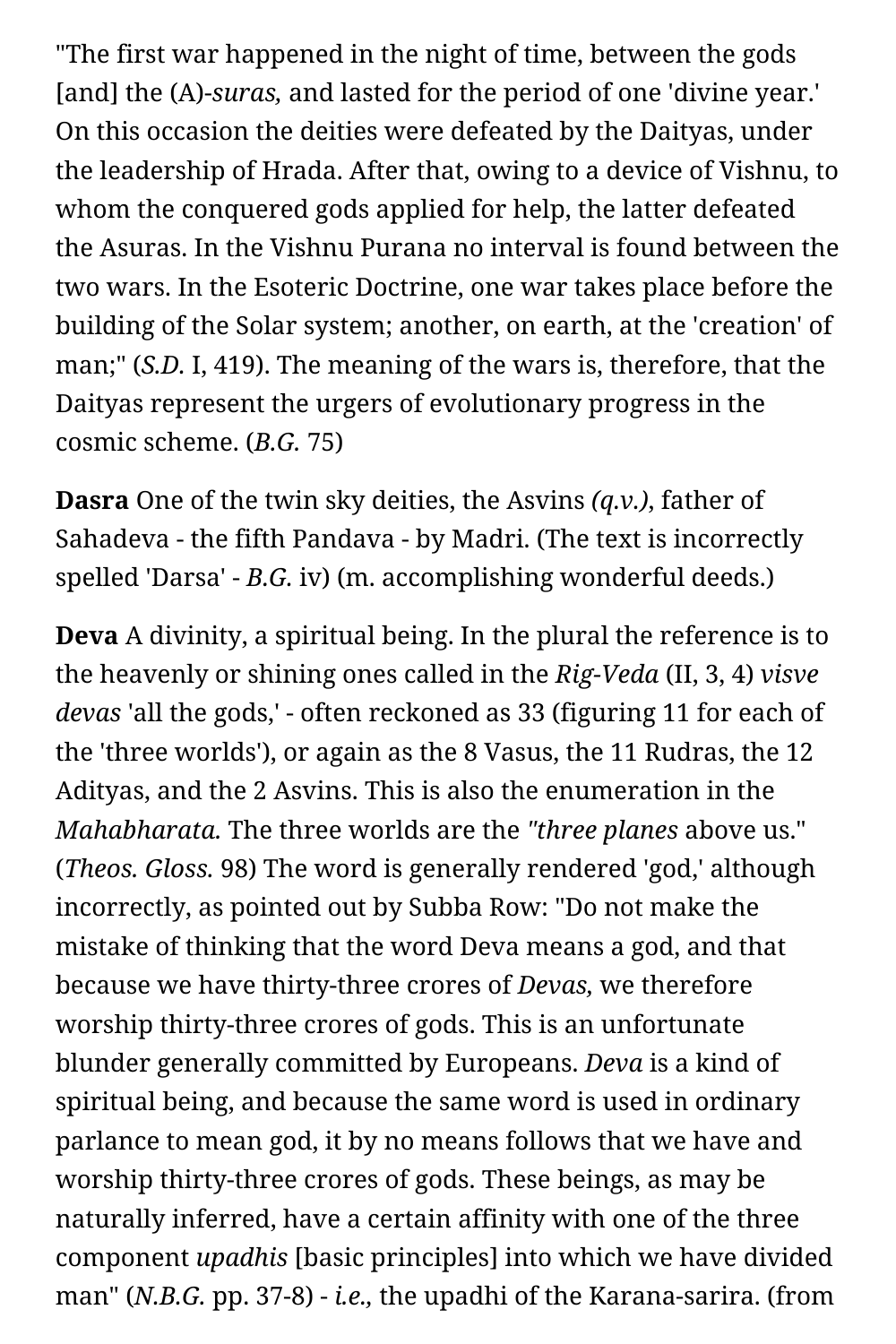*div*, the sky, the heaven. *B.G.* 74)

**Devachan** A Sanskrit-Tibetan compound word *(deva,* a divine being, deity; *chan,* region): the heaven-world. The state of the ego after death between earth-lives, when it rests in utter bliss and perfect repose. In this state all the spiritual aspirations and intellectual yearnings of the past life find fulfilment. Devachan is "an *absolute* oblivion of all that gave it pain or sorrow in the past incarnation, and even oblivion of the fact that such things as pain or sorrow exist at all. The *Devachanee* lives its intermediate cycle between two incarnations surrounded by everything it had aspired to in vain, and in the companionship of everyone it loved on earth. It has reached the fulfilment of all its soul-yearnings. And thus it lives throughout long centuries an existence of *unalloyed* happiness" *(The Key to Theosophy,* 148). (*B.G.* 51)

**Devadatta** The name of the conch-shell of Arjuna. This conch was given to Arjuna by his parent Indra, the deity of the sky, upon the successful conclusion of the expedition which he was requested to make against the daityas of the sea, who had been troubling the deities. They were vanquished by Arjuna. (m. god-given. *B.G.* 3)

**Devala** A Vedic Rishi descendant of Kasyapa: he is credited with having written some of the hymns of the Vedas, particularly *Rig-Veda* ix. (*B.G.* 72)

**Deva-sthana** *lit.* 'The place of a deity,' or any place in which a deity stays or has its abode. Equivalent to Deva-loka (the word usually employed). (comp. deva, a divine being, a deity; *sthana,* a place, an abode. *B.G.* 67)

**Dhananjaya** (or *Dhanamjaya*) A name of Arjuna. (comp. *dhana,* prize, wealth, riches; *jaya,* winner, conqueror: hence 'winner of the prize' or 'conqueror of wealth.' *B.G.* 16)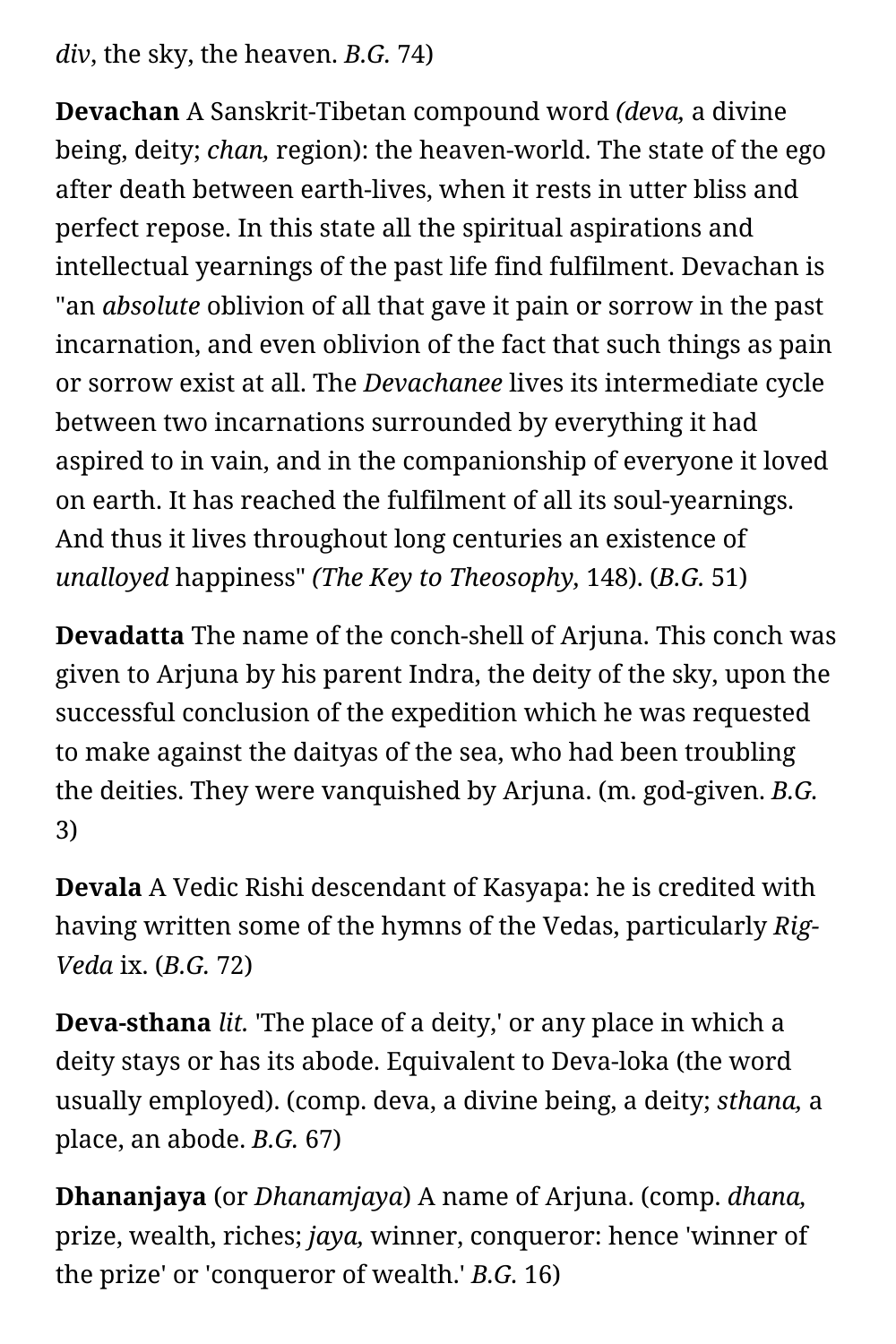**Dhrishtadyumna** The brother of Draupadi son of Drupada, the king of Panchala. He was made the commander-in-chief of the Pandava army, and accomplished the death of Drona, after losing his own father in the great conflict. (m. confident in strength. *B.G.* 4)

**Dhrishtaketu** An ally of the Pandavas: son of Sisupala, the king of the land of the Chedis living in the district of the modern Bundelkhand (or Bundelcund). The Chedis were renowned for their attachment to ancient laws and institutions. (m. confident in clearness. *B.G.* 2)

**Dhritarashtra** The eldest son of Krishna Dvaipayana Vyasa and Arnbika (widow of Vichitravirya) being born blind. He was the father by Gandhari of Duryodhana (the eldest of 100 sons), to whom he relinquished the government of his kingdom at Hastinapura. Therefore he sided with the Kauravas (*i.e.,* the sons of Kuru, as Duryodhana and his followers were called) rather than with the Pandavas, the sons of his half-brother Pandu. Vyasa offered Dhritarashtra vision, but he refused the gift inasmuch as he could not bear the sight of the fratricide and slaughter in the oncoming battle at Kurukshetra; nevertheless, taking a keen interest in the proceedings, as the opening stanzas show, he has Sanjaya narrate every event that occurs. With the final victory of the Pandavas, Dhritarashtra enthrones Yudhishthira at Hastinapura, and with his wife, Gandhari and Kunti he retires to the forest, where all lose their lives in a conflagration.

W. Q. Judge suggests the interpretation that Dhritarashtra stands for man's physical body - viewing the story from the standpoint of the evolutionary development of man. (m. he whose empire stands firm. *B.G.* 1)

**Doab** (Hindustani) A region of land situated between two rivers. The particular reference is to the country between the Jumna and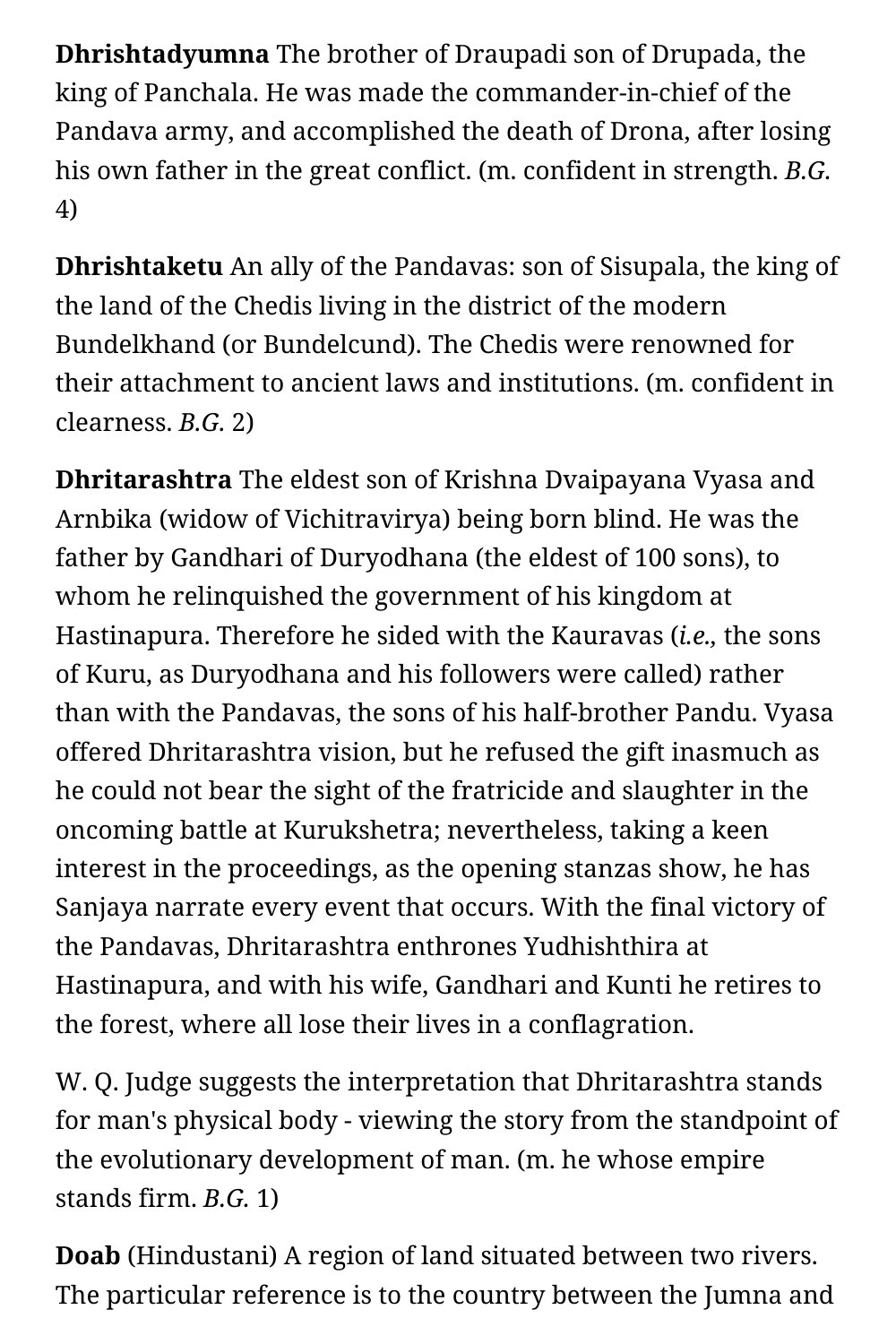Sarasvati rivers, which in ancient times was the land of the Kurus. (Also written duab, from Persian, *du*, two; *ab*, water; from the Sanskrit, *dva,* two; *ap*, water. *B.G.* iii)

**Draupadi** The patronymic of Krishna, the daughter of Drupada, king of Panchala. At a svayamvara (a gathering for a display of feats of skill for the purpose of allowing a king's daughter to choose a bridegroom) Draupadi selected Arjuna as her bridegroom, but when he returned with his four brothers to his mother, Kunti and announced that they had made a great acquisition, she told them that they were obliged to share it. Because of this and also through the insistence of their ancestor, the sage Vyasa, it was decided that she should become the wife of the five brothers. The *Mahabharata* also relates that in a previous life Draupadi had received the boon that she should be wedded to five husbands. The Draupadeyas (*i.e.,* sons of Draupadi) referred to in the text, were the five sons of the Pandavas, by name: Prativindhya (by Yudhishthira), Sutasoma (by Bhima); Srutakirti (by Arjuna), Satanika (by Nakula); Srutasena (by Sahadeva).

Symbolically Draupadi represents 'the terrestrial life of the personality.' (*B.G.* 2)

**Drona** A Brahmana, son of Bharadvaja, who married Kripa, the half-sister of Bhishma, by whom he had a son, Asvatthaman. He was acharya (teacher of the military art) to the Kaurava princes as well as to the Pandavas. Although loving the princes equally, nevertheless because of his relationship to Bhishma, he sided with the Kauravas in the great conflict at Kurukshetra. The words spoken to the 'preceptor' in the second sloka (as narrated by Sanjaya - *B.G.* 2) were addressed by Duryodhana to his teacher, Drona. When Bhishma was mortally wounded on the field of battle, Drona became commander-in-chief of the Kaurava army. (*B.G.* 5)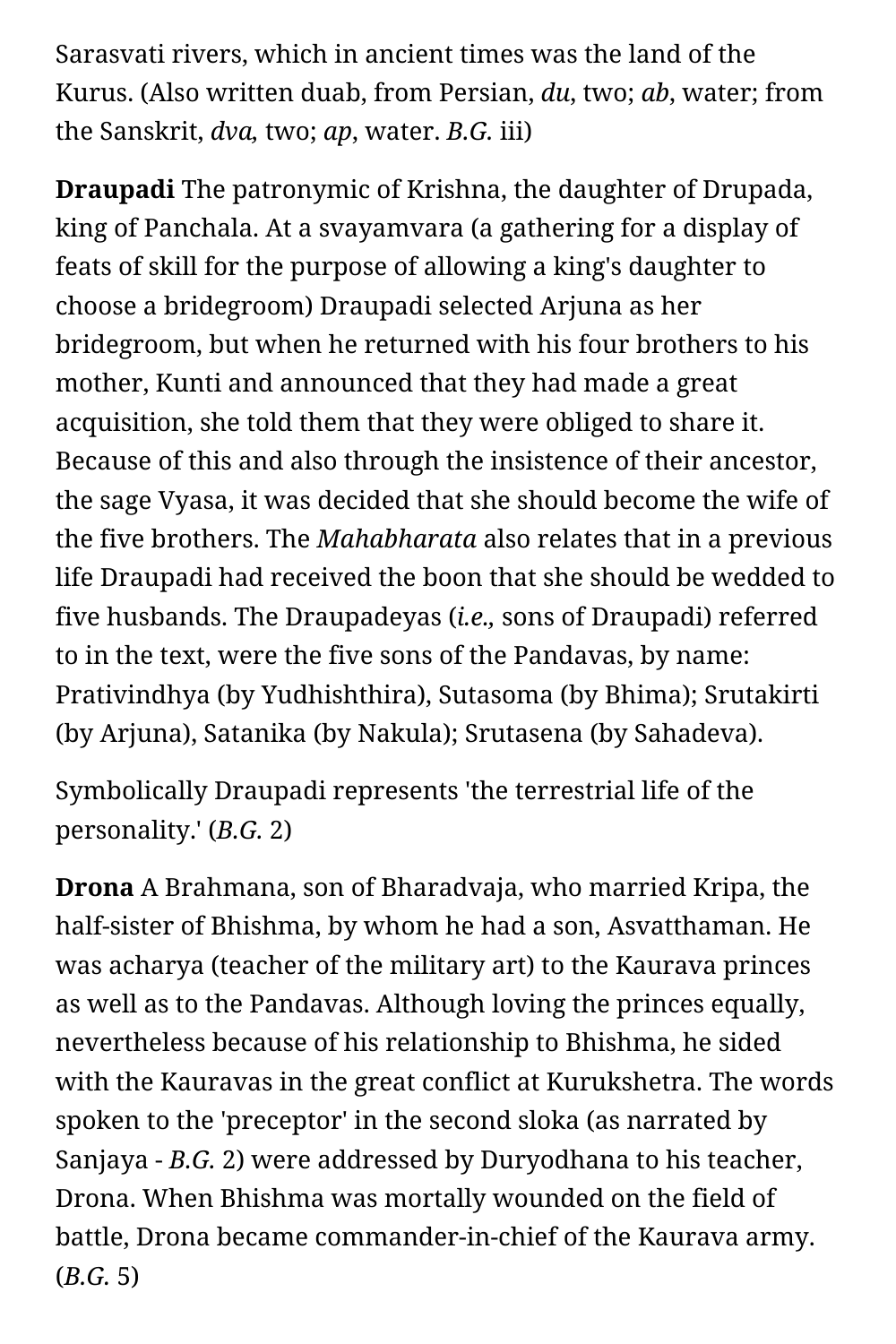**Drupada** The son of Prishata, king of Panchala (the region adjacent to the land of the Kurus), father of Dhrishtadyumna ('the clever son' referred to in the text). He was also the father of Draupadi (the wife of the Pandavas). His son was made commander-in-chief of the Pandava army. (*B.G.* 2)

**Duryodhana** The eldest son of Dhritarashtra and Gandhari leader of the Kurus (or Kauravas) in the conflict with the Pandavas at Kurukshetra. Because of his blindness, Dhritarashtra had intended to make his brother's virtuous son, Yudhishthira, the heir-apparent to his throne, but the Kurus under Duryodhana objected so strongly that instead he allowed his son to take charge of the government, and turned over a portion of his kingdom that of Indraprastha - to the Pandavas. Owing to further machinations of the Kurus, Yudhishthira lost this kingdom in a game of dice, and Duryodhana forced the Pandavas into exile for thirteen years. When this period had elapsed, however, Duryodhana refused to give up the kingdom, and as a consequence the great conflict was waged, in which he lost his life. In the *Mahabharata* Duryodhana represents the forces of evil battling with the forces of light: one story represents him as doing wicked deeds in spite of himself, and realizing this he attempted to put an end to his life. He was prevented from doing this by the imps of darkness, so that he might continue imbodied for their purposes.

Duryodhana is represented as an ambitious, malicious prince, the antithesis of the wise and righteous ruler. (m. difficult to conquer. *B.G.* 1)

**Dvamdva** A pair of opposites (*e.g.*, heat and cold, joy and sorrow, etc.). The dvamdva compound in the text has reference to a copulative compound, *i.e.,* two members of a compound which are in the same case and likewise may be connected with the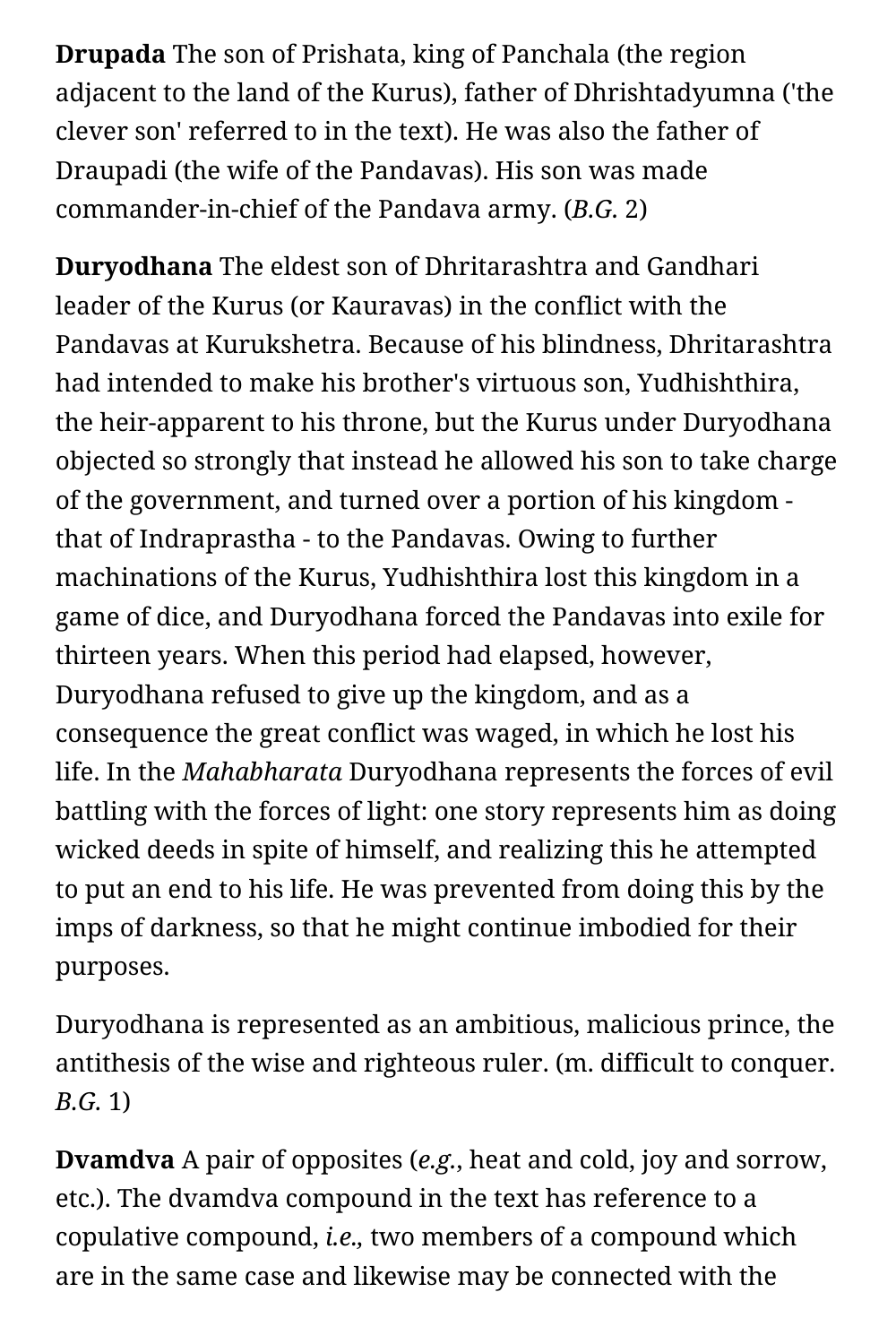conjunction and. (m. two and two: the word is the num. *adj*. *dva,* two, reduplicated. *B.G.* 75)

**Dvipa** A zone, region, land, or continent, commonly called 'island,' inasmuch as each dvipa is described as being surrounded by distinct concentric circumambient oceans centering about Mount Meru. Seven dvipas are enumerated as follows: Jambu, Plaksha, Salmali Kusa, Krauncha, Saka, and Pushkara. Esoterically the dvipas refer on the one hand to the seven globes of the Planetary Chain of this Earth, and on the other hand to the seven great continents which come successively into existence as the homes of the seven Root-Races. Jambu-dvipa corresponds to Globe D of the Chain, Mount Meru rising from its center. (*S.D.* II, 320). This dvipa was divided into nine parts termed *varshas (q.v.)*. (*B.G.* ii)

**Gandharvas** The musicians and singers of the gods, represented as dwelling in the sky and preparing the heavenly soma-juice for the gods, as they are especially skilled in medicine. In the Vedas they are described as revealing the secrets of heaven and divine truths to men. The *Atharva-Veda* mentions that there are 6,333 Gandharvas*. "Cosmically* - the Gandharvas are the aggregate powers of the solar-fire, and constitute its Forces; *psychically* - the intelligence residing in the *Sushumna,* Solar ray, the highest of the *seven* rays; *mystically* - the occult force in the Soma (the moon, or lunar plant) and the drink made of it; *physically* - the phenomenal, and *spiritually* - the noumenal causes of *Sound* and the 'Voice of Nature.' Hence, they are called the 6,333 'heavenly Singers' and musicians of Indra's loka who personify (even in number) the various and manifold sounds in Nature, both above and below." (*S.D.* I, 523) (*B.G.* 74)

**Gandiva** (or *Gandiva*) A remarkable bow which Arjuna received from the fire-god Agni in order that he might assist the deity in a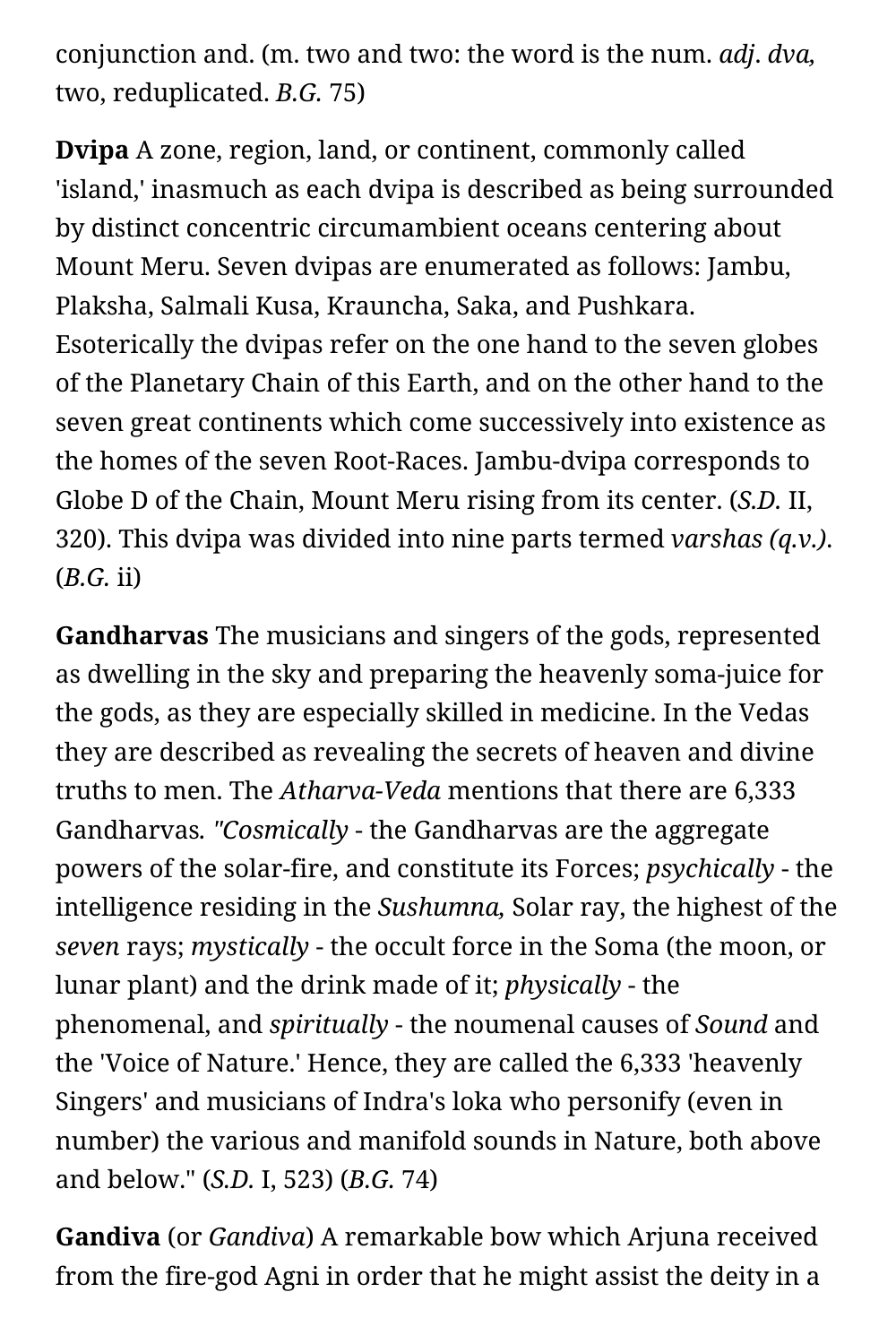battle with the god of the sky, Indra. At this time Arjuna also assisted Agni in the burning of the Khandava forest - an episode in the *Mahabharata.* The bow was originally given by Soma to the god Varuna, who in turn passed it on to Agni. It is likewise said to have belonged to Prajapati Brahma, and Siva. (*B.G.* 6)

**Ganges** (Ganga) The sacred river of India, represented in the Puranas as taking its rise in the heavens from the toe of Vishnu, and brought down to earth through the prayers of the sage Bhagiratha, in order to purify the ashes of the sixty thousand sons of king Sagara. (These sons had been destroyed by the angry glance of the sage Kapila.) Ganga intended to flood the earth (because of being obliged to descend from her heavenly abode), but the force of the fall was intercepted by the god Siva, who caught the river in his matted locks, and allowed it to descend from his brow in seven gentle streams upon the earth. Ganga is personified as a goddess, the daughter of Mena and Himavat (the personification of the Himalaya mountains). The goddess became the wife of king Santanu and gave birth to Bhishma. (*B.G.* 75)

**Garuda** The bearer of Vishnu (hence often called Vishnu-ratha): represented as having the body and limbs of a man but the head, wings, talons, and beak of an eagle; the face being white, the wings red, and the body golden. Garuda is regarded as the king of the birds and the great enemy of serpents: his parents were the Vedic sage Kasyapa and Vinata - one of the daughters of Daksha (one of the Prajapatis). The myths also relate that Garuda once took the Amrita *(q.v.)* from the gods in order to purchase the freedom of his mother from Kadru. Indra pursued Garuda and recovered the Amrita - although the god of the sky was worsted in the battle for it. Garuda is "the symbol esoterically of the great cycle," (*S.D.* II, 323), while his son, Jatayu "is, of course, the cycle of 60,000 years within the great cycle of GARUDA; hence he is represented as his son, or nephew," (*S.D.* II, 570). (*B.G.* 75)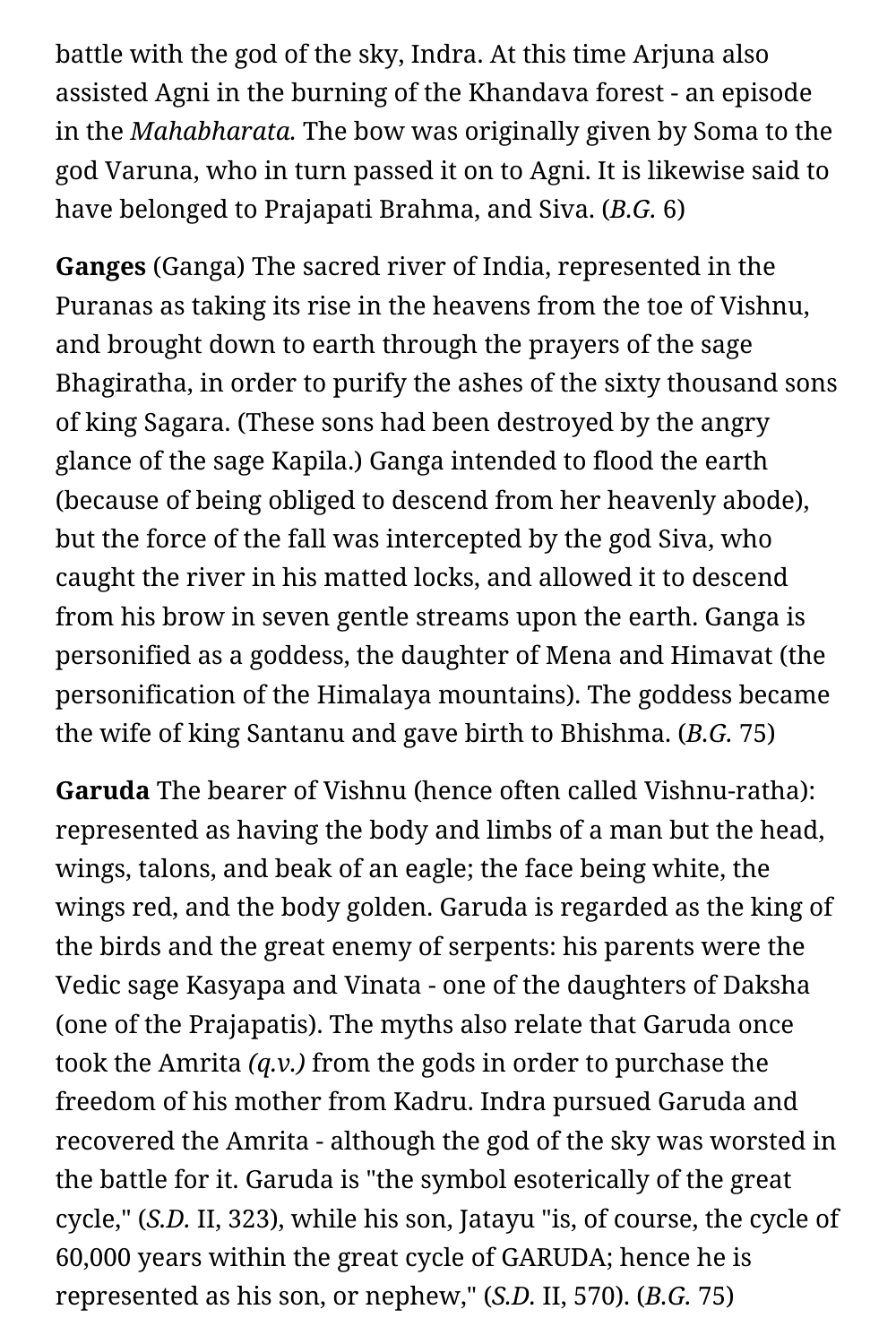**Gayatri** An ancient meter of 24 syllables (variously arranged, but generally as a triplet of 8 syllables each). The word is also applied specifically to a verse in the *Rig-Veda,* iii, 62, 10:

tat savitur varen am bhargo devasya dhimahi, dhiyo yo nah prachodayat.

Literal translation: "Let us meditate on that excellent splendor of the divine Sun; may it illumine our hearts (minds)." (*B.G.* 76)

**Govinda** A name applied to Krishna. It refers to the time of his youth, for he was reared amongst the cowherds. (m. chief of cowherds: *go,* a cow. *B.G.* 11)

**Gudakesa** One of the names given to Arjuna. (m. thick-haired. *B.G.* 79)

**Guru** A Teacher, a Preceptor, especially one who imparts spiritual teachings to a disciple. (*B.G.* 86)

[Top of Page](#page-9-1)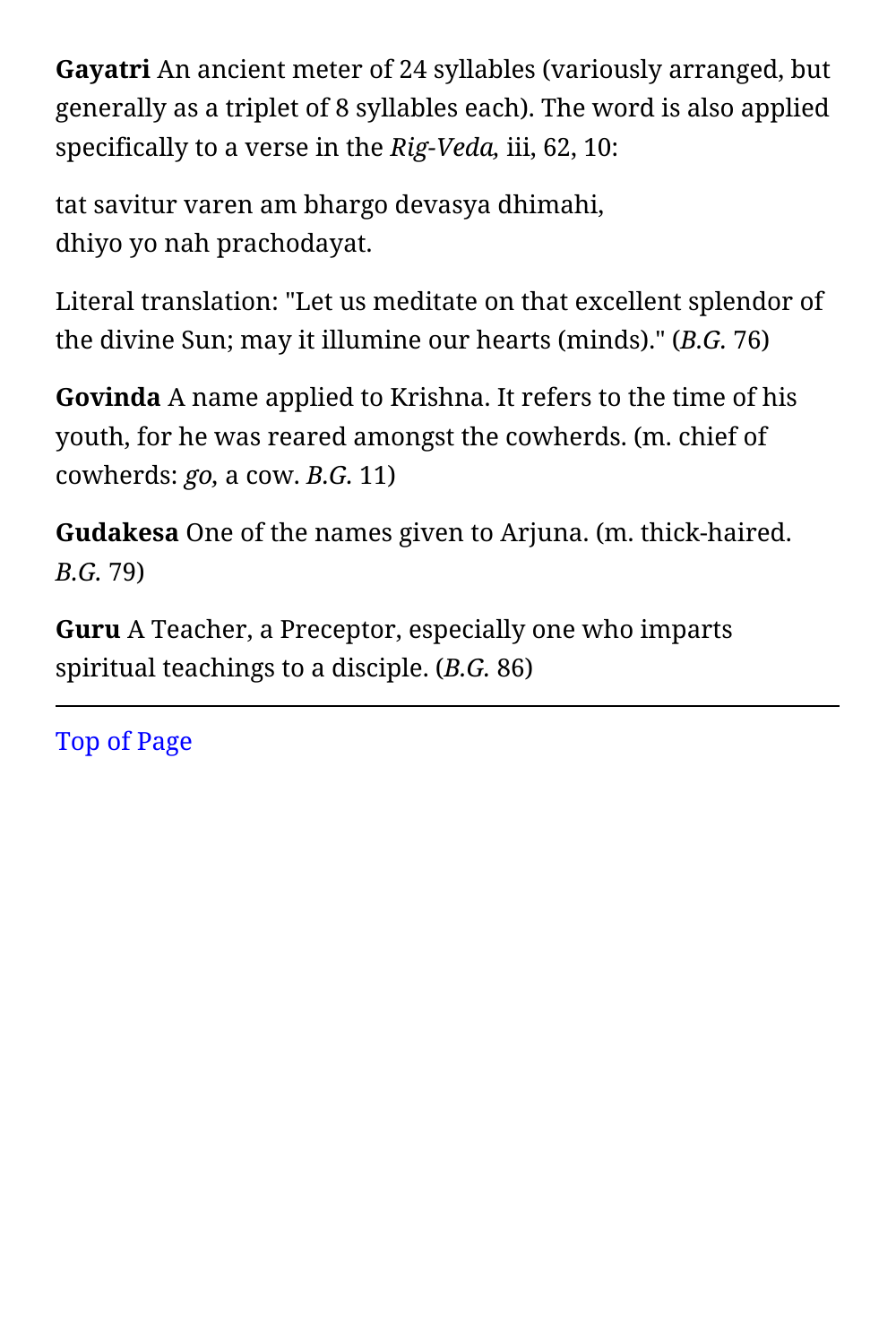#### <span id="page-31-0"></span>**Gods and Heroes and Technical Terms: H - M**

## [A - G](#page-9-0) | [N - S](#page-50-0) | [T - Y](#page-68-0)

\* The asterisk preceding a Sanskrit word herein means 'derived from the verbal root.' (See 'Abbreviations,' and 'Pronunciation Key.')

**Hanuman** (nominative case: dictionary form or 'crude form'. Hanumat) The celebrated monkey-deity of the *Ramayana,* son of Pavana, the god of the wind, by Anjana. His exploits partake more of the superhuman than human, thus they are favorite topics among the Hindus from youth to old age. As instances: the epic relates that he jumped from India to Ceylon in one leap; he tore up trees by the roots; he flew to and from the Himalayas bringing healing herbs to the wounded. It is related that he and his monkey host were created by the gods in order to assist Rama in his battle against Ravana and the Rakshasas of Lanka (Ceylon). Among mental achievements Hanuman is credited with being a skilled grammarian, and no one could equal him in the sastras (scriptures) and in the art of explaining them.

Arjuna had adopted the traditional representation of Hanuman as his crest. (*B.G.* 4)

**Hari** Especially the name of Krishna as an Avatara of Vishnu; applied also to Vishnu and Siva. (*B.G.* 79)

**Hastinapura** The city founded by king Hastin (the great-greatgrandfather of Kuru), which became the capital city of the kings of the Chandravansa (the 'Lunar Dynasty'), and the principal city of the Kurus. A great part of the main action of the *Mahabharata* centers about this city. It formed the main objective of the Pandavas in the great conflict at Kurukshetra (between the Kurus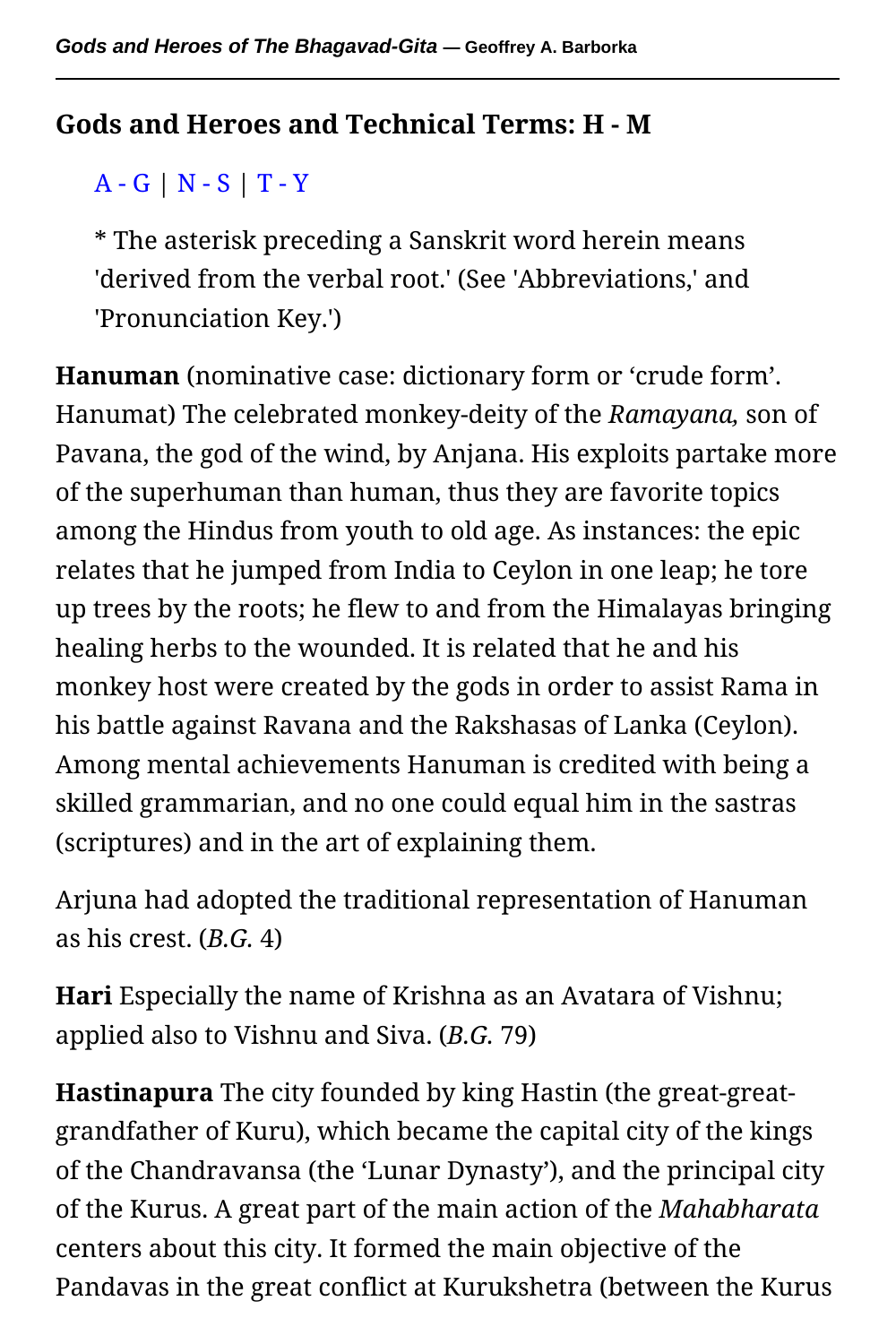and the Pandavas), at the conclusion of which the victorious Yudhishthira was crowned king after a triumphal entry into the city. Hastinapura was situated about 57 miles north-east of the modern city of Delhi on the banks of an old channel of the Ganges river. (m. the city of the elephant – *hastin,* an elephant. *B.G.* p. i)

**Himalaya** The lofty range of mountains in central Asia. Also known as Himachala and Himadri and personified as Himavat, mythologically considered to be the husband of Mena and the father of Ganga (the Ganges river). (*B.G.* 74)

**Hrishikesa** A name applied to Krishna and to Vishnu. (m. lord of the senses. *B.G.* 84)

**Ikshvaku** The son of Vaivasvata-Manu, of whom it is related in mythology that he was born from the nostril of his father when the latter happened to sneeze! Ikshvaku was the founder of the Suryavansa (the 'solar dynasty'), reigning at Ayodhya at the commencement of the Treta-Yuga (the second Yuga). (*B.G.* 30)

**Indra** The god of the sky and atmosphere: in the Vedas, lord of the deities of the intermediate region (the sky), lord of rain and thunder, and leader of the storm-gods (Maruts, *q.v.*). He is represented as riding in a golden car drawn by two tawny horses, waging war upon the demons of darkness (especially Vritra, the demon of drought, whom he slays; hence he is called Vritrajit), and conquering them with his thunderbolt (vajra) and his bow and arrows. Originally Indra was not the chief of the gods, but because of the religious observances instituted necessitating the invocation of the deity of the atmosphere, he superseded the more spiritual Varuna: thus more Vedic hymns are addressed to Indra than to any other deity, except Agni *(q.v.)*. In later mythology, however, the Trimurti (Brahma, Vishnu, Siva) became most prominent, therefore Indra was relegated to a subservient position. In *Manu* he is the regent of Svarga (heaven) with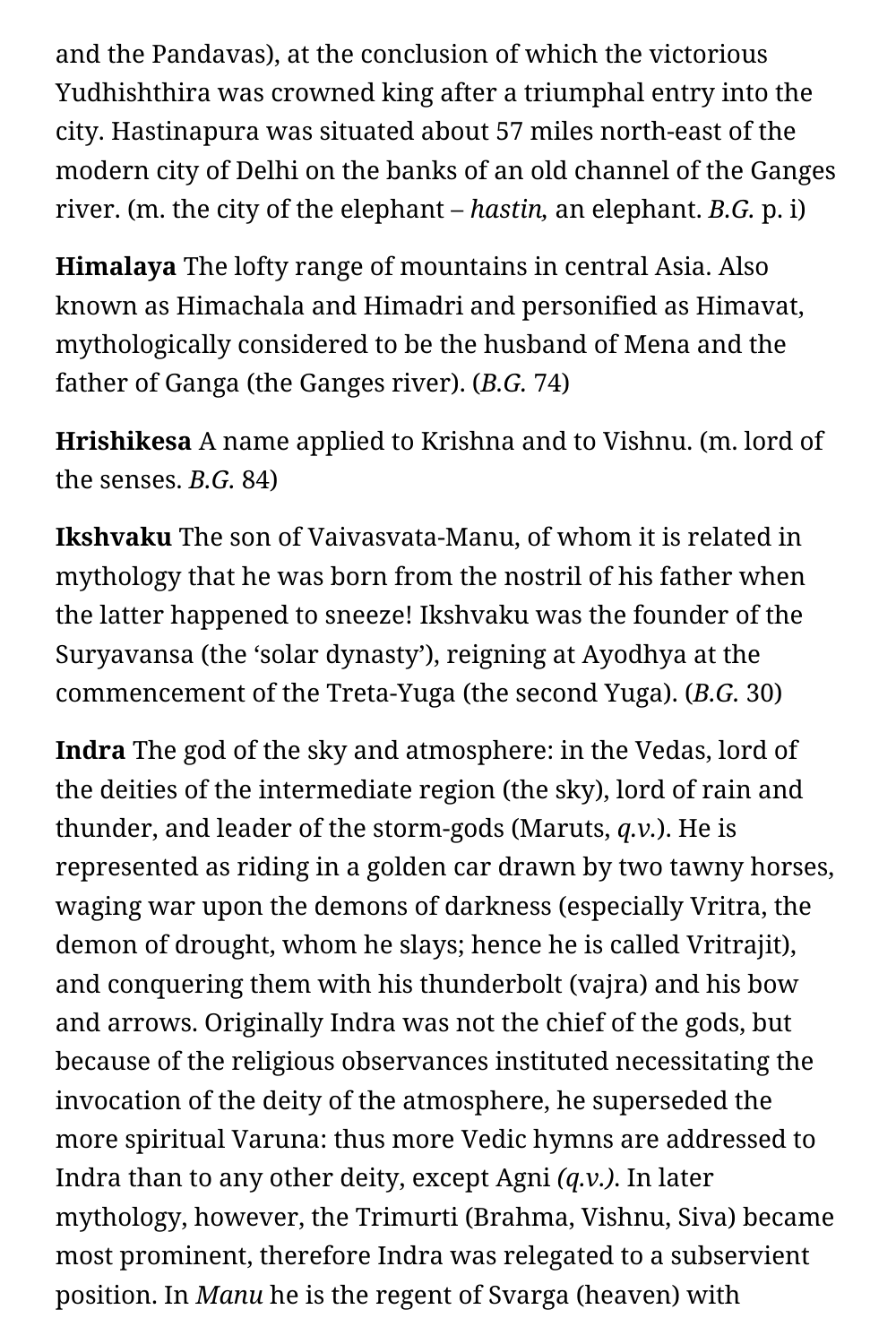particular watch over the east quarter, and is considered one of the twelve Adityas *(q.v.)*. He is then represented as riding a white horse (Uchchaihsravas, *q.v.*), or an elephant (Airavata, *q.v.*).

"Fohat is the scientific aspect of both Vishnu and Indra, the latter older and more important in the Rig Veda than his sectarian successor" (*S.D.* I, 673). (*B.G.* 67)

**Isvara** 'Lord' (used in the same sense as is the term 'Father in heaven' in the Christian New Testament), hence the Supreme Self or Hierarch of a system, applicable to the great or to the small – to the universe or to man. In man it is the Divine Spirit, or the Divine-Spiritual Monad. Isvara is also used as a title for many of the gods, such as Vishnu and Siva.

"The *Logos,* or both the unmanifested and the manifested WORD, is called by the Hindus, Iswara, 'the Lord,' … Iswara, say the Vedantins, is the highest consciousness in nature. 'This highest consciousness,' answer the Occultists, 'is only a *synthetic unit* in the world of the manifested Logos … for it is the sum total of Dhyan-Chohanic *consciousnesses.' " (S.D.* I, 573) \**is*, to rule, to be master. *B.G.* 130)

**Janaka** A king of the Mithila Dynasty who reigned at Videha, famed for his good works, knowledge, and sanctity: through his righteous life he became a Brahmana and one of the Rajarshis. He was the father of Sita, who sprang up from the earth from the furrow he had made with his plow. (*B.G.* 25)

**Janardana** In the Puranas the One Cosmic Intelligent Life, manifesting in the threefold aspect of Fashioner, Preserver, and Regenerator (*i.e.,* the Hindu Trimurti – Brahma, Vishnu, Siva). Applied to Krishna in his avataric mamfestation of Vishnu. \**jan*, to be born, to come forth; \**ard*, to move: 'the ever-born.' *B.G.* 72)

**Jayadratha** A prince of the Chandravansa (Lunar Dynasty), son of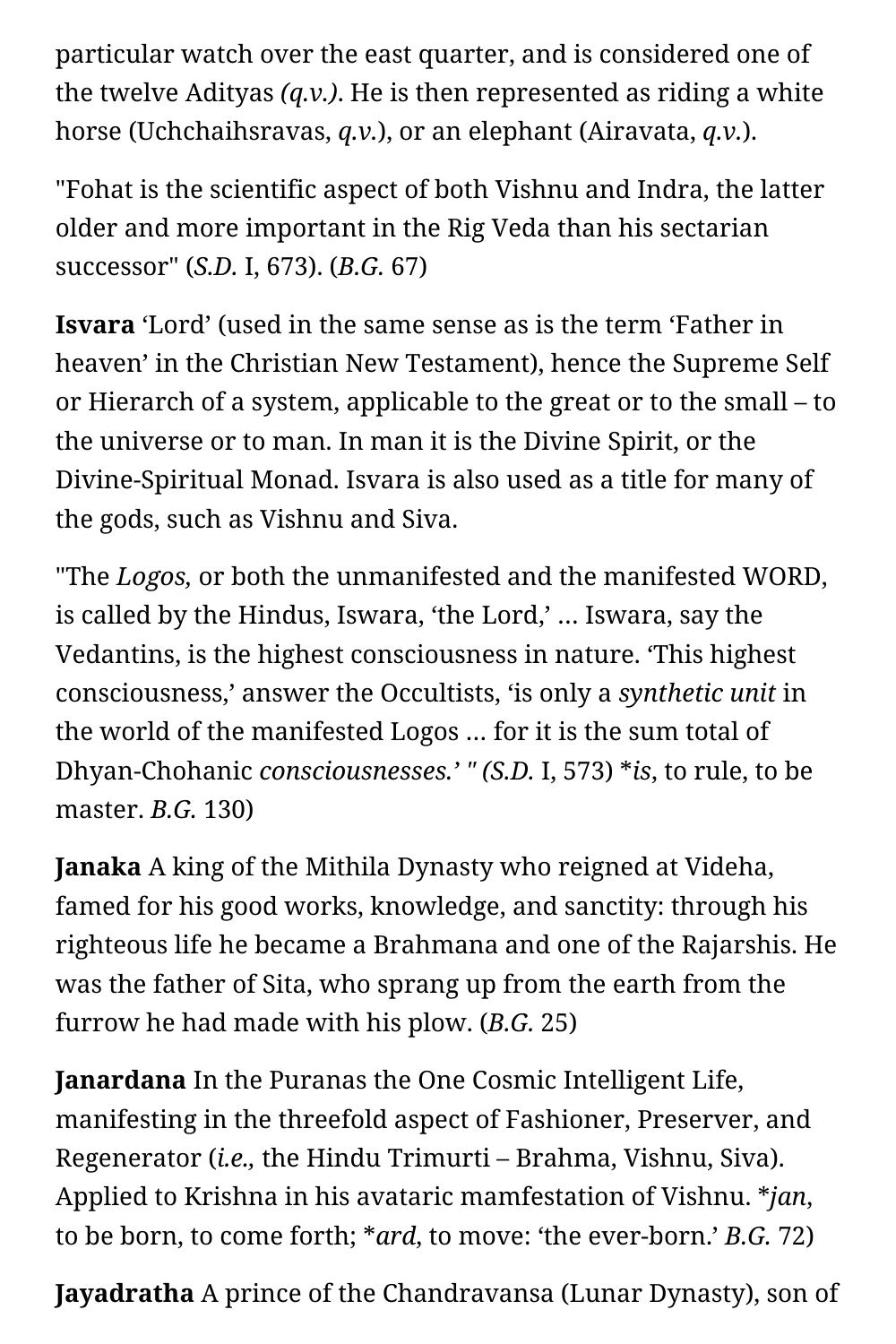Brihanmanas and king of the Sindhus and Sauviras (tribes living along the Indus river). Jayadratha. married Duhsala, the daughter of Dhritarashtra, hence he became an ally of the Kurus in the war with the Pandavas, during which he was slain by Arjuna. (m. having victorious chariots. *B.G.* 83)

**Jumna** The modern Jamna: a river in the Northwest Provinces of India: it joins the Ganges at Allahabad. The strip of land lying between it and the Sarasvati river was the region of the Kurus in the *Mahabharata.* The Yadavas ruled over the country west of the Jumna. Vyasa was born on an island situated in this river. (*B.G.* iii)

**Kalpa** A period of time, a cycle: a generalizing term and therefore used for time-periods of different lengths; chronologers, however, compute a Kalpa by the Life of Brahma – minor kalpas are numerous. A Mahakalpa is often made the equivalent of a Manvantara. \**klrip*, to be in order. *B.G.* 65)

**Kamadeva** The god of love (*lit.* the god Kama). The first-born in the Vedas: "Him neither devas, nor pitris, nor men have equalled. Thou art superior to these and forever great," chants the *Atharva-Veda;* while the *Rig-Veda* sings: "Desire first arose in It, which was the primal germ of mind; and which sages, searching with their intellect, have discovered in their heart to be the bond which connects entity with non-entity" (x, 129). Kamadeva is the lord of the Apsarasas (the celestial nymphs, consorts of the Gandharvas, *q.v.*), and is represented as a handsome youth riding on a parrot, attended by the Apsarasas, one of whom bears his banner distinguished by the Makara *(q.v.)*. His bow is made of sugar-cane, and his bow-string a line of bees, while each one of his arrows is tipped with a different flower. The *Taittiriya-Brahmana* has it that Kamadeva was the son of Dharma (moral religious duty, piety, justice) and of Sraddha (faith); in another hymn he is born from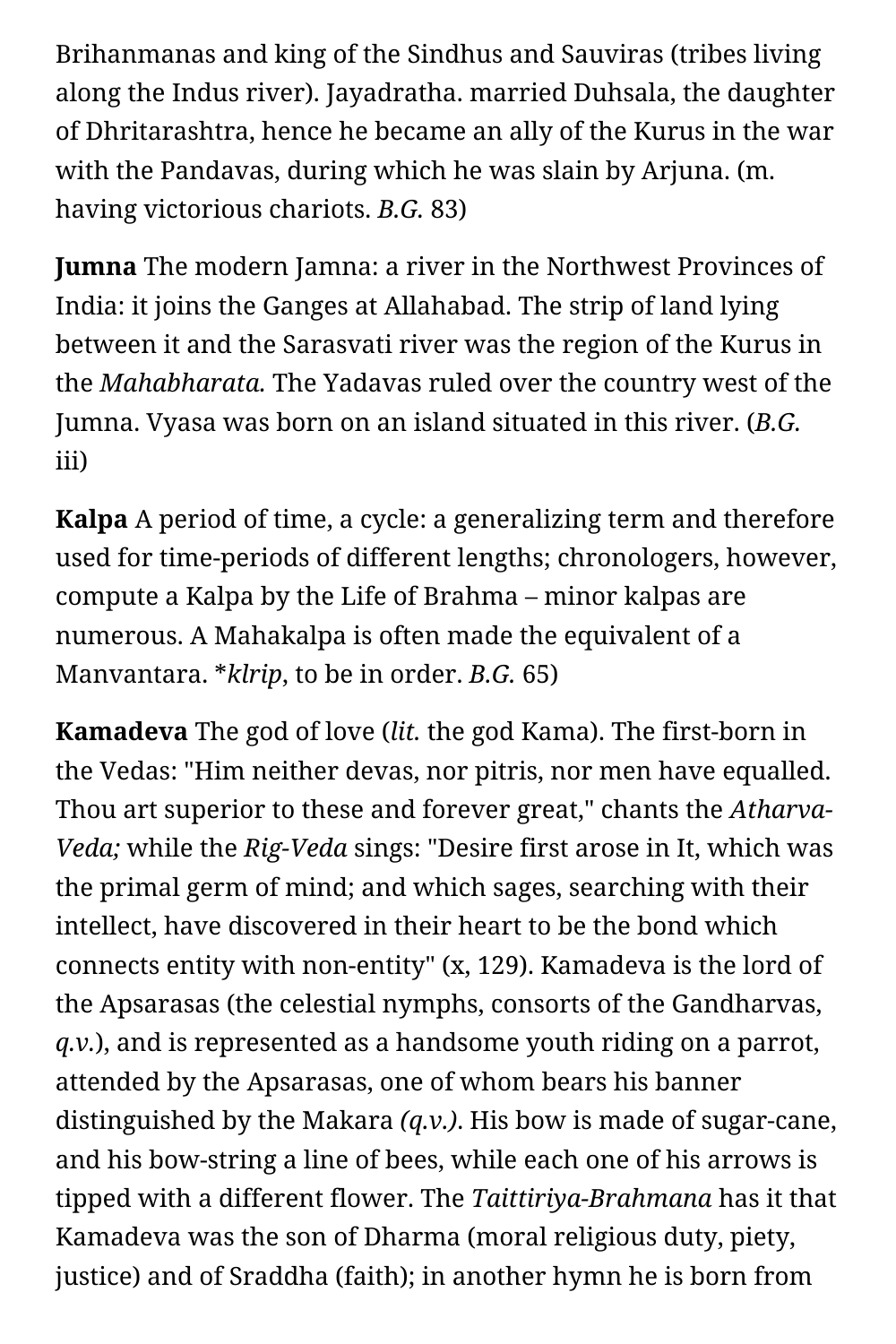the heart of Brahma and therefore called the Self-Existent (Atmabhu), or the Unborn (Aja).

Kamadeva is in the *Rig-Veda* "the personification of that feeling which leads and propels to creation. He was the *first movement* that stirred the ONE, after its manifestation from the purely abstract principle, to create," (*S.D.* II, 176).

"As Eros was connected in early Greek mythology with the world's creation, and only afterwards became the sexual Cupid, so was Kama in his original Vedic character," (ibid.). (*B.G.* 74 – mentioned as 'the god of love.')

**Kamaduh** (dict.: nom. Kamadhuk) The mythical cow belonging to the sage Vasishtha, produced by the gods at the churning of the cosmic ocean. (See *Ananta.)* She is supposed to grant all desires and hence is termed the 'cow of plenty.' The alternative form, Kamadhenu, gives the clue to this meaning: *kama,* desire, wish; dhenu, milch-cow. In interpretation of the above allegory: the reference is to the appearance of the Earth in space as the mother of all that later appears on it. (*B.G.* 23)

**Kansa** A king of the Yadava line of the Lunar Dynasty, ruler of the Bhojas, reigning at Mathura, who deposed his own father, Ugrasena. Ugrasena was the brother of Devaka, the latter being the father of Devaki mother of Krishna. Kansa is usually called the uncle of Krishna; strictly speaking, however, he is a cousin. In spite of this relationship, he became the avowed enemy of Krishna because a prophecy had been foretold to him that a son of Devaki would cause his death. In order to prevent this from happening, Kansa imprisoned Devaki and Vasudeva in his palace and commanded that all infants born to them should be put to death. Six children were so slain, but a seventh, Balarama, was saved through the connivance of his parents. Then when Krishna was born, his parents escaped from the palace and fled from the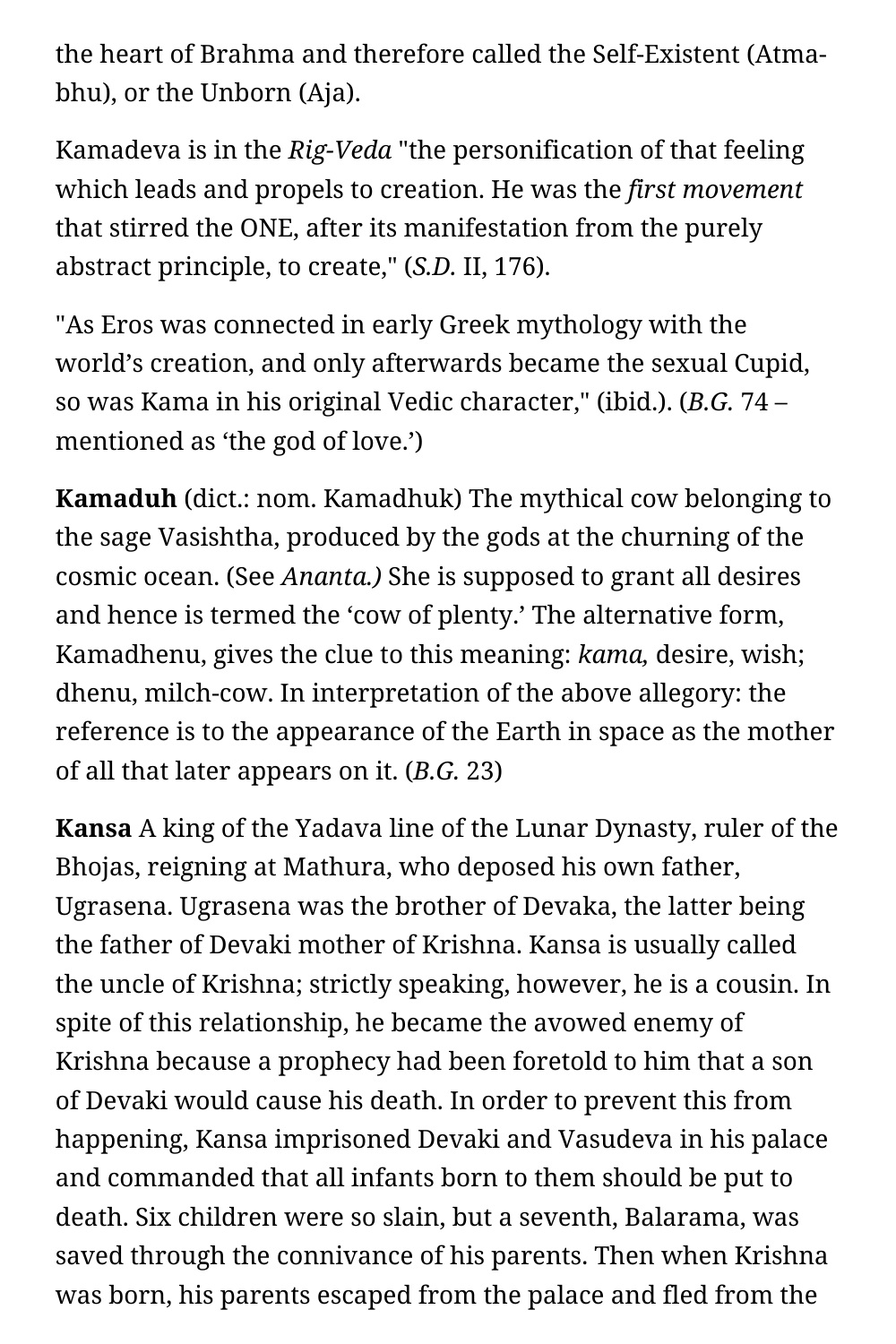city of Mathura, whereupon the enraged Kansa ordered all infant boys in the kingdom put to death; but the parents escaped from the realm with Krishna, and the child was brought up by cowherds in seclusion. Kansa at length learned that Krishna had escaped destruction and made several attempts to bring about his death: as an instance, he sent jarasandha, the king of Magadha, to battle with the young Krishna eighteen times, but that monarch was as many times defeated. Krishna finally slew Kansa, as was predicted, restored Ugrasena, but left Mathura and established his kingdom at Dvaraka. (*B.G.* 121*)*

**Kapila** One of the famous Rishis. There are many sages by the name of Kapila, the last being the founder of the Sankhya *(q.v.)* philosophy. A legend relates that while Kapila was engaged in meditation in Patala, he was menaced by the sixty thousand sons of Sagara, whereupon the sacred flame which darted from his person immediately reduced the sixty thousand sons to ashes. "That the story is an allegory is seen upon its very face: the 60,000 *Sons,* brutal, vicious, and impious, are the personification of the *human passions* that a 'mere glance of the sage' – the SELF who represents the highest state of purity that can be reached on earth – reduces to ashes." (*S.D.* II, 571)

"There are several well-known Kapilas in the Puranas. First the primeval sage, then Kapila, one of the three 'Secret' Kurnaras; and Kapila, son of Kasyapa and Kadru ... besides Kapila, the great sage and philosopher of the Kali Yuga." (*S.D.* II, 572) (*B.G.* 74)

**Karma** Briefly, the teaching of Karma in the *Bhagavad-Gita* (and for that matter throughout the whole of the *Mahabharata)* is, that man's actions set in motion causes which in due time react upon their producer, hence until he can "burst the bonds of Karma and rise above them" he is in fact chained thereby, and must return to the scene of his actions again and again, *i.e.,* he is reborn on Earth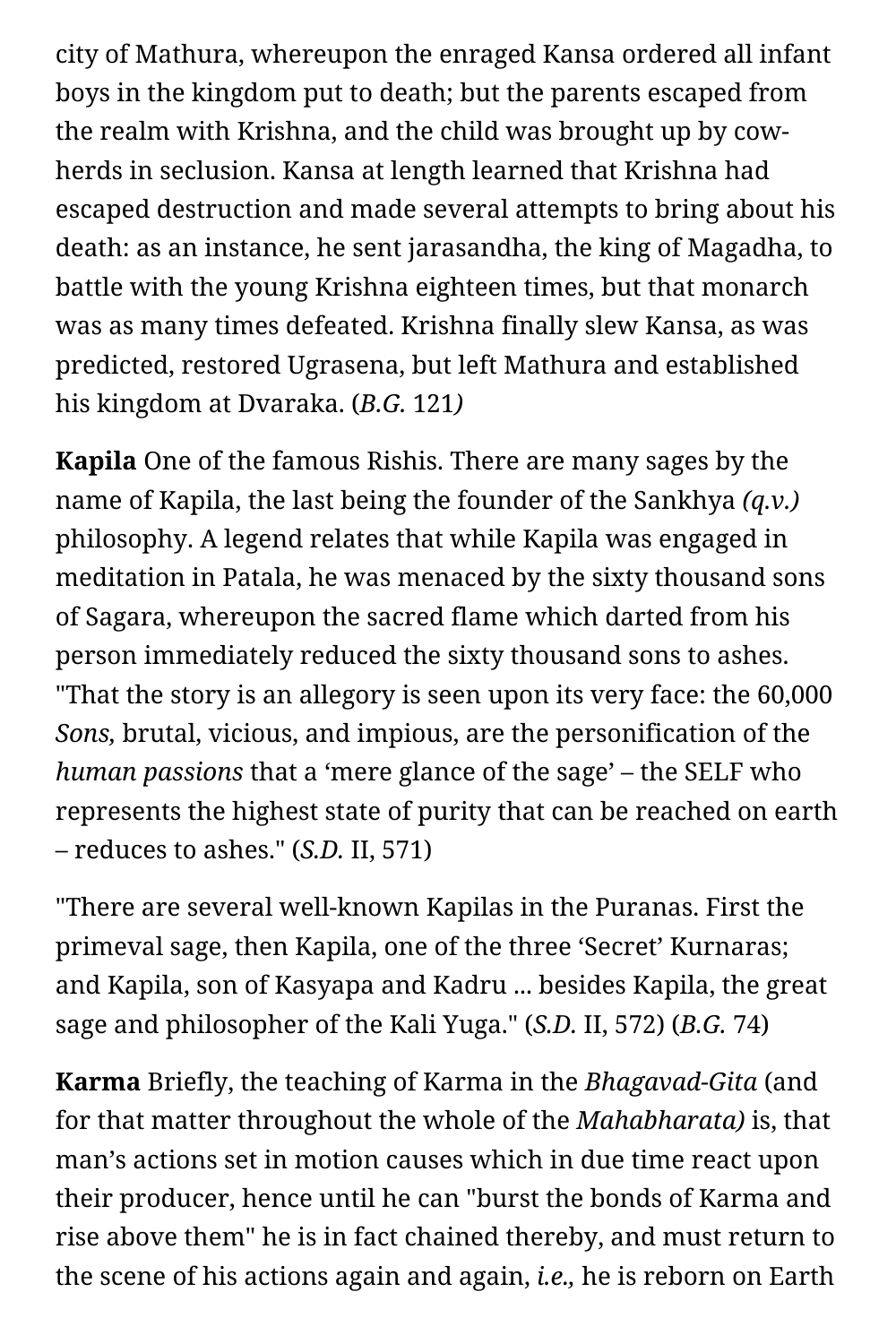again and again until he is freed from the bonds of Karma. The means for freeing himself are inculcated, principally in chapters iii v, xiv, and xviii. \**kri* to do, to act: dictionary form or 'crude form'*: karman,* nominative case*: karma. B.G.* 15)

**Karna** The son of Pritha (or Kunti) by Surya, the god of the sun, through the instrumentality of a mantra granted to her by the sage Durvasas. This occurred before her marriage to Pandu, hence Karna was the half-brother of the Pandavas, although this was not known to them until after his death, which was accomplished by Arjuna during the battle at Kurukshetra. Karna had been abandoned by his mother while yet a child: he was found by the suta (Charioteer) of Dhritarashtra, named Adhiratha (or Nandana), and brought up as his own son. Although knowing his relationship to the Pandavas, Karna sided with the Kauravas, because Duryodhana had given him the kingdom of Anga. During the great conflict Karna was on the point of slaying Arjuna, of whom he was especially envious, but was prevented from doing so by Krishna. (*B.G.* 2)

**Kasi** (or Kasi) A country situated in the vicinity of modern Benares, whose king, Kasya, sided with the Pandavas. (*B.G.* 2)

## **Kauravas** (see *Kurus)*

**Kesava** A name applied to Krishna, likewise to Vishnu. (m. having much or fine hair. *B.G.* 18)

**Kesin** A daitya (or 'demon') slain by Krishna when the prince was attacked by Kesin in the form of a horse. The daitya was believed to have been sent by Kansa *(q.v.)* in order to cause the death of Krishna. (*B.G.* 121)

**Kripa** The son of the sage Saradvat. With his sister Kripa he was adopted by king Santanu (the father of Bhishma). Kripa was one of the privy councillors at Hasti napura, and was one of the three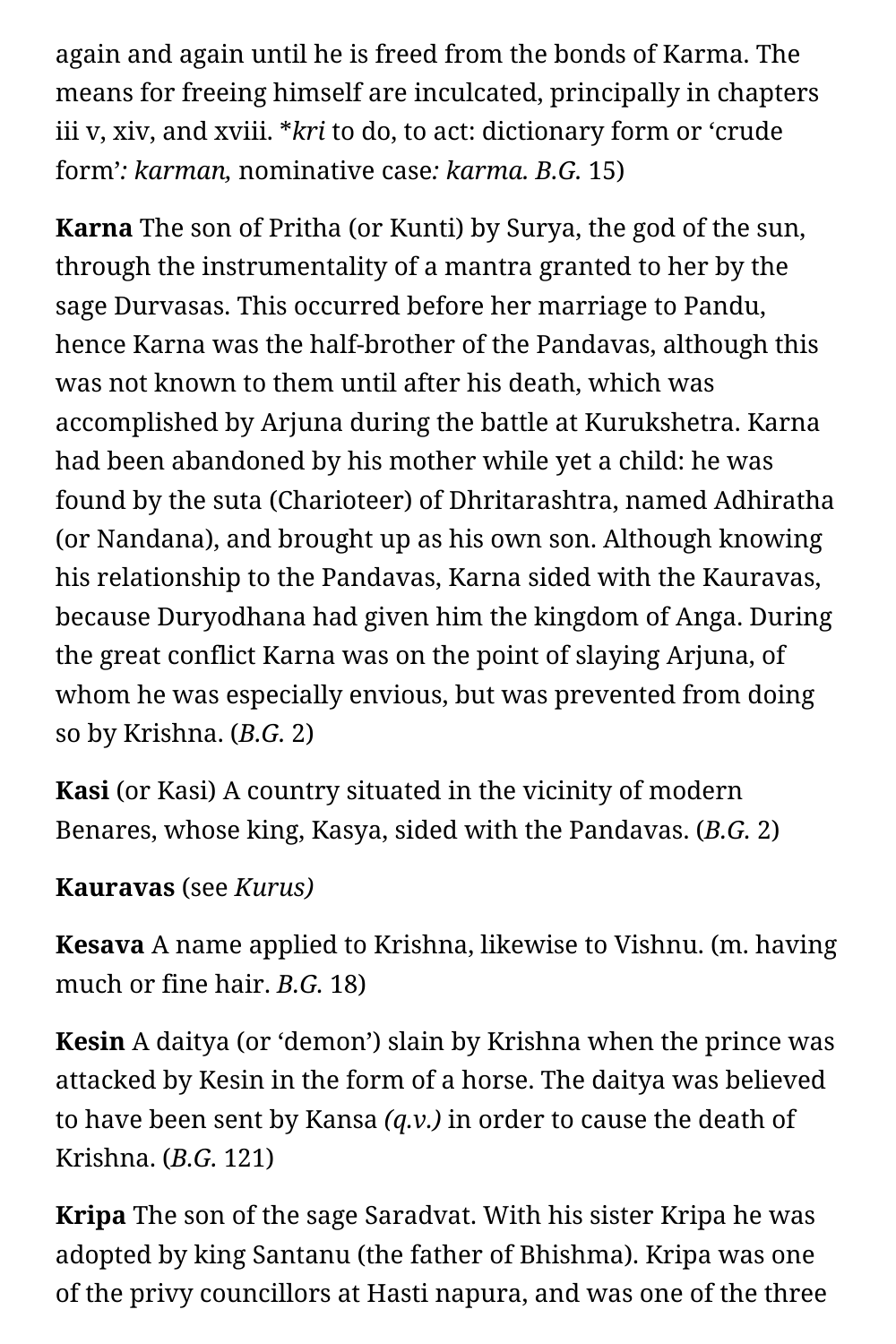sole surviving warriors of the conflict on the side of the Kauravas (hence he is referred to in the text as 'the conqueror in battle'). (*B.G.* 3)

**Krishna** The son of Devaki and Vasudeva (of the Yadava line of the Chandravansa – the Lunar Dynasty). (For particulars as to his birth see *Kansa.)* Krishna is represented as the eighth Avatara of Vishnu: in this aspect he is the spiritual teacher, the embodiment of wisdom; but as with other Saviors, stories and allegories have been woven around him in great abundance. In the *Mahabharata* his story is briefly sketched, yet all his exploits are enumerated: he appears throughout the work mostly as the advisor of the Pandavas. The life of Krishna is told in full in the *Harivansa* (a work regarded as an addition to the epic), also in great detail in the *Vishnu- and Bhagavata-Puranas,* and popularized for the multitude in the *Prem Sagar* (written in Hindi. The various stories and allegories woven around Krishna are still the most loved topic among the populace of India today, who revere him as a god. Nevertheless his teachings as outlined in the *Bhagavad-Gita* are as applicable today in the Occident as in the Orient – although couched in the metaphor and background of a people living thousands of years ago. The date of Krishna's death is given as 3102 B.C., and this event marked the commencement of the Kaliyuga, the present 'Iron Age.' The *Bhagavad-Gita* itself best describes the avataric character of Krishna: it represents the teacher as the Logos, while Arjuna typifies man.

H. P. Blavatsky makes the following interesting comment regarding the successive incarnations of avataras of Vishnu (*i.e.,* the Narasinha Avatara, Rama, and Krishna) and the successive reincarnations of Daityas. Hiranyakasipu, the unrighteous but valiant monarch of the Daityas, because of his wickedness was slain by the Avatara Nara-sinha (Man-lion). "Then he was born as Ravana, the giant king of Lanka, and killed by Rama; after which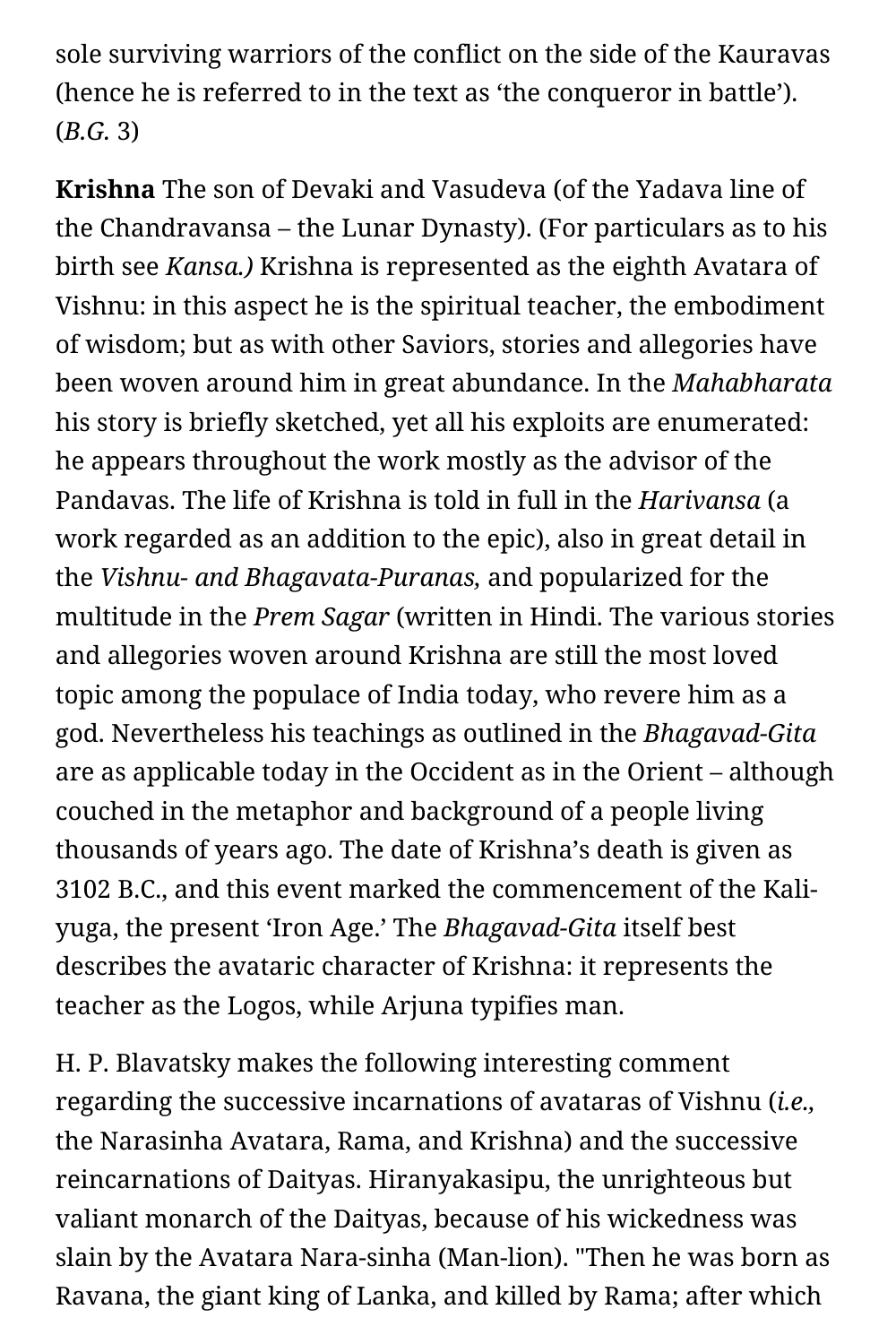he is reborn as Sisupala, the son of Raja-rishi (King Rishi) Damaghosha, when he is again killed by Krishna, the last incarnation of Vishnu. This parallel evolution of Vishnu (spirit) with a Daitya, as men, may seem meaningless, yet it gives us the key not only to the respective dates of Rama and Krishna but even to a certain psychological mystery." (*S.D.* II, 225)

(m. dark-colored, black, or blue-black. Krishna is represented as being very dark-skinned. *B.G.* 3)

# **Krishna Dvaipayana** (see *Vyasa).* (*B.G.* p. iii)

**Krishna-Yajur-Veda** *lit.* 'the Black Yajur-Veda' – an alternative name for the Taittiriya-Samhita – one of the two divisions of this Veda, the other part being known as the White YajurVeda. It is called 'black' (krishna) because the Samhita and Brahmana portions of this Veda are confused and mixed together, whereas the part named 'white' (sukla) is free from this confusion and is arranged in an orderly manner. *Yajur-Veda* means 'sacrificial Veda': – it is a collection of sacred mantras which are practically identical with some of the mantras in the *Rig-Veda;* in fact it is simply a collection, cut up and rearranged for the priests as a sort of sacrificial prayer-book. The principal sacrifices are those to be performed at the new and full moon, and at the horse-sacrifice (asvamedha). (*B.G.* 31)

**Kshattriya** (or *Kshatriya*) The second of the four social classes in the Vedic period: generally called the warrior caste, but the term refers also to the world of officialdom, *i.e.,* kings, princes, administrators, etc. (see *B.G.* pp. 127-8). (*B.G.* 14)

**Kshetra** A sphere of action, a field, a vehicle. Referred to (in B.G.) as the compounded constitution of the knower, or of the conscious entity, *i.e.,* the body. (*B.G.* 93)

**Kshetrajna** The conscious ego: the cognising and recognising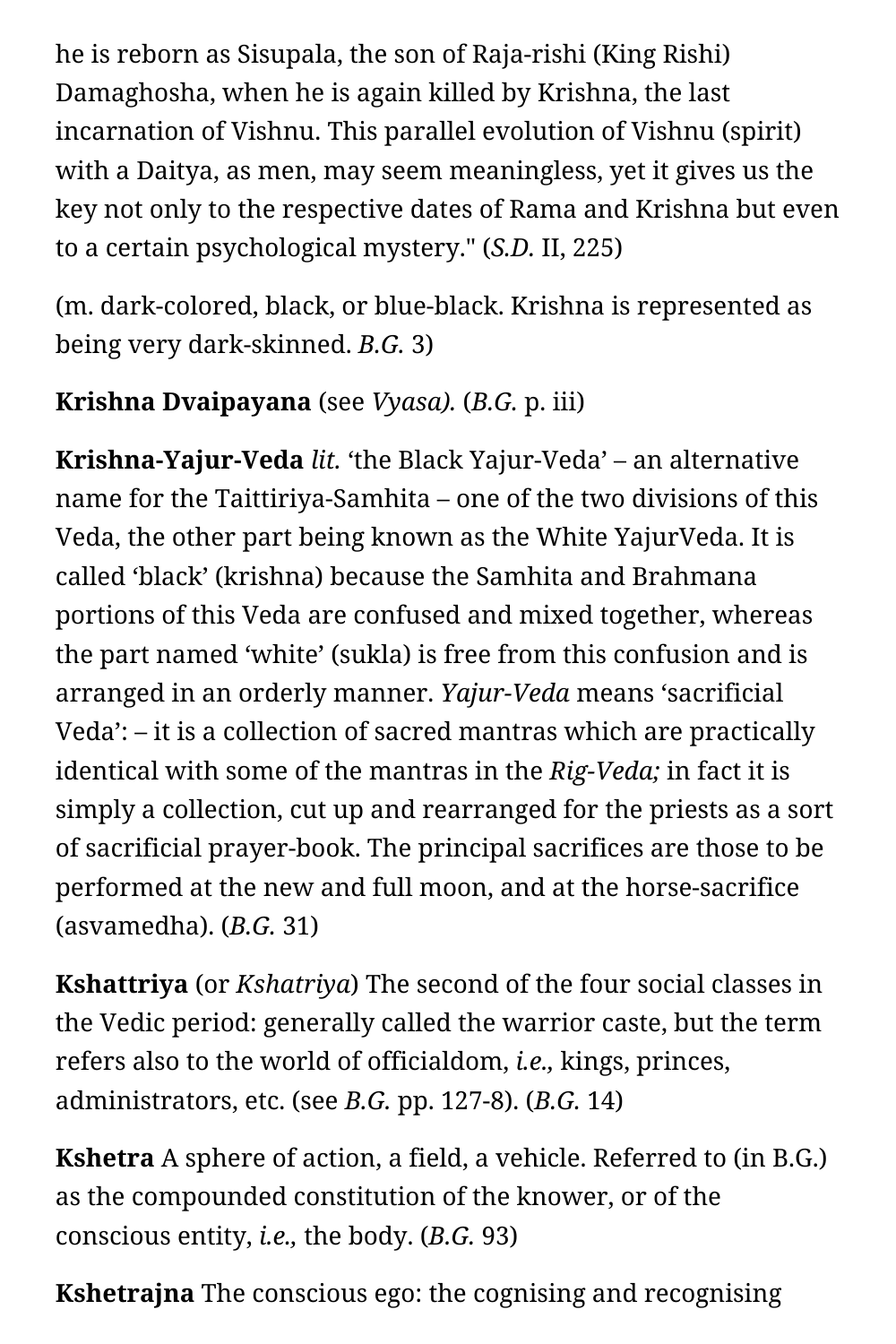element in the human constitution – Buddhi-Manas (translated 'soul' in B.G.). (comp. *kshetra,* field, *i.e.,* body; *jna*, the knower. *B.G.* 93)

**Kunti** The patronymic of Pritha, the sister of Krishna's father, Vasudeva, and daughter of a Yadava prince named Sura, who gave her to his childless cousin Kunti (or Kuntibhoja), by whom she was adopted – hence she was called Kunti. As a maiden she paid such respect and devotion to the sage Durvasas that he taught her a mantra whereby she was enabled to have a child by any god she chose to invoke. In order to test the efficacy of this she invoked the god of the sun, Surya, and Karna *(q.v.)* was born: but Kunti abandoned the child. She chose Pandu as her husband (at a svayamvara). With the aid of her mantra she invoked the god of justice, Dharma, by whom Yudhishthira was born by invoking Vayu, the god of the wind, Bhima was born; and by supplication to Indra, the god of the sky, Kunti gave birth to Arjuna. In the *Mahabharata* Kunti is represented as the model of maternal affection and devotion, ever watching over the Pandavas, with whom she spent thirteen years in exile. After the great war she retired with Gandhari and Dhritarashtra into the forest, where she perished in a conflagration.

"As Aditi is called *Surarani* (the matrix or 'mother' of the *sura* gods), so Kunti the mother of the Pandavas, is called in Mahabharata Pandavarani – which term is already *physiologized."* (*S.D.* II, 527) (*B.G.* 4)

**Kuntibhoja** (or Kunti) King of the Kuntis (a people of ancient India). This Yadava prince adopted Pritha, the daughter of his cousin Sura, hence she was called Kunti *(q.v.)*. (*B.G.* 2)

**Kuru** A king of the Paurava line of the Chandravansa (the Lunar Dynasty) reigning at Hastinapura. He was the son of Samvarana and Tapati and the ancestor of Dhritarashtra and Pandu by the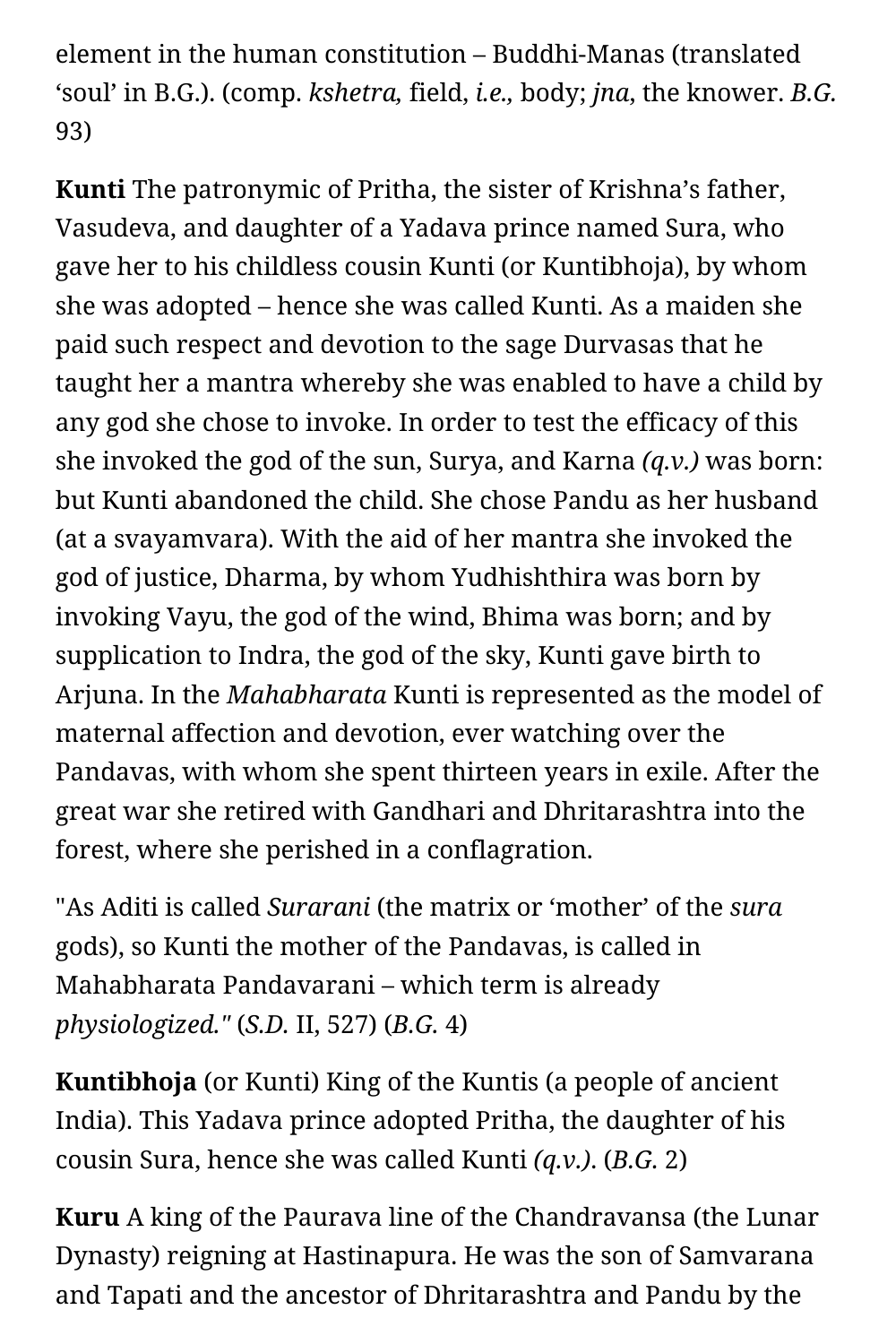fourteenth remove. Hence Arjuna is referred to as 'son of Kuru' (*B.G.* 51) or 'best of the Kurus' (*B.G.* 35).

**Kurukshetra** *lit.*, 'The field of the Kurus': a plain situated in the vicinity of modern Delhi on which was staged the great conflict which forms the principal theme of the *Mahabharata.* (comp. *Kuru*, and *kshetra,* field. *B.G.* 1)

**Kurus** (or Kauravas) An ancient people inhabiting the northwest of India, in the vicinity of the modern Delhi. In the *Mahabharata* they are divided into northern and southern Kurus: the northern occupying one of the four Mahadvipas (principal divisions of the known world), and regarded as a country beyond the most northern range of the Himalayas, often described as a country of everlasting happiness and considered to be the ancient home of the Aryan Race. The southern Kurus were those referred to in *the Bhagavad-Gita* reigning at Hastinapura.

In the text (of the *B.G.*), the reference to the Kurus is applicable to the sons of Dhritarashtra, although the sons of Pandu are equally 'Kurus.' And so Arjuna is referred to as 'the best of the Kurus,' for he was a descendant of Kuru by the fifteenth remove. (*B.G.* 4)

**Kusa** The sacred grass *(Poa cynosuroides),* used in India at certain religious ceremonies. H. P. Blavatsky remarks that it has certain occult properties. (*Theos. Gloss.*) (*B.G.* 46)

**Kusumakara** The season of Spring. (comp. *kusuma,* flower, blossom; *akara,* making a quantity of. *B.G.* 76)

**Kutastha** A philosophical term meaning 'holding the highest position,' hence the primordial divinity. As a noun it is often used as a synonym for Isvara, the Divine-Spiritual Monad. Kutastha is often used derivatively for Akasa *(q.v.)* and for Mulaprakriti. (comp. *kuta,* the highest, the summit; *stha*, standing. *B.G.* 108)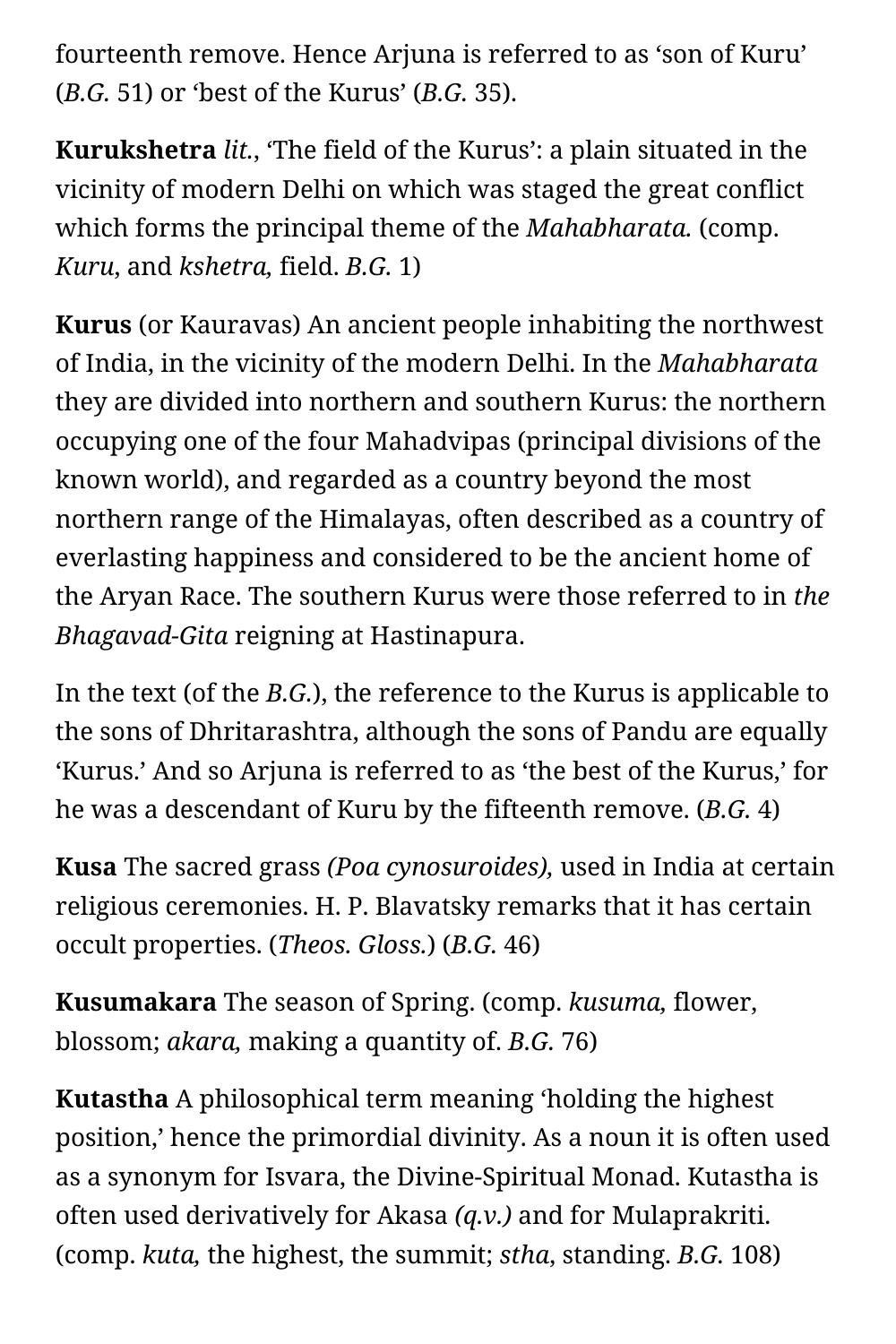**Madhu** The name of an asura *(q.v.)*, who was slain by Vishnu. Madhu and his companion Kaitabha sprang from the ear of Vishnu while the deity was resting at the end of a kalpa. These two asuras took advantage of the sleep of the god to approach Brahma, who was also resting, and were on the point of putting him to death but Vishnu awoke and frustrated them in their plot by immediately slaying the asuras. Because of this act Vishnu is known by the names of Madhusudana (slayer of Madhu) and Kaitabhajit (Causing the death of Kaitabha). W. Q. Judge suggests that Madhu represents the quality of passion in nature (*B.G.* 49). Krishna was also called Madhusudana. (*B.G.* 9)

**Madhusudana** A name applied to KrishnaVishnu (Krishna in the aspect of Vishnu). (comp. Madhu *(q.v.)*; *sudana,* slayer. *B.G.* 9) Also the name of many Sanskrit authors. (*B.G.* 51)

**Madri** A sister of the king of the Madras, who became the second wife of Pandu. By means of the mantra given her by Kunti *(q.v.)*, she became the mother of Nakula and Sahadeva by the twin Asvins (the sky-gods). At the death of Pandu, Madri ascended the funeral pyre with her husband's corpse. (*B.G.* p. iv)

**Mahabharata** *lit.* 'The great (war) of the Bharatas.' The great epic poem of Hindusthan, consisting of about 215,000 lines of metrical prose, which are divided into 18 parvas (books or sections). The main theme of the work is the recounting of the history of the later scions of the Chandravansa (Lunar Dynasty) dealing especially with the exploits of the Kurus and the Pandavas, culminating in the great conflict which forms the major portion of the epic. Not only does it follow the achievements of its principal characters, for the ramifications of the narrative consider innumerable stories and allegories with a wealth of description and fancy unequalled in the realm of fiction; but every phase of the human emotions is dealt with, so that this epic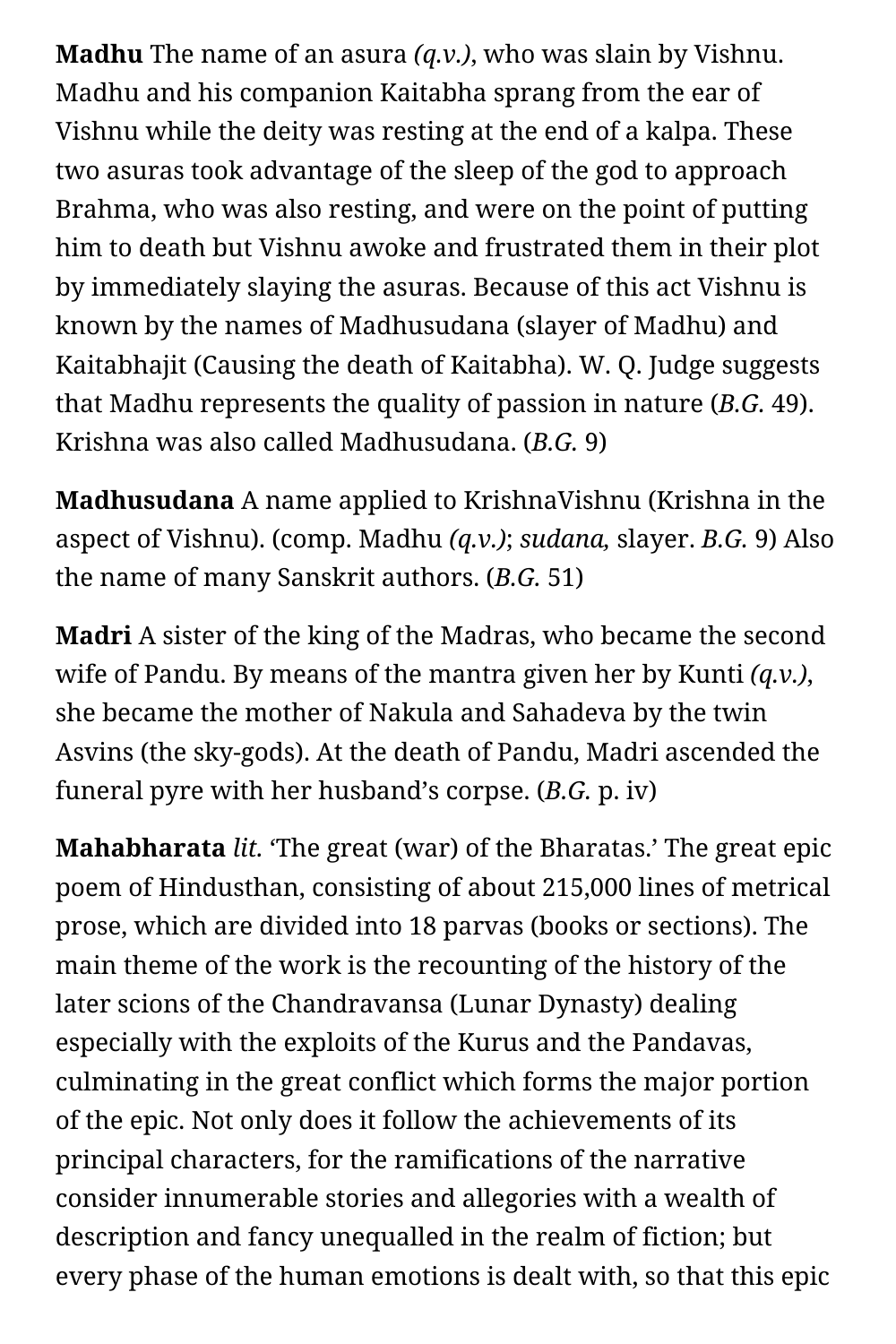has been the source of material for dramas and stories for succeeding generations. The mythological and religious aspect of the people of ancient times is set forth, as regards both the allegories of the deities and the priestly ceremonial observances; philosophical discourses abound (the *Bhagavad-Gita* being but a single instance); teachings in regard to Karman and Reincarnation are expounded as well as illustrated in story-form (see under Draupadi and Sikhandin); moral and ethical lessons are repeatedly inculcated, while the traditions and legends of the Bharatas are stressed at all times, featuring all the exploits of a war-like race. The tale of Rama (which forms the basis for the second great epic of India, the *Ramayana)* is told in full, as is also the story of Sakuntala (later dramatized by Kalidasa). Unquestionably the *Mahabharata* is a work intended for the populace, therefore it is written in a manner which would appeal to the people of that time, and deals principally with battles. Its compilation is attributed to Vyasa *(q.v.)*. "No two Orientalists agree as to its date. But it is undeniably extremely ancient." (*Theos. Gloss.* 201)

"… from the first appearance of the Aryan race … down to the final disappearance of Plato's small island of Atlantis, the Aryan races had never ceased to fight with the descendants of the first giant races. This war lasted till nearly the close of the age which preceded the Kali Yug, and was the Mahabharatean war so famous in Indian History." (*S.D.* II, 395) (*B.G.* p. i)

**Maharshi** *lit.* 'Great Sage' (great Rishi): referring especially to the ten Maharshis who were the 'mind-born sons' of Prajapati (or Manu Svayambhuva) enumerated in *Manu* (I, 34) as: Marichi Atri Angiras, Pulastya, Pulaha, Kratu, Prachetas, Vasishtha, Bhrigu, Narada. They are also called the ten Prajapatis. Sometimes they are referred to as seven only – as in chapter x, sloka 6, rendered as "the seven great Sages," *B.G.* 71. *(See Rishi.)*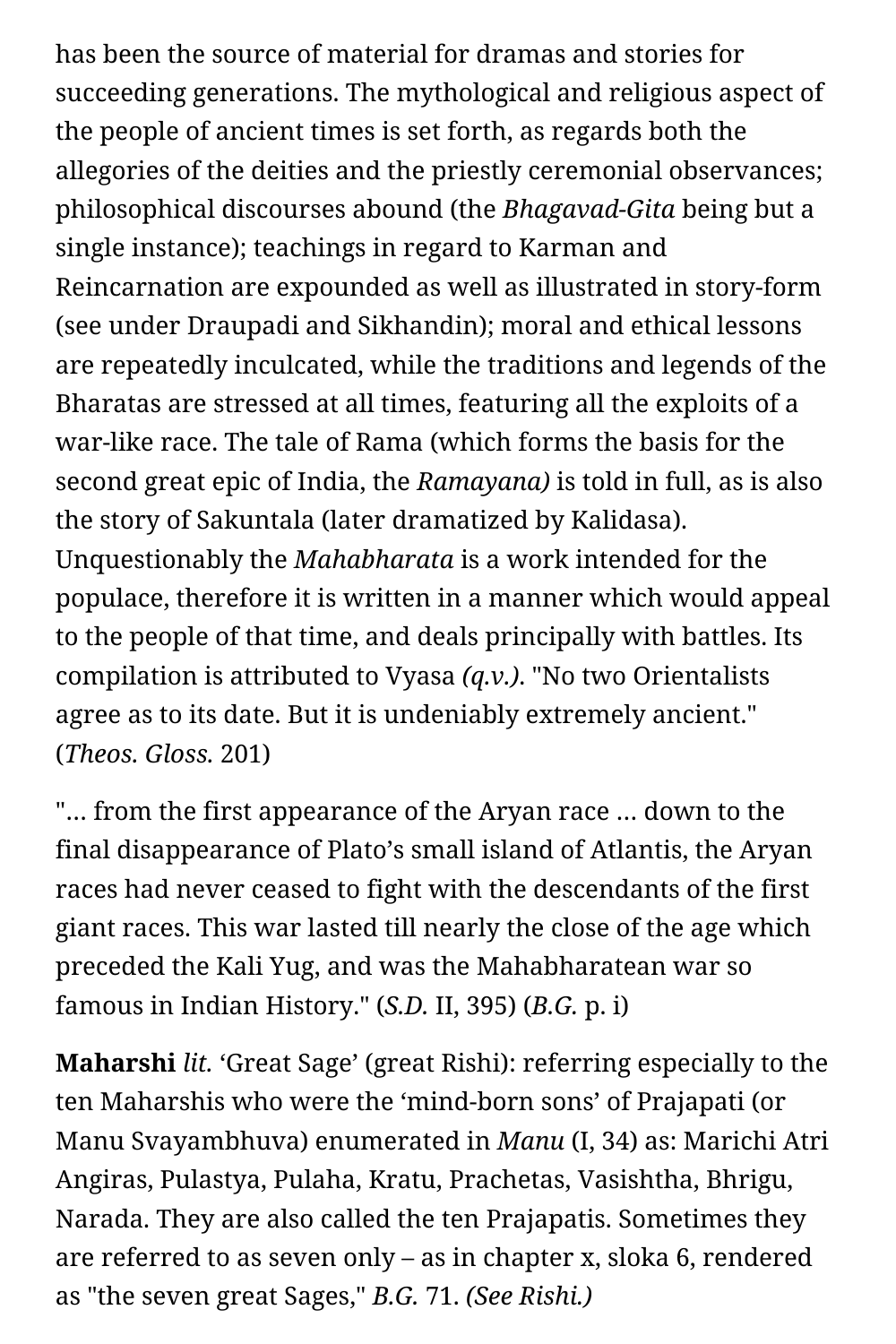"Every nation has either the *seven* and *ten* Rishis-Manus and Prajapatis; ... One and all have been derived from the primitive Dhyan-Chohans of the Esoteric doctrine, or the 'Builders' of the Stanzas (Book I). From Manu, Thoth-Hermes, Oannes-Dagon, and Edris-Enoch, down to Plato and Panodorus, all tell us of seven divine Dynasties, of seven Lemurian, and seven Atlantean divisions of the Earth; of the seven primitive and dual gods who descend from their celestial abode and reign on Earth, teaching mankind Astronomy, Architecture, and all the other sciences that have come down to us. These Beings appear first as 'gods' and Creators; then they merge in nascent man, to finally emerge as 'divine-Kings and Rulers."' (*S.D.* II, 365-6) (comp. *maha*, great*; rishi,* a Sage or Seer. *B.G.* 81)

**Mahatman** *lit.* 'Great Soul' or 'Great Self'compound of *maha,* great; atman, Self. In India today the word (Anglicized as Mahatma) is applied as a title to a man of outstanding achievement, although in ancient times it referred to a man of outstanding spiritual attainment, as mentioned in the *Bhagavad-Gita.* In Theosophical literature the word is employed technically for those beings farther advanced evolutionally than ordinary men, who are also referred to as the Masters of Wisdom, or the Sages and Seers. (*B.G.* 55)

**Mahesvara** *lit.* 'Great Lord,' a term applied to the 'spirit.' Also a title applied to Siva (the third member of the Hindu Trimurti). (comp. *maha,* great*; isvara,* lord, master. *B.G.* 96)

**Mahusudana** (should be *Madhusudana, q.v.* The name of many Sanskrit writers. *B.G.* 51)

**Makara** A sea-animal: the vehicle of Varuna (god of the ocean). It is variously described: as a fish, a shark, a dolphin, or a crocodile; however, in the legends it is depicted as having the head and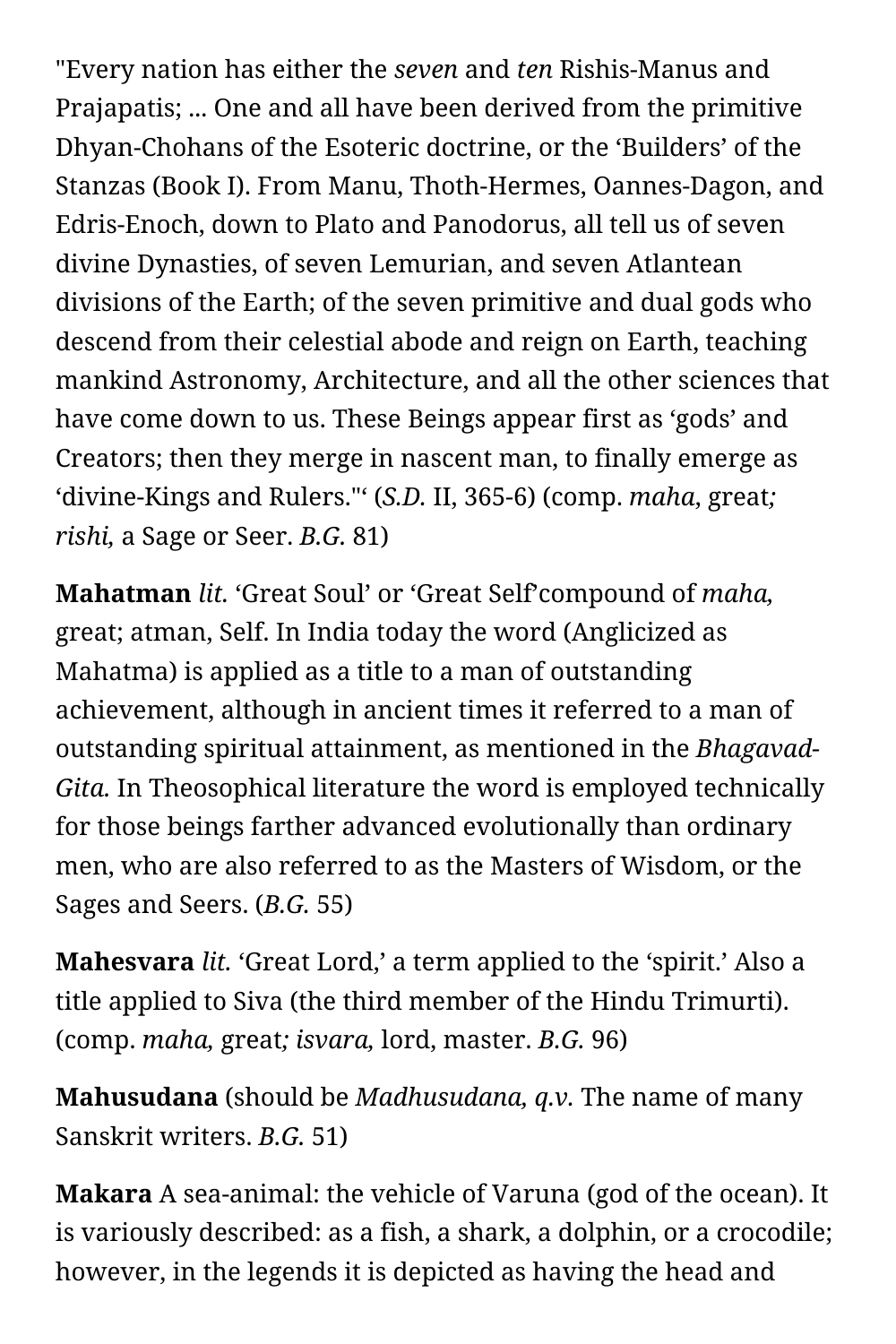forelegs of an antelope and the body and tail of a fish-very similar to Capricornus, and like it, allocated to the tenth sign of the Zodiac. Makara is "now the most sacred and mysterious of the signs of the Zodiac." (*S.D.* II, 268) (*B.G.* 75)

**Manas** The seat of mind and consciousness of egoity: the real man. In the Theosophical classification of man's principles, the fifth (Counting upwards): regarded as the child of Mahat, hence called *Manasaputra.*

"Manas is a 'principle,' and yet it is an 'Entity' an individuality or Ego. He is a 'God,' and yet he is doomed to an endless cycle of incarnations, ...

"… In its very essence it is THOUGHT, and is, therefore, called in its plurality *Manasa putra,* 'the Sons of the (Universal) mind.' " *(The Key to Theosophy,* 183-4)

"*Manas*, or the Thinker, is the reincarnating being, the immortal who carries the results and values of all the different lives lived on earth or elsewhere. Its nature becomes dual as soon as it is attached to a body." The reasoning faculty "is the lower aspect of the Thinker or *Manas,* ... Its other, and in theosophy higher, aspect is the intuitional, which knows, and does not depend on reason." *(The Ocean of Theosophy,* 54) (*B.G.* 53)

**Manipushpaka** The name of the conch-shell of Sahadeva. (m. jewel-flowered. *B.G.* 4)

**Manu** In the *Laws of Manu* it is stated that Manu was created by Viraj: he then produced the ten Prajapatis *(q.v.)*, who in turn produced seven other Manus; each of these Manus again produced seven Manus. Fourteen Manus, however, are allocated to the seven globes of a planetary chain, two to each: one appears at the commencement of a Round (called the Root-Manu) and one at the conclusion (the Seed-Manu), the interval between the two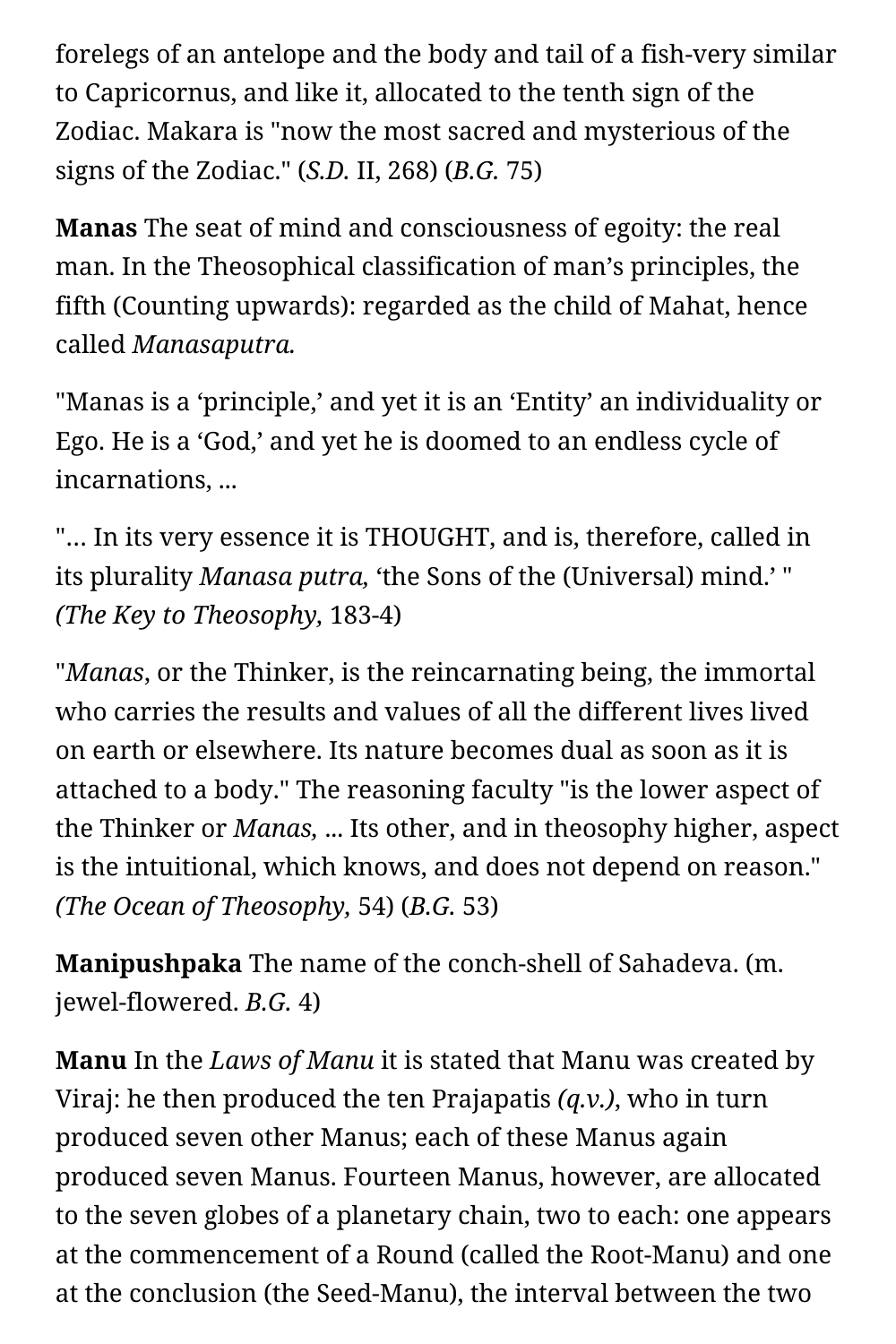Manus being termed a Manvantara. The Manu in charge of our present Fourth Round is named Vaivasvata-Manu *(q.v.)*. The four Manus (mentioned on p. 71, B.G.) refer to the Manus of the four Rounds, the fourth Round being now in progress. *(*See *Maharshi* and *Rishi.)*

Esoterically Manu stands for the entities collectively which appear first at the beginning of manifestation: it is the spiritual 'Tree of Life' of any planetary chain of manifested being. "Manu declares himself created by Viraj, or Vaiswanara, (the Spirit of Humanity), which means that his Monad emanates from the never resting Principle in the beginning of every new Cosmic activity:" (*S.D.* II, 311).

"Notwithstanding the terrible, and evidently *purposed,* confusion of Manus, Rishis, and their progeny in the Puranas, one thing is made clear: there have been and there will be seven Rishis in every Root-Race (Called also *Manvantara* in the sacred books) as there are fourteen Manus in every Round, the 'presiding gods, the Rishis and Sons of the Manus' being identical. ... 'Six' Manvantaras are given, the Seventh being our own in the Vishnu Purana." (*S.D.* II, 614) (*B.G.* 30)

**Margasirsha** The name of the month in which the full moon enters Mrigasiras (generally applied to Capricornus in the signs of the Zodiac): the tenth or in later times the first month in the year. (*B.G.* 76)

**Marichi** One of the ten Prajapatis (progenitors) or mind-born sons of Brahma, from whom mankind is descended (according to *Manu).* He is also regarded as one of the seven great Rishis *(q.v.)*, in the *Mahabharata.* He is the father of the Rishi Kasyapa – the Vedic sage, the most prolific of creators, who produced the Nagas *(q.v.)*. Marichi is also represented as the chief of the Maruts *(q.v.)*. In *Manu* the Pitris of the Gods are reborn as the sons of Marichi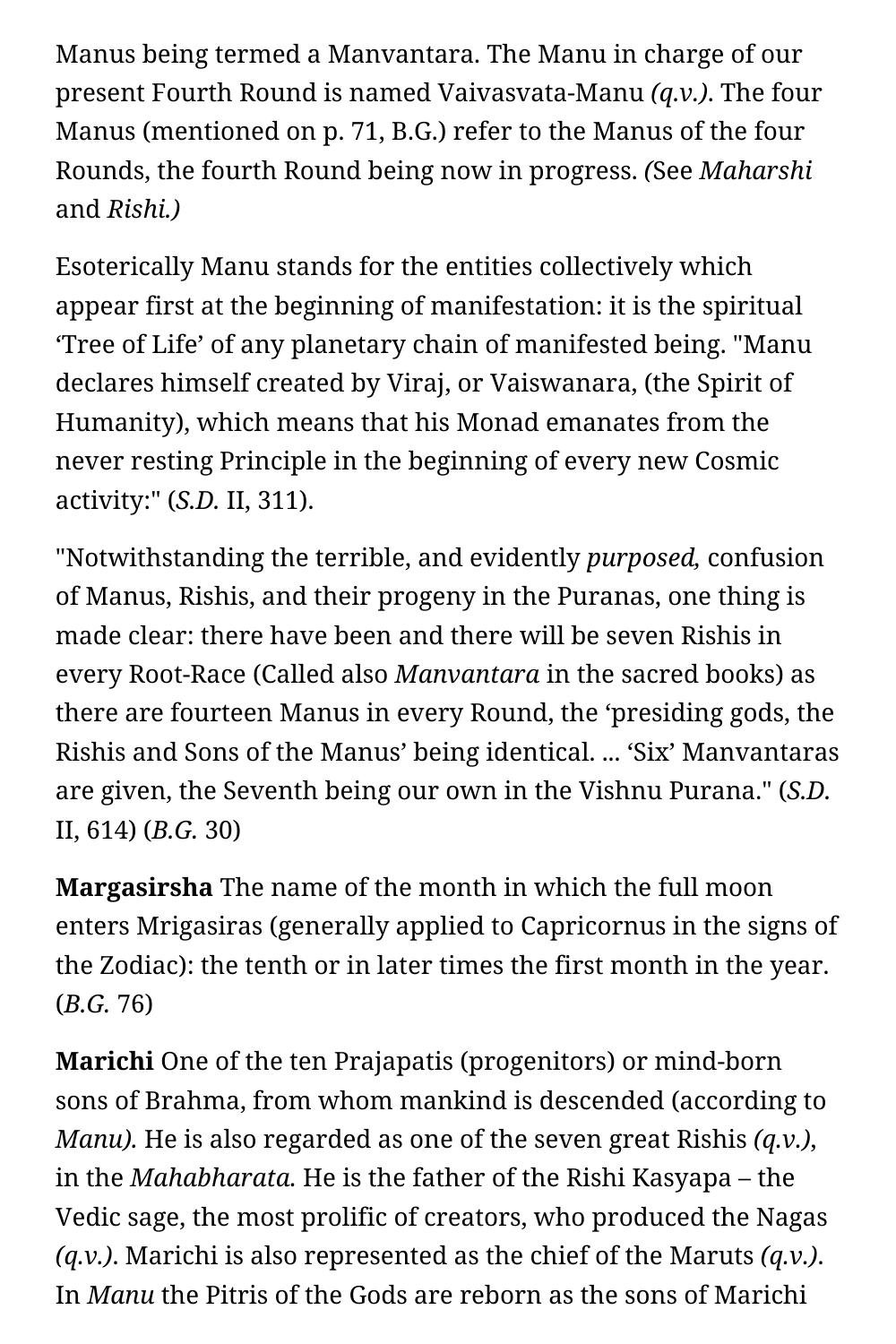and his wife Sambhuti. These pitris are the Agnishvatta Pitris, while those called in *Manu* the 'Pitris of the Demons,' who are reborn as the sons of Atri are the Barhishad Pitris. (*S.D.* II, 89) (*B.G.* 73)

**Maruts** The storm gods, helpers of Indra: armed with lightning and thunderbolts, they ride on the whirlwind and direct storms. They are prominent in the Vedas, being called the sons of Rudra (the storm god), or again sons and brothers of Indra (god of the sky). In the Puranas it is related that the Maruts were born in the following manner: Did, the wife of Kasyapa, (one of the great Rishis) was about to give birth to a son, but the embryo was separated by Indra into seven portions, each portion when born being again separated into seven parts. Siva transformed these into boys, calling them Maruts. H. P. Blavatsky interprets this legend as follows: Diti "is the sixth principle of *metaphysical* nature, the *Buddhi* of Akasa. Diti the mother of the Maruts, is one of her terrestrial forms, made to represent, at one and the same time, the divine Soul in the ascetic, and the divine aspirations of mystic Humanity …" Indra represents the cosmic principle Mahat, in man *"Manas* in its dual aspect: as connected with *Buddhi;* and as allowing himself to be dragged down by his *Kama*-principle (the body of passions and desires)." The babe allegorizes "the divine and steady will of the Yogi – determined to resist all such temptations, and thus destroy the passions within his earthly personality. Indra succeeds again, because flesh conquers spirit ... He divides the 'Embryo' (of new *divine* adeptship, begotten once more by the Ascetics of the Aryan Fifth Race), into *seven* portions a reference not alone to the *seven* sub-races of the new Root-Race, in each of which there will be a 'Manu,' but also to the seven degrees of adeptship – and then each portion into seven pieces – alluding to the Manu-Rishis of each Root-Race, and even subrace." (*S.D.* II, pp. 614-5)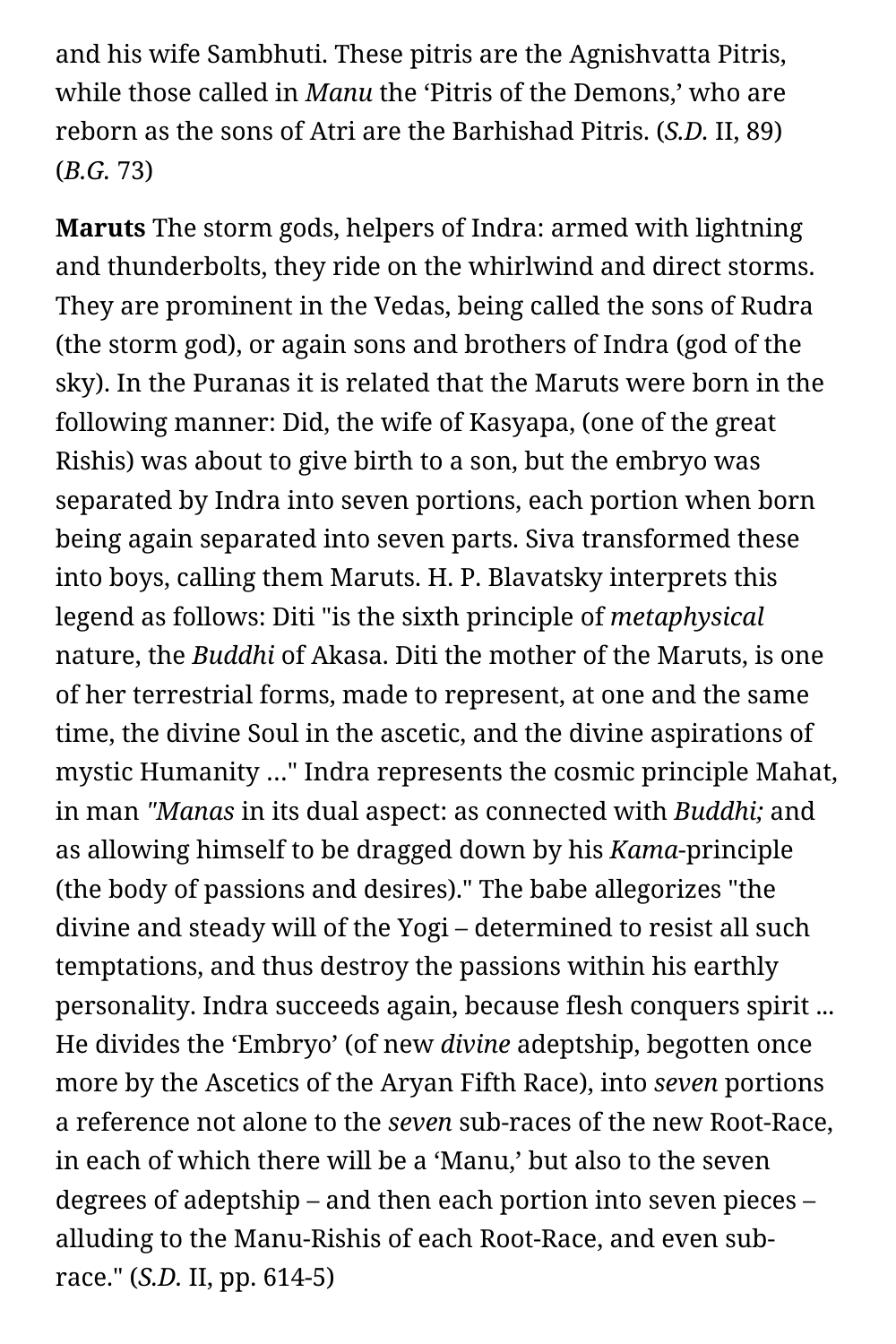"The Maruts represent *(a)* the *passions* that storm and rage within every candidate's breast, when preparing for an ascetic life – this *mystically; (b)* the occult potencies concealed in the manifold aspects of *Akasa's* lower principles her body, or *sthula sarira,* representing the terrestrial, lower, atmosphere of every inhabited globe – this mystically and sidereally; *(c)* actual conscious Existences, Beings of a cosmic and psychic nature. "At the same time, 'Maruts' is, in occult parlance, one of the names given to those EGOS of great Adepts who have passed away, and who are known also as *Nirmanakayas;"* (*S.D.* II, 615). (*B.G.* 73)

**Maya** As a philosophical term the word has come to be associated with the illusory aspect of man's thoughts and views as he considers life and his surroundings, endeavoring to interpret and understand things: therefore is Maya rendered 'illusion.' One of the traditional explanations of this term given in the Vedanta is: a man sees a coil of rope and believing it to be a serpent instinctively jumps away from it. On looking a second time he realizes that it is but a piece of rope: yet he thought he saw a serpent; therefore he decides that he was fooled by the illusory nature of things – maya.

"Maya or illusion is an element which enters into all finite things, for everything that exists has only a relative, not an absolute, reality, since the appearance which the hidden noumenon assumes for any observer depends upon his power of cognition." (*S.D.* I, 39)

Maya is often used as an equivalent for Avidya (ignorance), although properly it should be applied solely to Prakriti *(q.v.)*. \**ma,* to measure, with an acquired meaning of to form, to limit. *B.G.* 31)

**Meru** Mythologically, a mountain situated in the center of the earth, represented as the abode of the gods, compared to the seed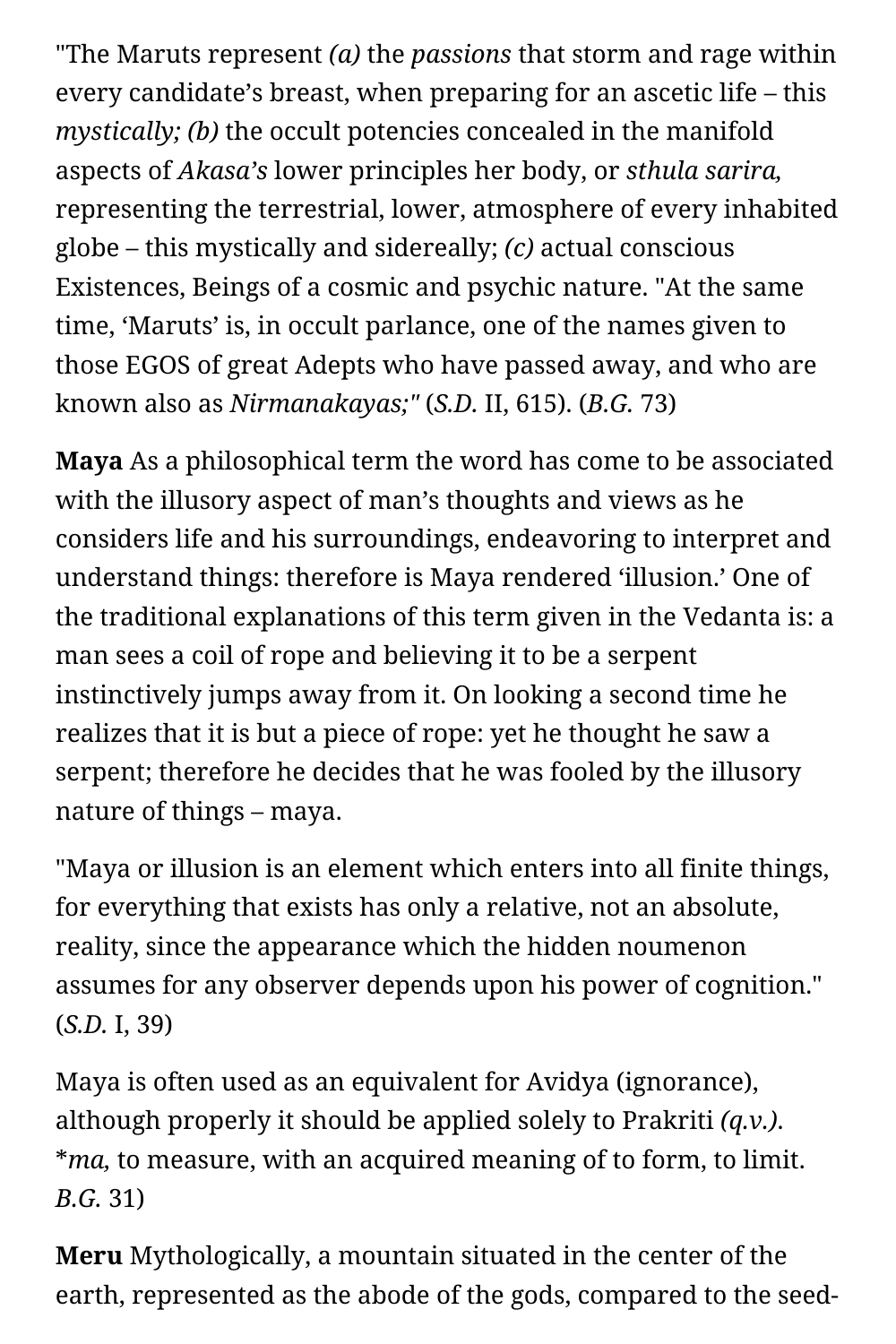vessel of a lotus, the leaves of which are formed by the various island-continents (Dvipas); the river Ganges falls on its summit and flows therefrom to the world in four streams; the regents of the four quarters occupy corresponding faces of the mountain, which is resplendent with gold and gems. "Meru is *not* 'the fabulous mountain in the navel or centre of the earth,' but its roots and foundations are in that navel, though it is in the far north itself. This connects it with the 'central' land 'that never perishes';" (*S.D.* II, 401).

"It is the north pole, the country of 'Meru,' which is the seventh division, as it answers to the Seventh principle" (*S.D.* II, 403). (*B.G.* 74)

**Muni** An ascetic, monk, devotee, hermit (especially one who has taken a vow of silence. \**man,* to think; hence one of the meanings of the word is 'a man who has attained union with his inner divinity.' *B.G.* 18)

[Top of Page](#page-31-0)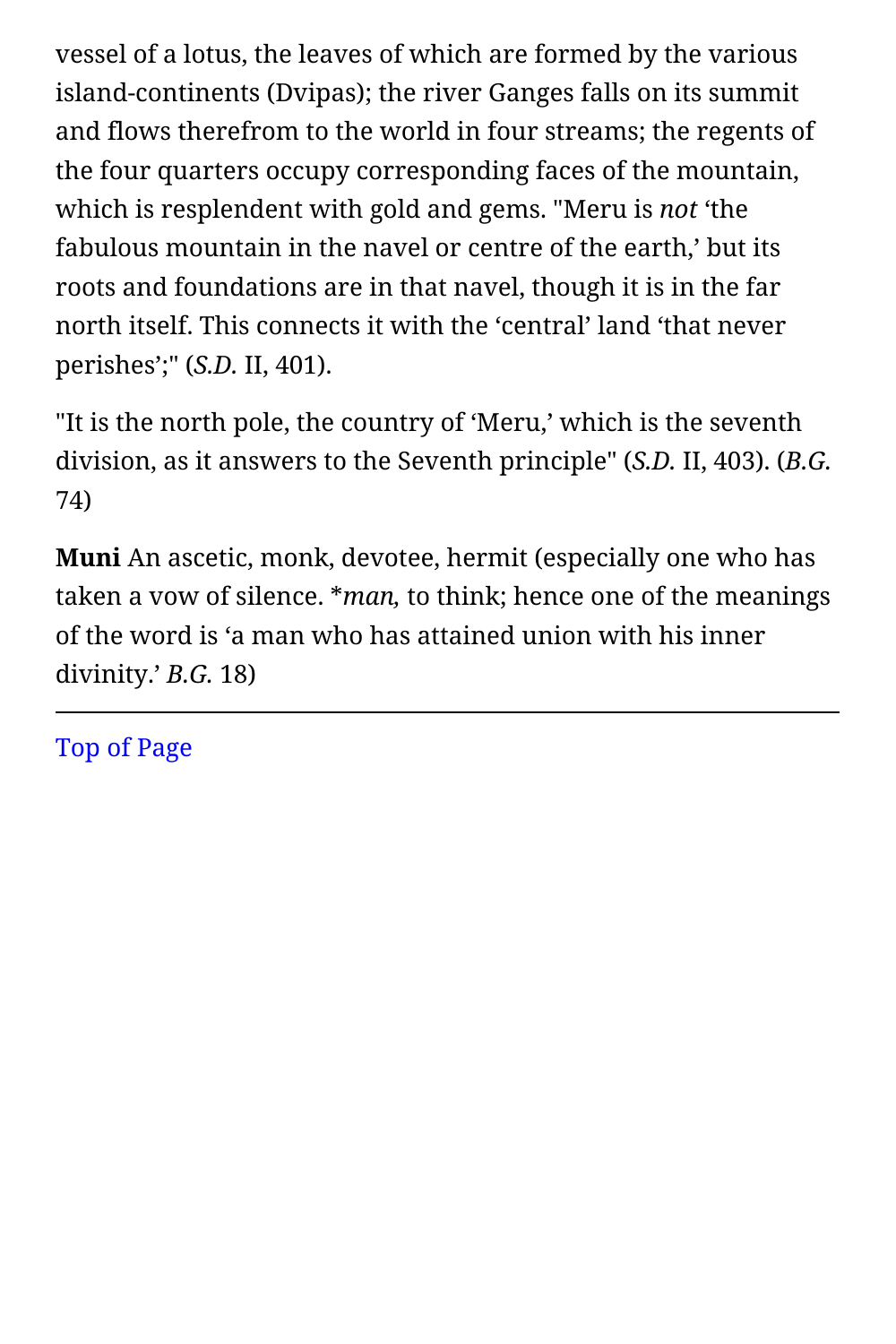## <span id="page-50-1"></span><span id="page-50-0"></span>**Gods and Heroes and Technical Terms: N - S**

# [A - G](#page-9-0) | [H - M](#page-31-1) | [T - Y](#page-68-0)

\* The asterisk preceding a Sanskrit word herein means 'derived from the verbal root.' (See 'Abbreviations,' and 'Pronunciation Key.')

**Naga** The word means a snake, especially a cobra; but in the *Mahabharata* it refers to a race of beings inhabiting Patala, the daughter of whose king, Ulupi married Arjuna. "But as Patala means the *antipodes,* and was the name given to America by the ancients, who knew and visited that continent before Europe had ever heard of it, the term is probably akin to the Mexican *Nagals* the (now) sorcerers and medicine men." (*Theos. Gloss.* 222)

One myth relates that the Nagas were the offspring of the Rishi Kasyapa (the son of Marichi, *q.v.*). Regarding this H. P. Blavatsky wrote: "What is the *fable,* the genealogy and origin of Kasyapa, with his twelve wives, by whom he had a numerous and diversified progeny of *nagas* (serpents), reptiles, birds, and all kinds of living things, and who was thus the *father* of all kinds of animals, but a *veiled* record of the order of evolution in *this* round?" (*S.D.* II, 253)

Another tale represents the Nagas as a semi-divine race (the race of Kadru) inhabiting the waters, or the city of Bhogavati situated under the earth: they are fabled to possess a human face with serpent-like lower extremities. Ananta *(q.v.)* is king of the Nagas.

In *The Secret Doctrine* the word *Naga* stands for a Serpent of Wisdom, a full Initiate - the serpent has ever been used in Occultism as the symbol of immortality and wisdom. "In the *Secret Doctrine,* the first *Nagas* - beings wiser than Serpents - are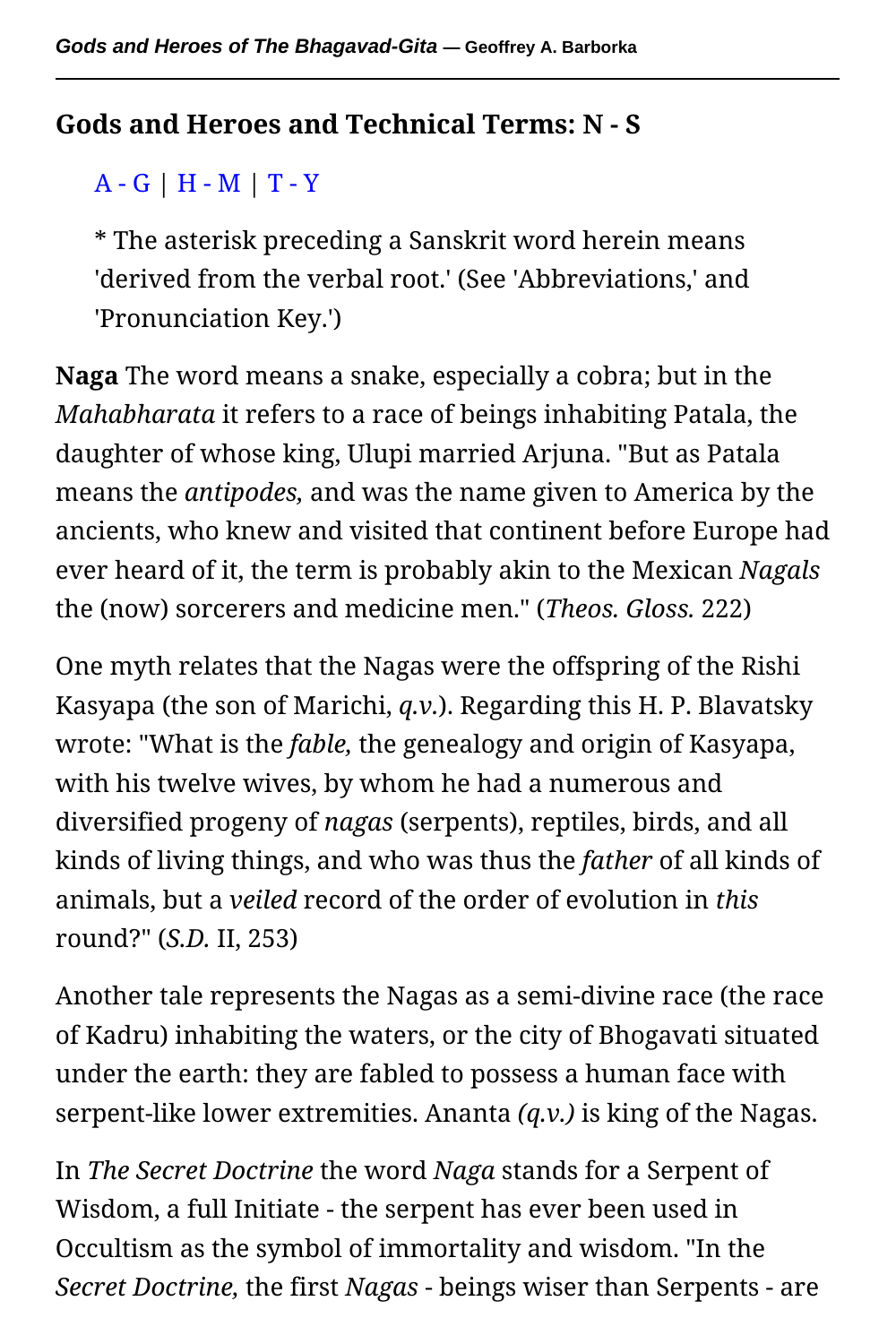the 'Sons of Will and Yoga,' " (*S.D.* II, 181).

"Some of the descendants of the primitive Nagas, the Serpents of Wisdom, peopled America, when its continent arose during the palmy days of the great Atlantis," (*S.D.* II, 182). (*B.G.* 75)

**Nakula** The son of Madri (the second wife of Pandu) and the twin gods of the sky, the Asvinau: the fourth of the Pandavas. Madri had been given by Kunti the use of her mantra for calling to her side a god, but she was clever enough to summon the twin skygods, hence she gave birth to two sons: Nakula and Sahadeva. Nakula excelled in the art of training and managing horses, which he learned from Drona. (*B.G.* 4)

**Nara** A man. In the *Mahabharata* and the Puranas, Nara is sometimes used as an equivalent for Cosmic Purusha *(q.v.)*, 'Primordial Universal Man,' and associated with Narayana (the Logos). Arjuna is identified with Nara, and Krishna with Narayana - the difference in the human sphere suggesting the difference in the cosmic sphere. Thus, as Subba Row explains, Arjuna represents Nara or the human monad, whereas Krishna represents the Logos (*N.B.G.* 9). (*B.G.* p. viii)

**Narada** One of the ten great Rishis, or Prajapatis, known as the mind-born so ns of Brahma. This Rishi is credited with the authorship of some of the hymns of the *Rig-Veda.* In the epic poems he is represented as the virgin-ascetic frustrating creative functions, nevertheless he is a helper of mankind and appears as the friend of Krishna. Then too Narada is the leader of the heavenly musicians (Gandharvas, *q.v.*), the inventor of the vina (lute); he also descends into Patala (the infernal regions). Narada is called "in Cis-Himalayan Occultism *Pesh-Hun,* the 'Messenger,' ... a kind of active and ever incarnating logos, who leads and guides human affairs from the beginning to the end of the Kalpa." (*S.D.* II, 48) (*B.G.* 72)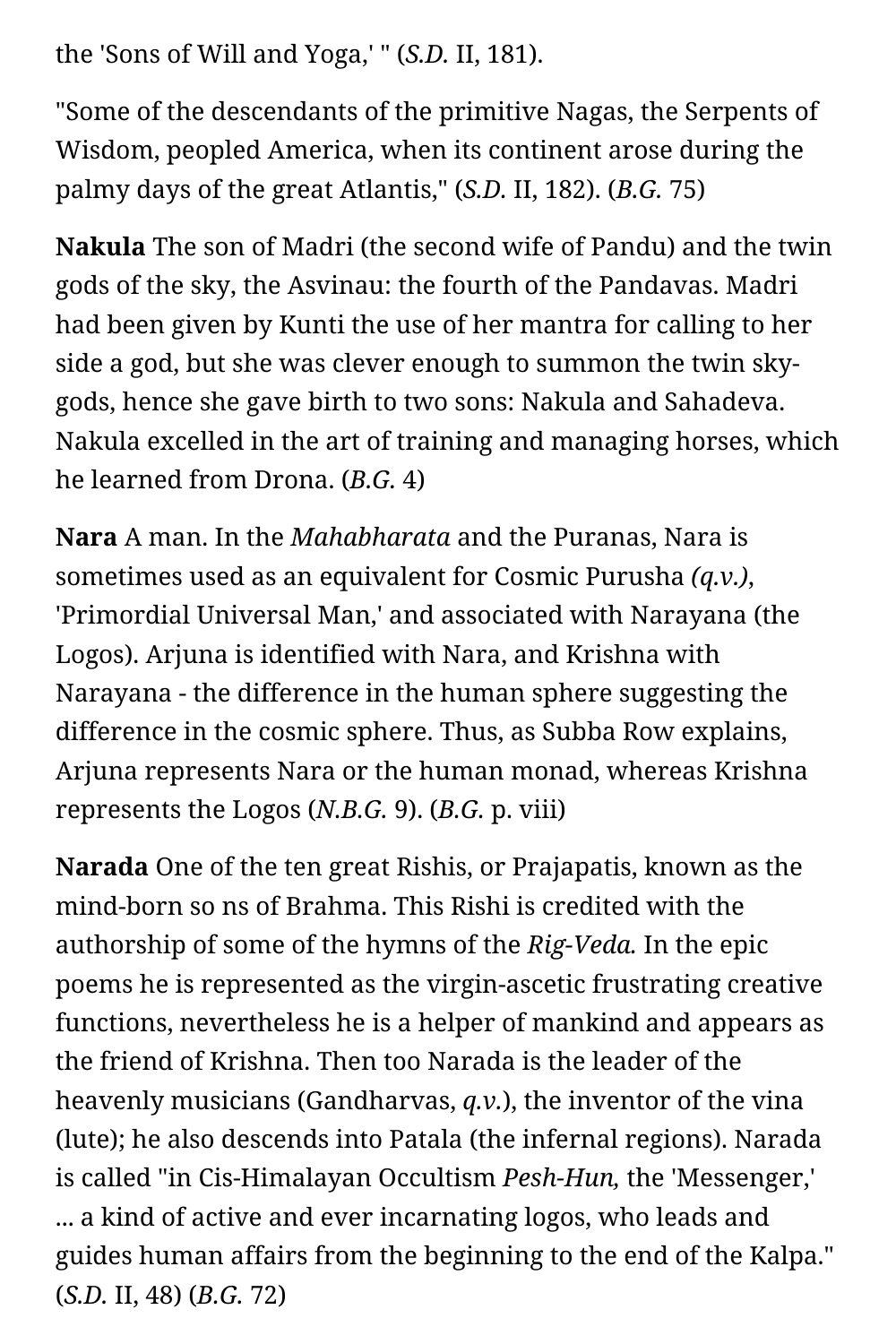**Nasatya** One of the twin Asvins *(q.v.)*, the sky deities. By Madri he became the father of Nakula - the fourth of the Pandava brothers. (m. the helpful one. *B.G.* p. iv)

**Nirvana** A super-spiritual status: the state of supreme bliss, of complete absorption of the consciousness in pure Kosmic Being: it is the state of those beings who have reached superhuman knowledge and spiritual illumination and are enabled to live in their own spiritual essence, casting off the inferior parts of the pilgrim-monad's sheaths - such is the meaning of the word Jivanmukta (a 'freed monad'). To attain Nirvana one has to identify oneself with one's divine Parent (the 'Father in Heaven' the divine Monad). (comp. *nir*, out or away; *vana*, past participle of *va*, to blow, hence 'blown out' - referring to man's *lower principles,* which are indeed discarded by the Jivanmukta.) (*B.G.* 21)

**OM** (or *AUM*) The syllable which has come to have a holy significance in India, particularly in Brahmanical literature. It has the meaning of benediction and affirmation, it opens and closes invocations or prayers (see *B.G.* 119), and is pronounced by Yogins during meditation.

"It is a compound of three letters *a, u, m,* which, in the popular belief, are typical of the three Vedas, also of three gods - A (Agni) V (Varuna) and M (Maruts) or Fire, Water and Air. In esoteric philosophy these are the three sacred fires, or the 'triple fire' in the Universe and Man, besides many other things." (*Theos. Gloss.* 240) (*B.G.* 1)

#### **Oosana** (see *Usanas).*

**Panchajanya** The name of Krishna's conch-shell, which he obtained in the following manner: Panchajana was an elemental of the sea, using the form of a conch-shell (sankha). He had seized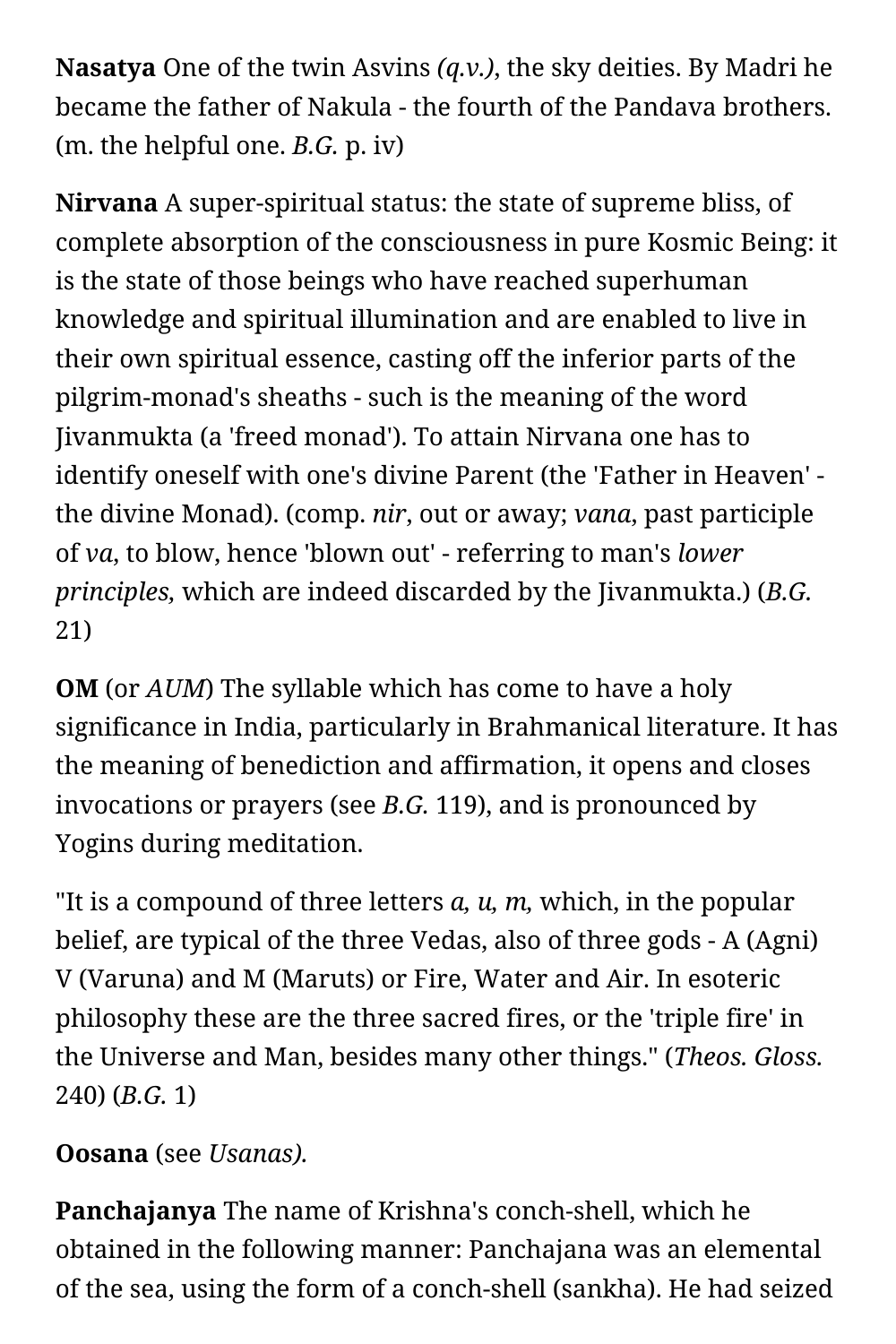the son of Sandipani (who had instructed Krishna in the use of arms), whereupon Krishna attacked and slew Panchajana, taking the shell for use as his conch.

It is significant and interesting that the word Panchajana itself means 'five classes,' having reference to the five lower classes of beings which in a general way were considered by the ancient Hindus to inhabit the universe. The name therefore could properly be applied to a head of any one such composite group of beings; and to speak of Panchajana as a 'demon,' as Orientalists often do, is to forget the fact that one of the Panchajanas or five classes of animate beings are men, who can hardly be called 'demons,' even in the Hindu mythological sense. (m. *lit.* descended from Panchajana. *B.G.* 3)

**Pandu** The son of Krishna Dvaipayana Vyasa and Ambalika, halfbrother of Dhritarashtra, and parent of the five hero princes Yudhishthira, Bhima, Arjuna, Nakula, and Sahadeva - who were known as the Pandavas (*i.e.,* sons of Pandu). When Pandu became of age, he was given the throne of Hastinapura by his regentuncle Bhishma, because Dhritarashtra was considered unfit to rule the kingdom on account of his blindness. Pandu, however, relinquished the kingdom because of a curse pronounced upon him while hunting, and retired to the Himalayas, where he died. (*B.G.* 2)

**Pandus** (or Pandavas) The sons of Pandu, referring to the five brothers - Yudhishthira, Bhima, Arjuna, Nakula, and Sahadeva who sought to regain their kingdom of Indraprastha, which had been taken from them by the Kauravas under the leadership of Duryodhana. This led to the great battle at Kurukshetra, in which the Pandavas were victorious. (*B.G.* 2)

**Parabrahman** *lit.* Beyond Brahman, *i.e.,* that which is beyond the summit of a manifested kosmic hierarchy; referred to in Vedic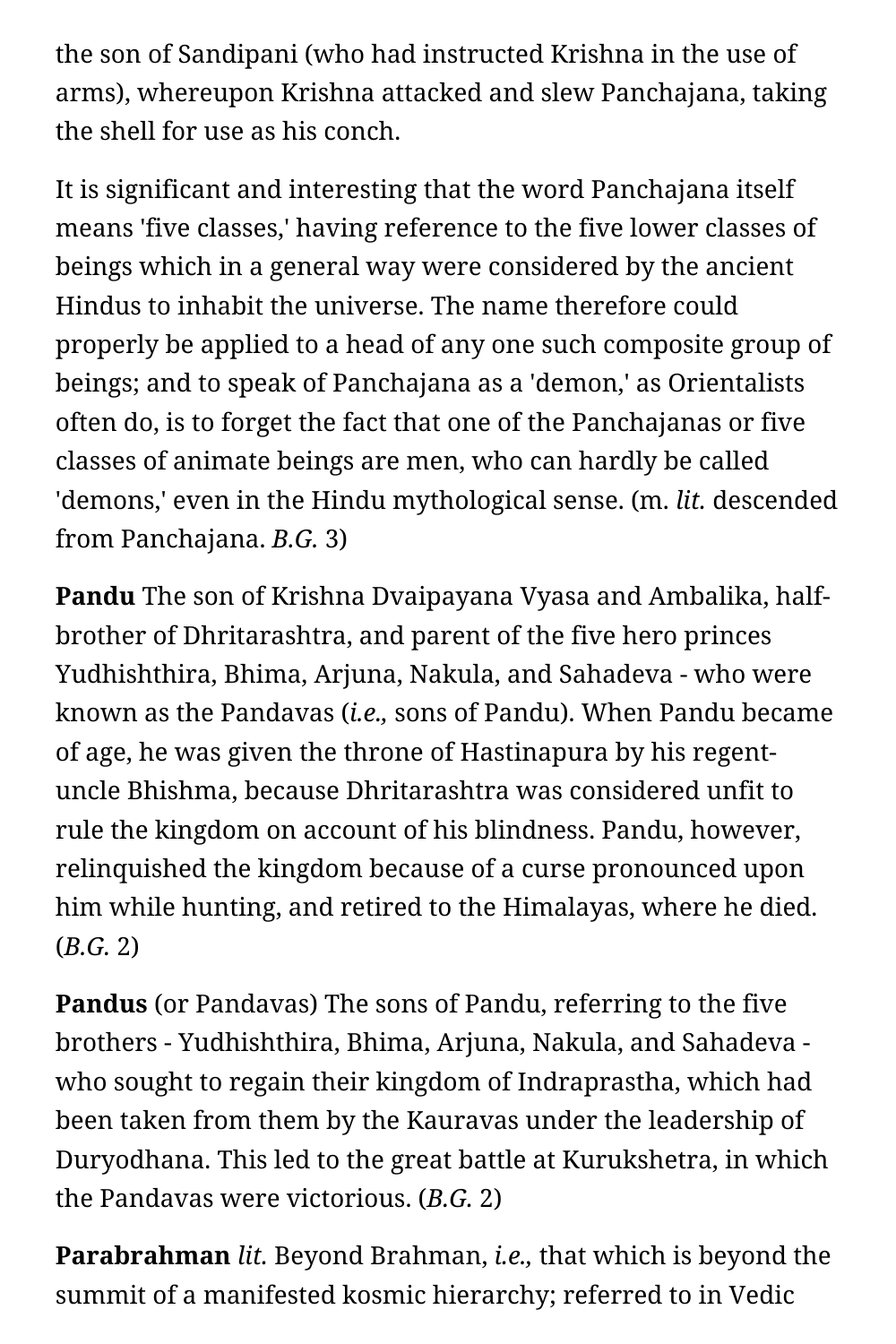literature as TAT, THAT (the world of manifestation being Idam, This). Parabrahman is very closely connected with Mulaprakriti (Root-Substance) inasmuch as Mulaprakriti is the veil of Parabrahman (*N.B.G.* 62). Krishna speaks of Parabrahman as his Avyaktamurti because Parabrahman "is unknowable, and only becomes knowable when manifesting itself as the Logos" or Isvara (*N.B.G.* 62). Parabrahman "is the field of Absolute Consciousness, *i.e.,* that Essence which is out of all relation to conditioned existence, and of which conscious existence is a conditioned symbol." (*S.D.* I, 15) (comp. *para,* beyond; *Brahman,* 'Universal Spirit.' *B.G.* 71)

**Paramatman** The Supreme Self. In man Paramatman is the three highest principles, with especial emphasis upon the atman, hence the reference is to the root-base of man. The term may likewise apply to the Root-Base of a hierarchy, and cosmically, to the First or Unmanifest Logos of the Universe. (comp. *parama,* beyond; atman, Self: hence the SELF which is higher than the Self of the human ego. *B.G.* 96)

**Paundra** The name of the conch-shell of Bhima. (*B.G.* 4)

**Pavaka** A name applied to one of the eight Vasus *(q.v.)*, the Vasu fire. Also applied to the god of fire, Agni *(q.v.)*. (m. bright, shining. *B.G.* 74)

**Pavana** An alternative name for the god of the wind, Vayu *(q.v.)*. (*B.G.* 75)

**Pimpala** (more correctly Pippala) The sacred Indian fig-tree, *ficus religiosa,* called in Buddhism the Bo-tree. Mystically the Cosmic World-Tree, or Tree of Life, the Asvattha *(q.v.)*. (*B.G.* 74)

**Pitris** *lit.* Fathers: referring to (a) the deceased father, grandfathers, and great grandfathers of a person, and (b), the Progenitors of the human race. To both classes rites are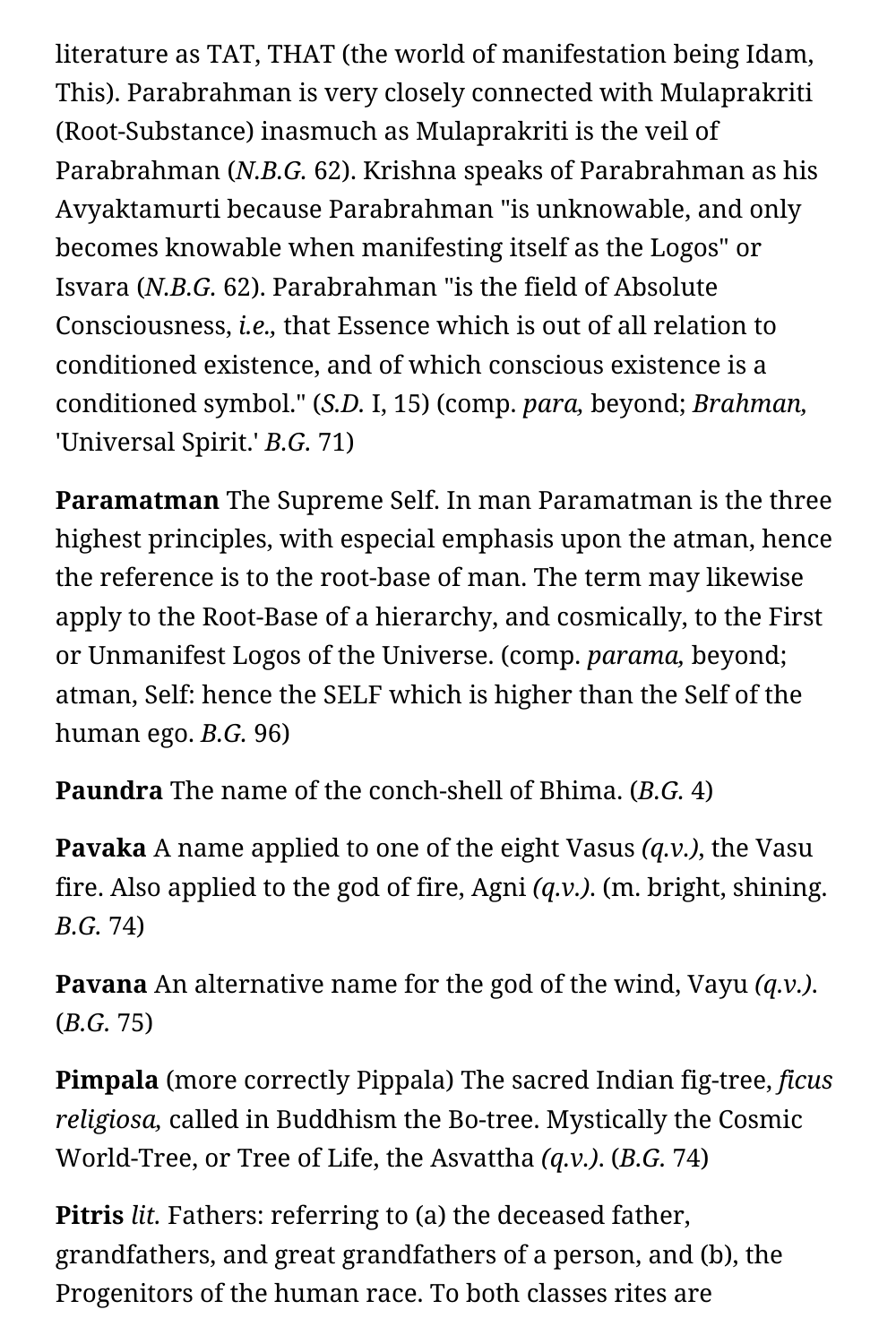performed (Sraddhas) and oblations presented (Pindas) - to which the text refers. The Progenitors are of seven groups or classes: the three higher classes are called Arupa-Pitris - commonly Solar Pitris or Agnishvatta-Pitris, *i.e.,* those who have no physical 'creative fire' albeit the enlighteners of the mind of man (the Minasaputras of *The Secret Doctrine);* the four lower classes are called Barhishads - commonly Lunar Pitris who fashion mankind's vehicle, *i.e.,* the Monads undergoing evolution in the Lunar Chain who, transfer their energies to the Earth-chain at the time of its reimbodiment. (See *Marichi.)*

"The Progenitors of Man, called in India 'Fathers, Pitaras or Pitris, are the creators of our bodies and lower principles. They are ourselves, as the *first personalities,* and *we are they. ...* they were *'lunar* Beings.' " (*S.D.* II, 88) (*B.G.* 68)

**Prahlada** The son of Hiranyakasipu of the Daitya race (*i.e.,* Titans), who waged wars with the gods, in one of which they overcame Indra and took possession of Svarga (heaven). Prahlada, however, as a boy, instead of following the Daitya practice, became an ardent worshiper of Vishnu. This was told his father who in anger ordered that his son be killed. But no Daitya weapon could cause his death, nor even the flames of fire, whereupon Prahlada was sent back to his preceptor and he continued his adoration of Vishnu. Because of Prahlada's persecution, Vishnu took on incarnation as the Narasinha ('manlion') Avatara, slaying Hiranyakasipu and expelling the Daityas from heaven. (See under *Krishna.)* They took up their abode in Patala under the rule of Prahlada. At his death Prahlada attained union with Vishnu. The *Padma-Purana* narrates that in a previous birth, as a Brahmana named Sornasarman, he was desirous of uniting himself with Vishnu, but was distracted in his meditations by the Daityas, and so was born again as one of them, (*B.G.* 75)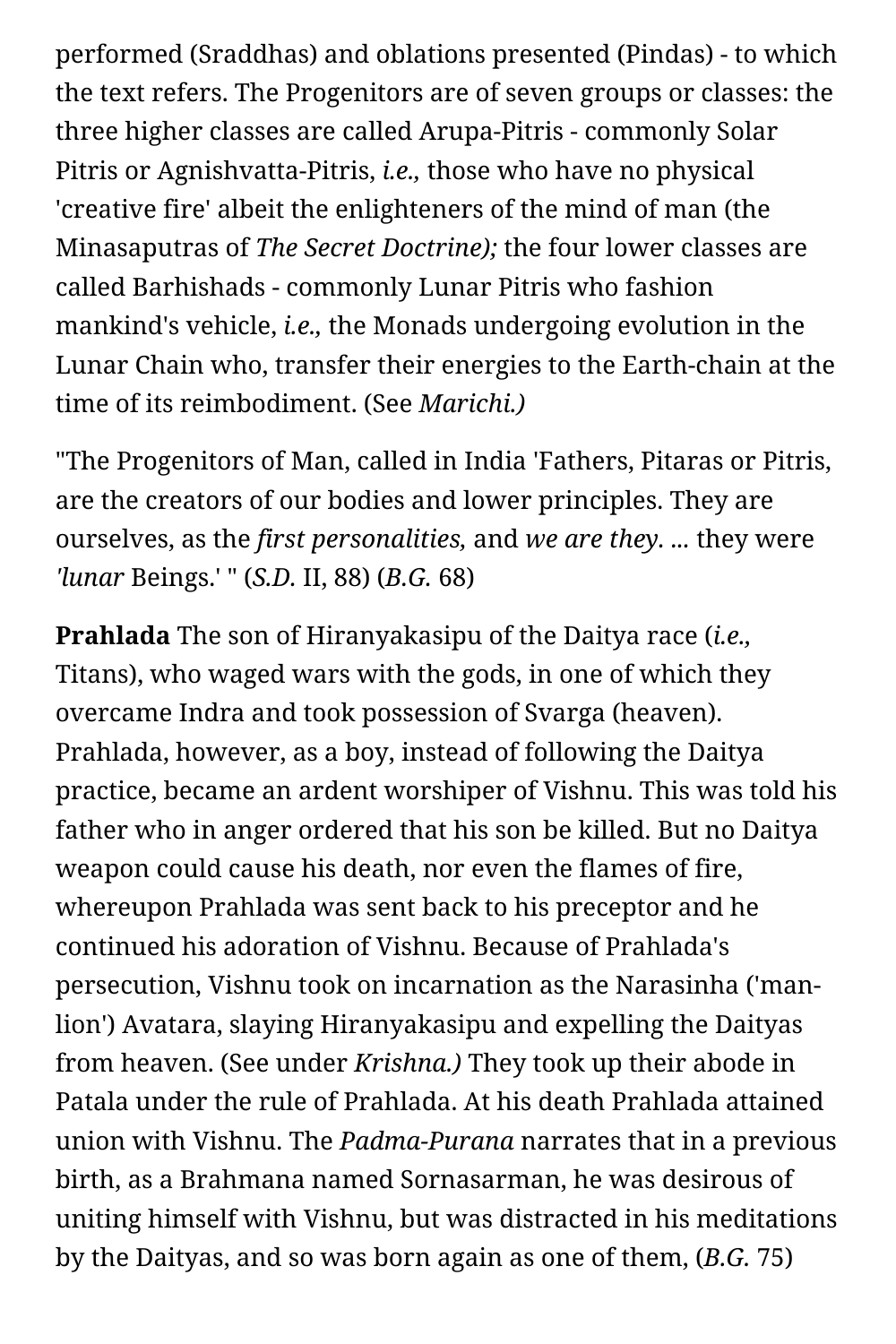**Prajapati** *lit.* 'Lord of progeny,' or lord of creation: a title applied originally to several of the Vedic gods, as divinities presiding over the production of worlds and men; later applied to the Hindu Trimurti (Brahma, Vishnu, Siva) especially to Brahma as the chief progenitor, evolver, and producer (as in *Manu).* Likewise Manu Svayambhuva is termed a Prajapati as the son of Brahma, and as the secondary creator of the ten Rishis - the mind-born sons of Brahma from whom mankind is descended, hence termed Prajapatis. These are enumerated as: Marichi Atri Angiras, Pulastya, Pulaha, Kratu, Vasishtha, Prachetas (or Daksha), Bhrigu, Narada. Occasionally only the first seven are enumerated, and they are made equivalent to the seven great Rishis *(q.v.)*. The Prajapatis "are neither gods, nor supernatural Beings, but advanced Spirits from another and lower planet, reborn on this one, and giving birth in their turn in the present Round to present Humanity." (*S.D.* II, 611)

"What are all the myths and endless genealogies of the seven Prajapatis, and their sons, the seven Rishis or Manus, and of their wives, sons and progeny, but a vast detailed account of the progressive development and evolution of animal creation, one species after the other?" (*S.D.* II, *253) \*pra-jan,* to give birth to; *pati* lord. *B.G.* 85)

**Prakriti** Broadly speaking equivalent to Nature - in the sense of the great producer of beings. Through Nature acts the evermoving Spirit - Brahma or Purusha. Thus Purusha is Spirit and Prakriti is its productive veil or sheath. Although Prakriti is commonly rendered 'matter,' matter is rather the productions that Prakriti brings about (*i.e.,* the Vikritis) through the excitation or influence of Purusha. Some Hindu schools use Prakriti in the sense of Sakti or Maya (Illusion), the Vedantins, however, teach that every particle of Prakriti contains Jiva (divine life) and is the sarira (body) of that Jiva which it contains. (comp. *pra*, forwards,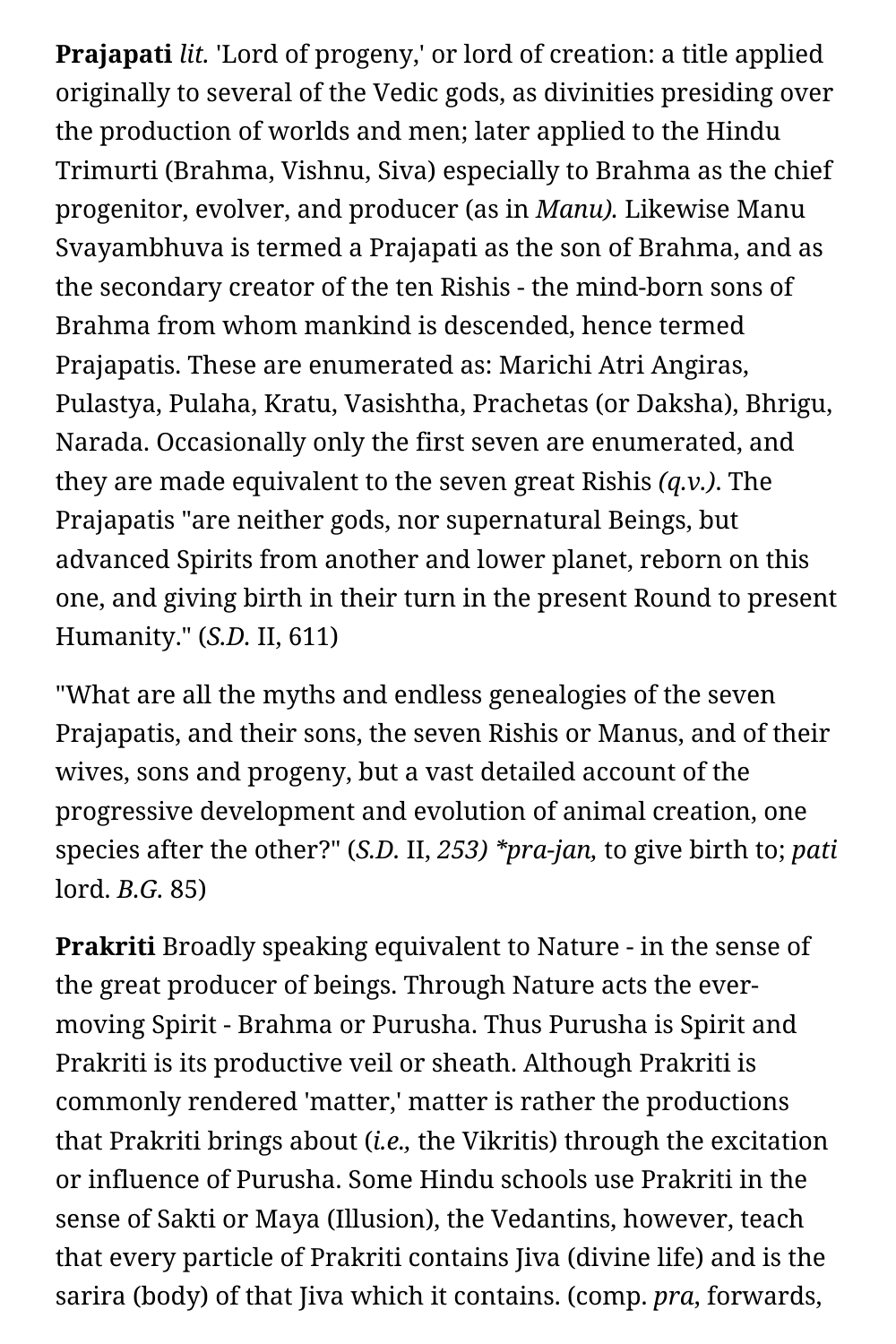progression; \**kri* to do, to make; hence *lit.* production, bringing forth. *B.G.* 65)

**Pritha** The name of the daughter of Sura, a Yadava prince, who gave her to his childless cousin Kunti (or Kuntibhoja) by whom he was adopted - hence she was called Kunti *(q.v.)*. She is the mother of the Pandavas. Throughout the text Arjuna is referred to as the son of Pritha (in Sanskrit, *Partha).* (*B.G.* 20)

**Purujit** A hero on the side of the Pandavas, brother of Kuntibhoja *(q.v.)*. (m. conquering many. *B.G.* 2)

**Purusha** *lit.* 'Man': used in the sense of the Ideal Man (*i.e.,* the Primordial Entity of Space), likewise for the Spiritual Man in each human being - equivalent to Spiritual Self. Purusha also sometimes stands as an interchangeable term with Brahma, the Evolver or 'Creator.' In another aspect Purusha (Spirit) is equivalent to the energic force in the universe of which Prakriti (Matter) is the other pole. Purusha and Prakriti are but the two primeval aspects of the One and Secondless. They produce all things, but they are essentially one and not two. (*S.D.* I, 281) (*B.G.* 59, see also 96.)

**Rajas** In Hindu philosophy, one of the three gunas (qualities) running through the web or fabric of Nature: the quality of longing, activity, passion. (See *B.G.* chapters xiv, xviii.) (*B.G.* 28)

**Rajarshi** comp. of *rajan,* 'king'*;* rishi 'sage': a kingly or royal sage, *i.e.,* kings and princes who follow the path of illumination and initiation. The Rajarshis in India were the same as the King-Hierophants of ancient Egypt.

"There were three classes of Rishis in India, who were the earliest adepts known; the royal, or Rajarshis, kings and princes, who adopted the ascetic life; the Devarshis, divine, or the sons of Dharma or Yoga; and Brahmarshis, descendants of those Rishis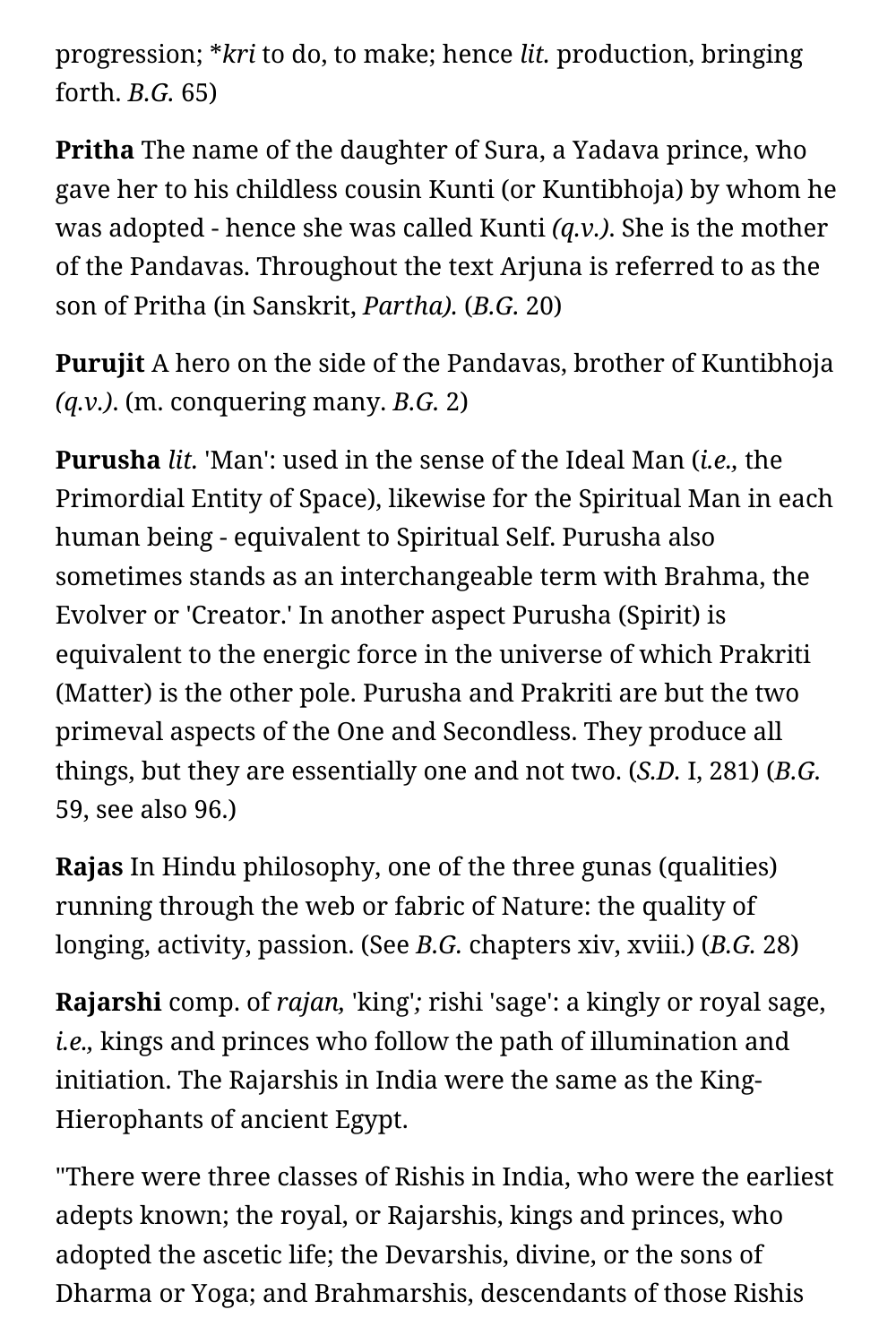# who were the founders of *gotras* of Brahmans, or caste-races." (*S.D.* II, pp. 501-2) (*B.G.* 30)

**Rakshasas** Popularly regarded as demons (evil elemental beings) residing in the sixth of the material spheres (Rakshasa-loka); in the scriptures, however, they are grouped into three distinct classes: (1) elemental beings not necessarily evil; (2) giants engaged in warfare with the gods; (3) fiends and demons haunting cemeteries, etc., disturbing sacrifices, and afflicting mankind in various ways. In the epic poems 'Rakshasa' is rather loosely applied to any pre-Aryan people - such as the inhabitants of Lanka under the leadership of Ravana - ultimately defeated by the Aryans. "The *Rakshasas,* regarded in Indian popular theology as demons, are called the 'Preservers' beyond the Himalayas. This double and contradictory meaning has its origin in a philosophical allegory," (*S.D.* II, 165). \**raksh,* to protect. *B.G.* 65)

**Rama** Three heroes are known by the name of Rama: Parasurama, Rama-chandra, and Bala-rama (see *Kansa).* The second is the one to whom the name is especially applied, for he is the hero of the *Ramayana,* wherein his exploits are fully recounted. Rama was the eldest son of king Dasaratha of the Suryavansa (the Solar Dynasty) reigning at Ayodhya; he is represented as the seventh Avatara of Vishnu, incarnating at the end of the Treta-yuga (the second 'Great Age') for the especial purpose of delivering mankind and the gods from the iniquities caused by Ravana, the Rakshasa king of Lanka (Ceylon). Rama was known as the mightiest of those who carry arms, inasmuch as he was the only one able to bend the mighty bow of the god Siva. To him who could bend this bow, Janaka *(q.v.)* offered the hand of his daughter, Sita, in marriage; thus she became the bride of Rama. With the help of Hanuman *(q.v.)*, Rama accomplished the purpose of the gods.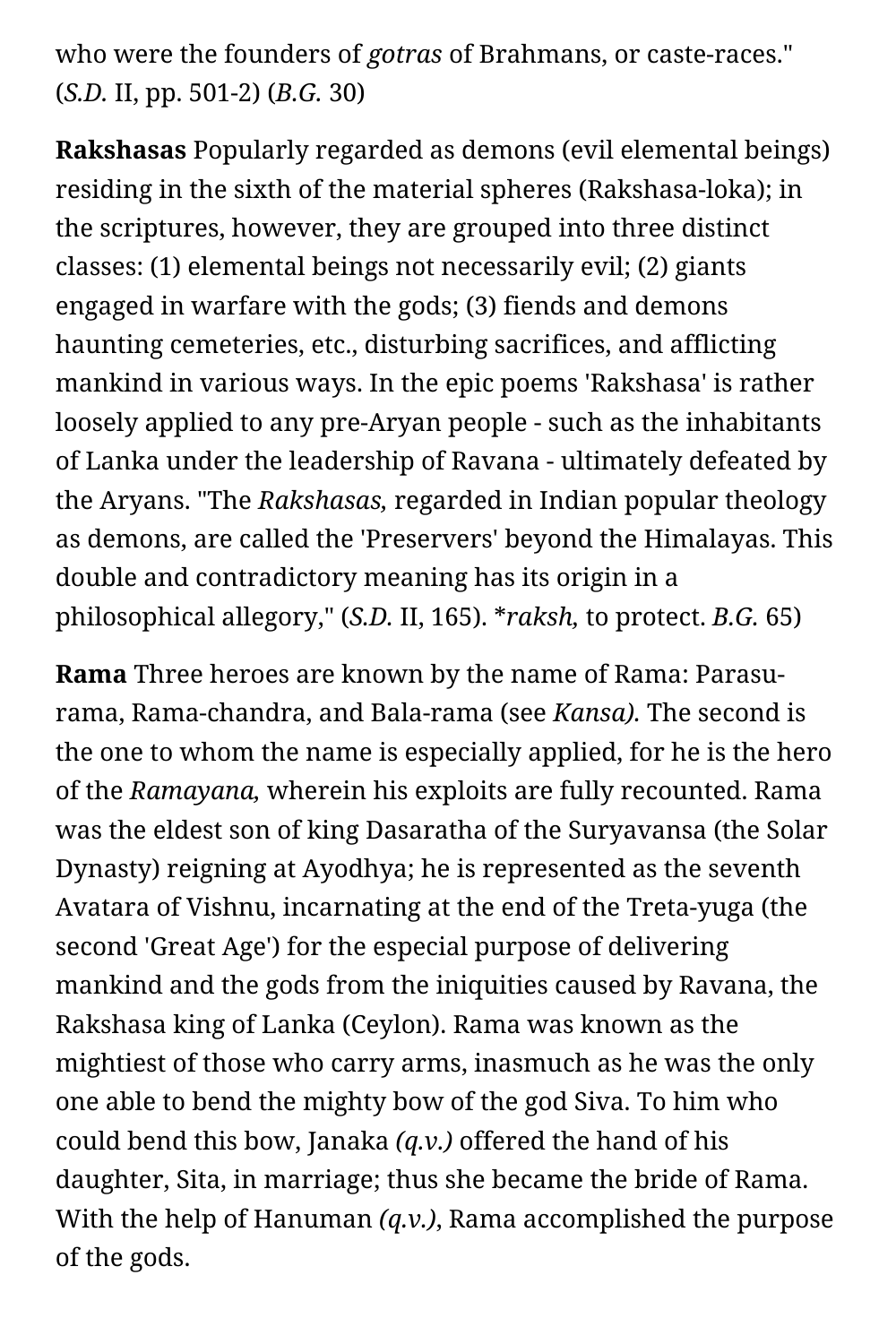The *Ramayana* "is the mystic narrative in epic form of the struggle between Rama - the first king of the *divine* dynasty of the early Aryans - and Ravana, the symbolical personation of the Atlantean (Lanka) race. The former were the incarnations of the Solar Gods; the latter, of the lunar Devas. This was the great battle between Good and Evil, between white and black magic, for the supremacy of the divine forces, or of the lower terrestrial, or cosmic powers. ... The Ramayana - every line of which has to be read esoterically - discloses in magnificent symbolism and allegory the tribulations of both man and soul." (*S.D.* II, 495-6) (*B.G.* 75)

**Rik** (or *Rich*) A verse, especially a sacred verse recited in praise of a deity - one of the four kinds of Vedic composition. (*B.G.* 66)

**Rishi** An adept, a seer, an inspired person. In Vedic literature the term is employed as referring to the seers through whom the various mantras or hymns of the Veda were revealed. *The Satapatha-Brahmana* enumerates seven as: Gotama, Bharadvaja, Visvamitra, Jamadagni Vasishtha, Kasyapa, and Atri. In later times (in the epic poems and Puranas) the Rishis are regarded as a particular class of beings, distinct from gods and men, the patriarchs or 'creators' (see under *Makarshi). The Mahabharata* enumerates the seven Rishis of the first manvantara as: Marichi Atri Angiras, Pulaha, Kratu, Pulastya, Vasishtha. These are also called the seven great Rishis (Saptarshis) especially associated with the Great Bear - being, in fact, seven Planetary Regents. The above-named Rishis are also called in most of the texts the seven Rishis "of the Third Manvantara; the latter referring both to the Third Round and also to the third Root-Race and its branch-Races in the Fourth Round. These are all the creators of the various beings on this Earth, the Prajapatis, and at the same time they appear as divers reincarnations in the early Manvantaras or races." (*S.D.* II, 78) (*B.G.* 80)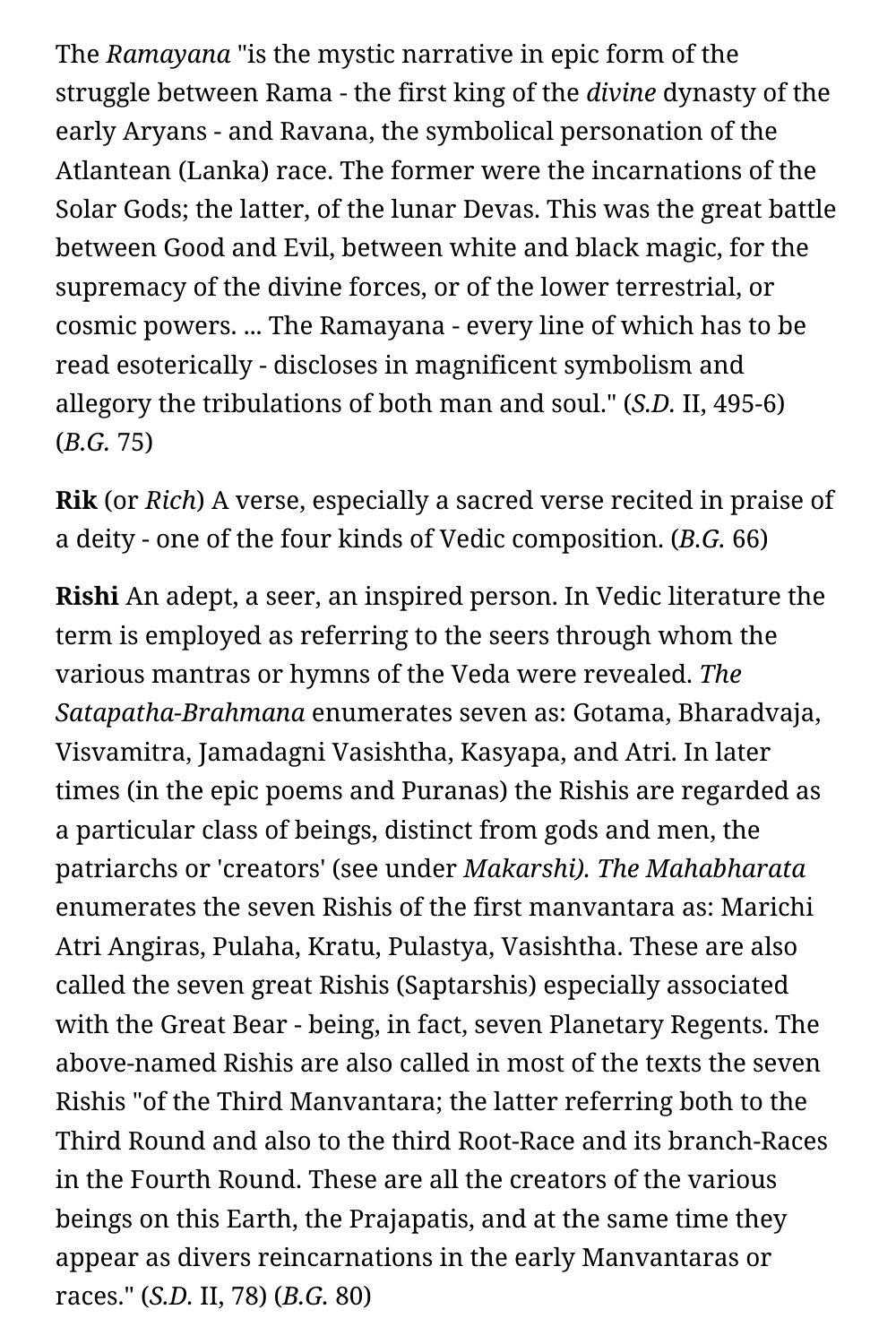**Rudras** An alternative name for the stormgods or Maruts *(q.v.)*, who are under the leadership of Rudra or Siva. "These deities are only another *aspect,* or a development of the Kumaras, who are *Rudras* in their patronymic, like many others." (*S.D.* II, 613) (m. howlers, or roarers. *B.G.* 73)

**Sadhyas** A class of divine beings: in the Vedas represented as dwelling in regions superior to the gods - in later works they are placed in Bhuvar-loka (between heaven and earth). In *Manu* the Sadhyas are stated to be the offspring of the Soma-sads from Viraj, *i.e.,* children of the Ancestors from the Moon - the Pitris *(q.v.)*. The Sadhyas are termed 'divine sacrificers,' "the most occult of all" the classes of the Pitris (in *S.D.* II 605) - the reference being to the Manasaputras. \**sadh,* to be fulfilled, completed, attained. *B.G.* 81)

**Sahadeva** The son of Madri (the second wife of Pandu) and the twin sky-gods, the Asvinau: brother of Nakula *(q.v.)*. Regarded as the youngest of the five Pandava princes. Sahadeva excelled in the science of astronomy, which he studied under Drona *(q.v.)*. He was also very proficient in the management of cattle. (*B.G.* 4)

**Saibya** The king of the Sibis (an ancient people of India): an ally of the Pandavas. (*B.G.* 2)

**Saman** A metrical hymn, or song of praise; especially a sacred verse which is to be sung, rather than recited or muttered - one of the four kinds of Vedic composition. (*B.G.* 66)

**Sanjaya** A suta (*i.e.,* a charioteer, as well as a royal bard who recounted the heroic actions of the king, etc.) of the monarch Dhritarashtra, also an ambassador of that king, bearing the family-name Gavalgani. He was granted by Krishna Dvaipayana Vyasa the divine sight of seeing everything in minutest detail, so that he might thus recount all that he saw in regard to the conflict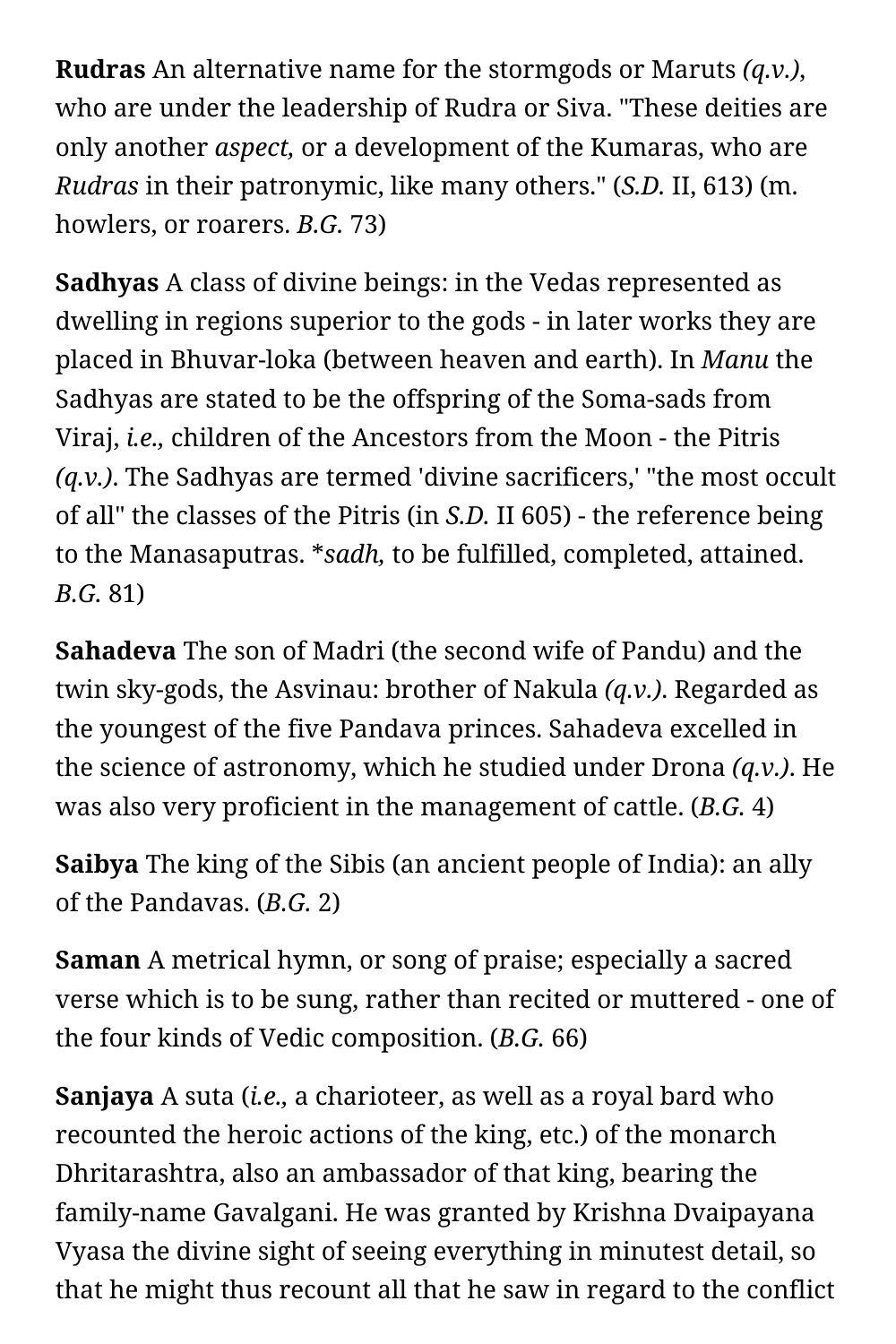at Kurukshetra to the blind monarch Dhritarashtra. Therefore, as the opening stanzas tell, Sanjaya relates the preliminaries of the battle, at which time the dialog between Krishna and Arjuna occurs - this dialog being known as the *Bhagavad-Gita.* (m. completely victorious. *B.G.* 1)

**Sankalpa** (or Samkalpa) Conception or idea formed in the mind or heart; hence the word has the further meaning of will, volition, desire. \**sam-klrip,* to be brought about, to come into existence. *B.G.* 31)

**Sankara** (or Samkara) *lit.* 'The auspicious': a name of Siva *(q.v.)*, in his aspect of chief of the Rudras (or Maruts, *q.v.*). Also and especially in his auspicious or beneficent character: that of regenerator, hence popularly regarded as the creator. (*B.G.* 73)

**Sankhya** (or Samkhya) The name of the third of the six Darsanas or Hindu schools of philosophy, which may be rendered 'the school of reckoners.' It was so called because this school divided or 'reckoned' the universe (and likewise man, as a child of the universe) into 25 elementary principles (Tattwas) - 24 of which formed the vehicles or bodies in which the true self (Purusha) works. This school was founded by Kapila *(q.v.)*. H. P. Blavatsky states that the system was established by the first Kapila (as stated in the Puranas) and written down by the last Kapila, the sage and philosopher of the Kali-yuga period. (*S.D.* II, 572) There were several sages of the name of Kapila. \**khya+sam, m.* to reckon, to enumerate. *B.G.* 15)

**Sannyasa** Renunciation of the world and material affairs and the taking up of the path leading to mystic knowledge. (comp. *sam,* with; \**ni-as,* to reject, to resign worldly life.) One who practises Sannyasa is called a Sannyasin. (*B.G.* 44)

**Santanu** (or Samtanu) The son of Pratipa (of the Lunar Dynasty),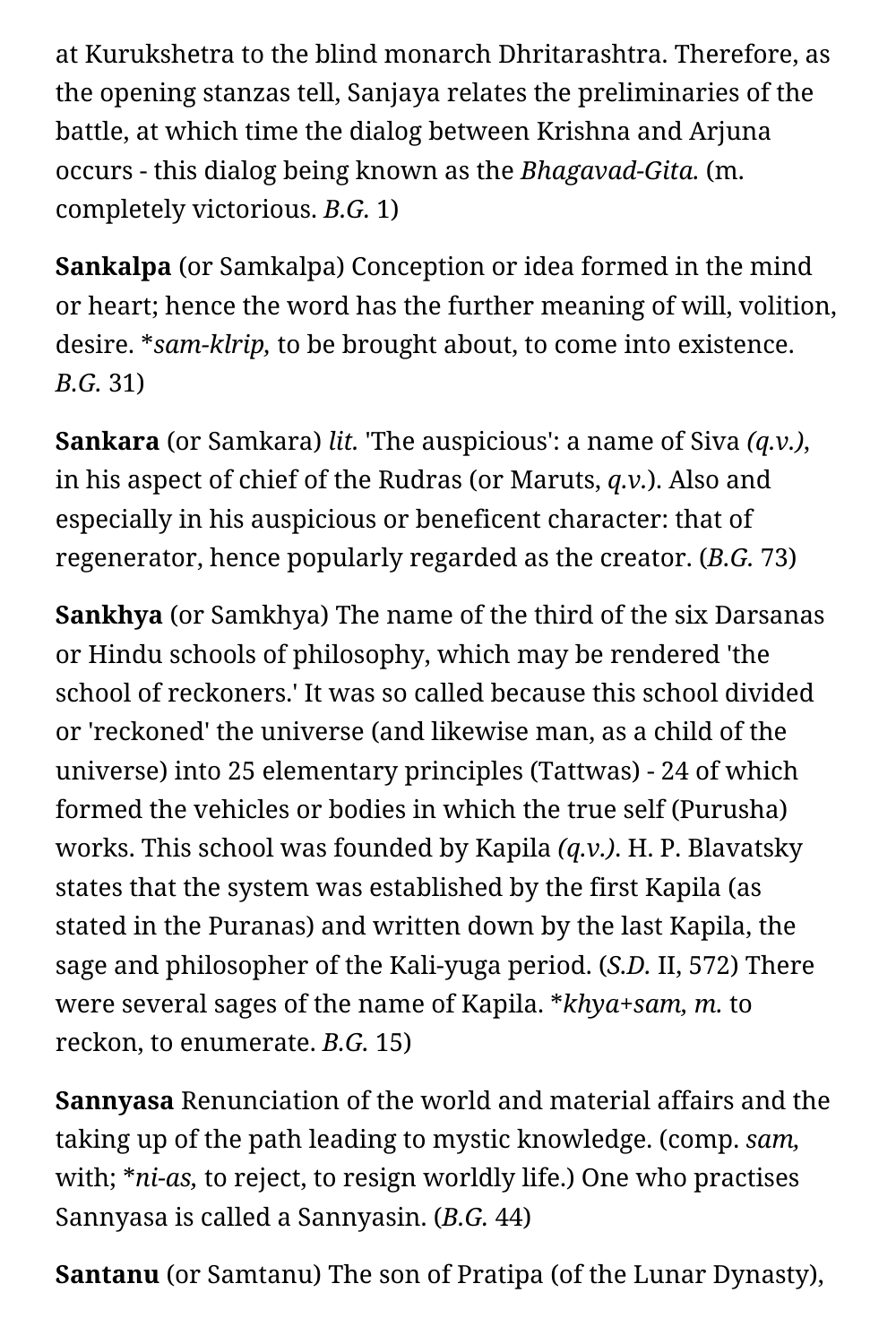a king of the Kurus, and younger brother of Devapi who became a hermit when Santanu usurped his throne. He married Ganga, who gave birth to Bhishma *(q.v.)*. He later wedded Satyavati by whom he had two sons, Chitrangada and Vichitravirya *(q.v.)*. Santanu was the fourteenth descendant of Kuru and was remarkable for his devotion, charity, modesty, constancy, and resolution. It was further related of him that every decrepit man whom he touched became young again. (*B.G.* p. iii)

**Sat** Being, or rather *Be-ness* - the state of existence. The term is used as the Real (true being), in contradistinction to Asat (the illusory world). In the Vedanta it is equivalent to the self-existent or Universal Spirit (Brahman). *"Sat* is in itself neither the 'existent,' nor 'being.' SAT is the immutable, the ever present, changeless and eternal root, from and through which all proceeds. But it is far more than the potential force in the seed, which propels onward the process of development, or what is now called evolution. It is the ever becoming, though the never manifesting." (*S.D.* II, 449) (present participle of \**as,* to be. *B.G.* 119)

**Sattva** (or Sattwa) The quality of truth, goodness, purity: one of the three qualities (Trigunas) running through the web or fabric of Nature. (See *B.G.* chs. xiv and xviii.) *(sat,* being; *tva* - a nounsuffix, hence: 'true essence.' *B.G.* 16)

**Satyaki** A member of the Vrishni family, kinsman of Krishna, and acting as his charioteer. He also lent his aid to the Pandavas in the battle to regain their kingdom. (*B.G.* 4)

**Satyavati** The daughter of Uparichara, a king of Chedi and Adrika, about whom it is related that although an Apsaras ('celestial nymph'), she was doomed to live on earth in the form of a fish. Satyavati was the mother of Vyasa by the Rishi Parasara, giving birth to him on an island (dvipa) - hence he was called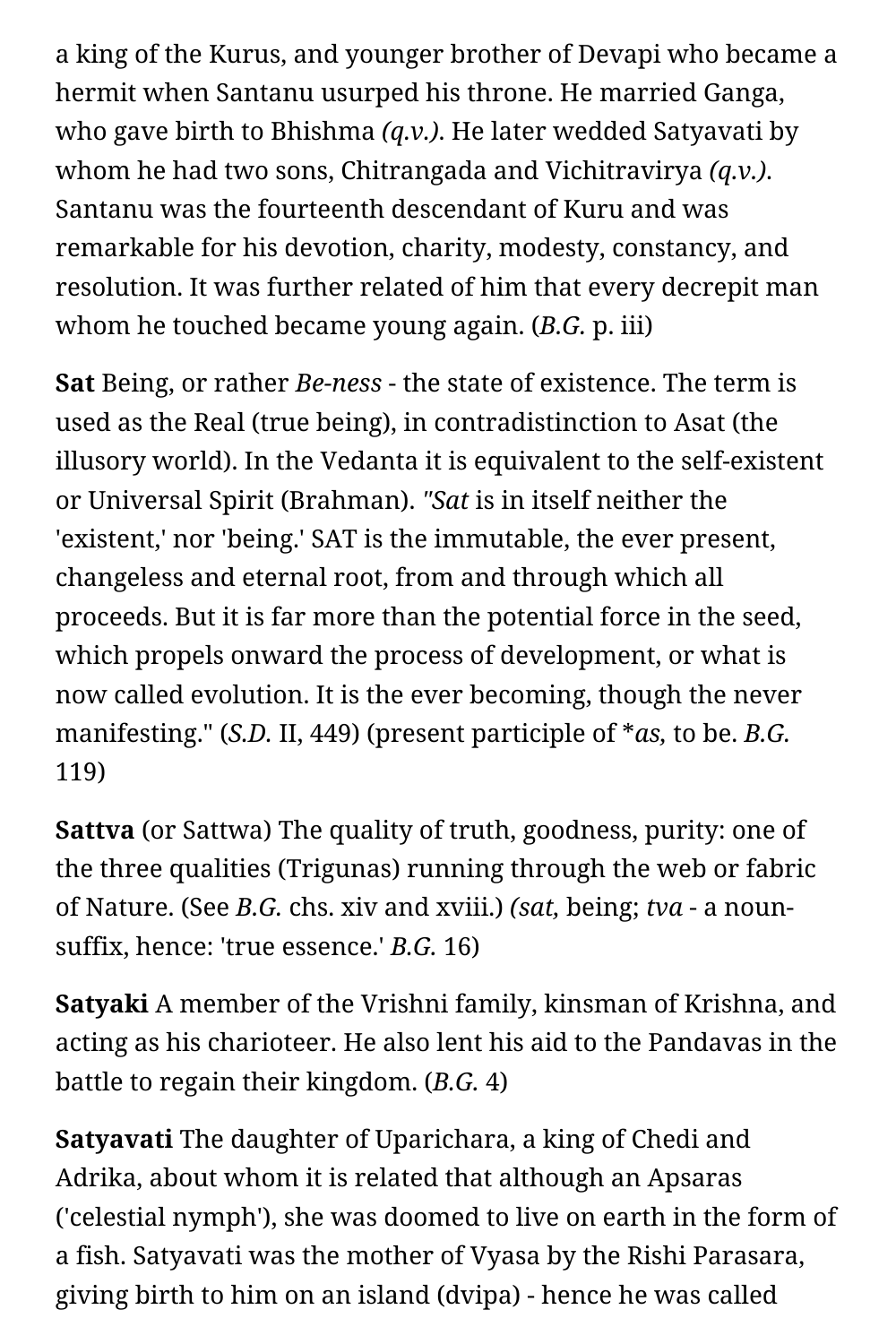Dvaipayana. Later Satyavati wedded king Santanu (king of the Kurus) giving birth to Chitrafigada and Vichitravirya *(q.v.)*. (*B.G.* iii)

**Siddhas** A class of semi-divine beings of great purity and perfection, represented as possessing the eight supernatural faculties (the Siddhis), and inhabiting Bhuvar-loka (the region between earth and heaven). In later mythology they are often confused with the Sadhyas *(q.v.)*. "According to the Occult teachings, however, Siddhas are the *Nirmanakayas* or the 'spirits' (in the sense of an individual, or *conscious* spirit) of great sages from spheres on a' higher plane than our own, who voluntarily incarnate in mortal bodies in order to help the human race in its upward progress. Hence their innate knowledge, wisdom and powers." (*S.D.* II, 636) \**sidh,* to attain; hence 'the perfected ones.' *B.G.* 81)

**Sikhandin** A son of Drupada, king of Panchala, who accomplished the death of Bhishma in the great conflict. The story regarding Sikhandin, is one of the specific instances portraying reincarnation, with which the *Mahabharata* is studded. The epic relates that the eldest daughter of the king of Kasi Amba *(q.v.),* was rejected by her betrothed through the fault of Bhishma, whereupon she retired into the forest and by severe penances and sacrifices obtained a boon from Siva promising her immediate rebirth as a man in order to mete out judgment upon her wrongdoer, Bhishma. She thereupon ascended her funeral pyre and was forthwith reborn as Sikhandin. (*B.G.* 4)

**Siva** The third aspect of the Hindu Trimurti commonly called the destroyer, but with the idea intimately associated therewith of regeneration, hence also the regenerator. The name Siva does not appear in the Vedas, nor does the concept of the Trimurti; but the deity Rudra does occur (associated in the Vedas with Agni the fire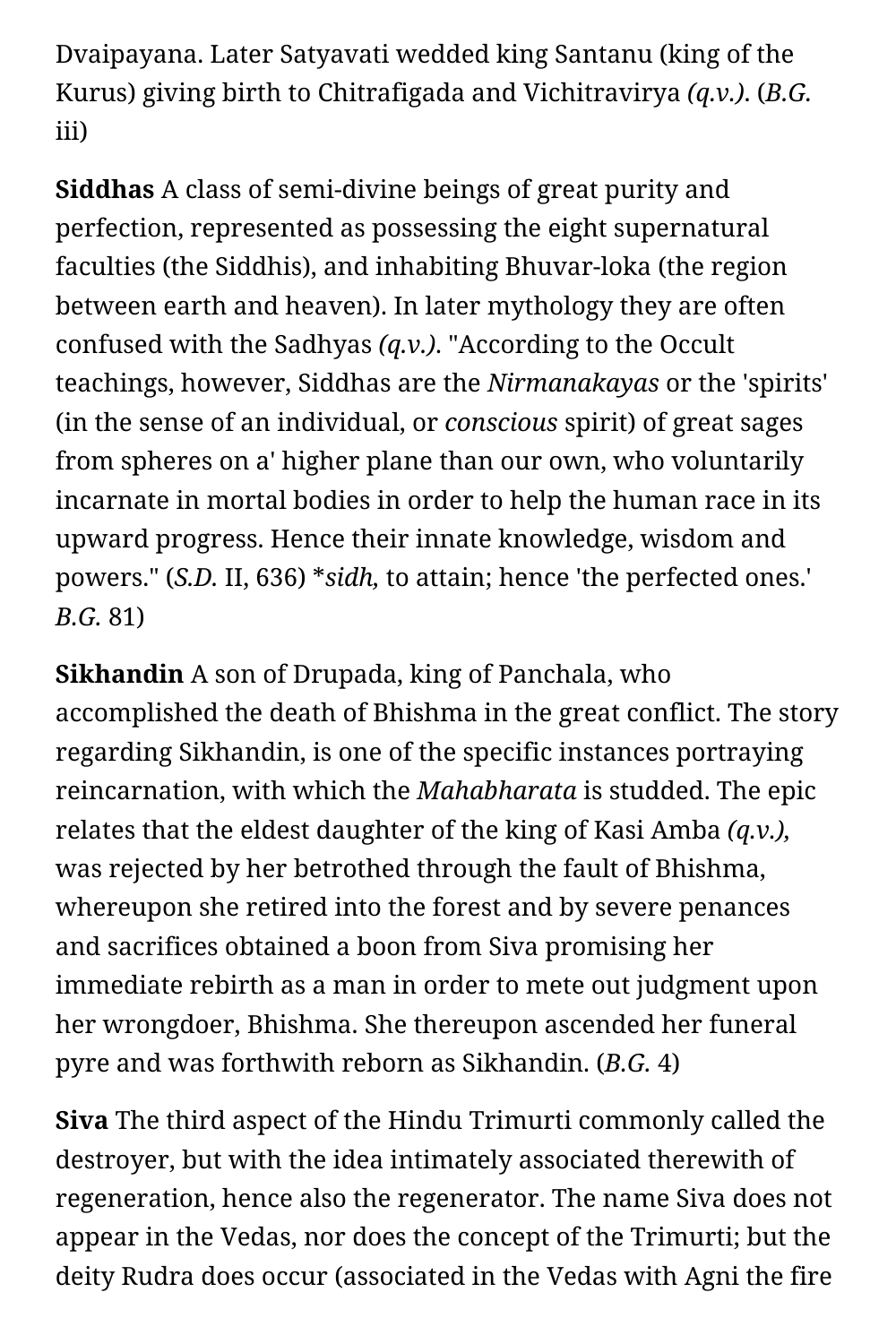god), and in later times Siva is known under the name of Rudra, hence the association of the two has been made. Rudra is hailed in the *Rig-Veda* as the lord of songs and sacrifices, the lord of nourishment, he who drives away diseases and removes sin - the beneficent aspect of Siva. In the *Mahabharata,* Siva's place in the Trimurti is maintained, although he is not quite as prominent as Vishnu (the preserver), nevertheless the deity comes in for his share of reverence.

Siva is described as the beautiful white deity with a blue throat blue because of the poisons he drinks in order to preserve mankind thereby; his hair is of a reddish color and piled on his head in matted locks - for Siva is the patron deity of ascetics. He is depicted with three eyes, one placed in the center of his forehead, representing the eye of wisdom (Called by Occultists the eye of Siva or the third eye): the three eyes represent Time, present, past, and future. A crescent moon above his forehead indicates Time measured by the phases of the moon, while a serpent around his neck indicates the measure of Time by cycles: a second necklace (of human skulls) refers to the races of men which Siva continuously destroys in order to regenerate new races. The serpents which surround him represent the deity as king of the Nagas *(q.v.)*, standing also for symbols of spiritual immortality. Siva is often represented with five faces representing the five manifested elements.

In many of the Puranas Siva is regarded as the greatest of deities, hence he is called Mahadeva (the great god). He is also spoken of as the patron deity of Esotericists and as the divine protector of the mystic Occultists. For Siva is "the howling and terrific *destroyer of human passions and physical senses,* which are ever in the way of the development of the higher spiritual perceptions and the growth of the *inner* eternal man - mystically," (*S.D.* I, 459).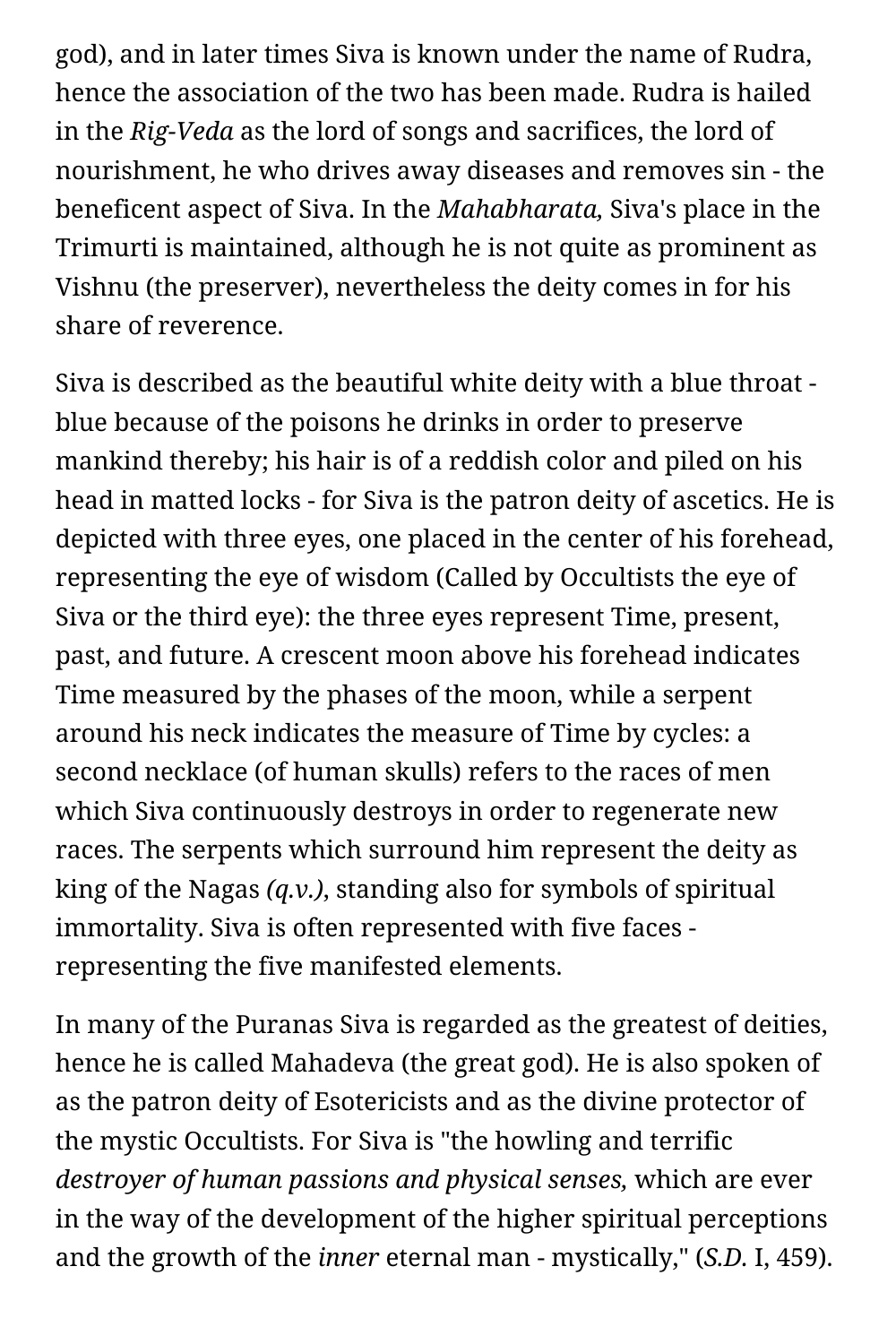Siva, although the destroying deity, is Evolution and Progress personified, he "is the *regenerator* at the same time; who destroys things under one form but to recall them to life under another more perfect type." (*S.D.* II, 182)

In the *Bhagavad-Gita* Siva is referred to under his alternative name of Sankara (*B.G.* 73).

**Skanda** The name of the god of war, also known as Karttikeya (so called because he was reared by the six Pleiades, Krittikas), hence he is described as six-headed. For the purpose of destroying the Daitya Taraka, who had become a potential source of trouble to the deities because of the austerities he had performed and his strict religious observances, Skanda was produced, springing from the seed of Siva which had been cast into the fire and then carried to Ganga (the Ganges river). He is represented as riding the peacock, Paravani holding a bow in one hand and an arrow in the other.

**Skanda** is also the regent of the planet Mars. (*B.G.* 74)

**Sloka** A stanza, especially a particular kind of epic meter, also called the Anushtubh, which consists of 4 padas (quarter verses) of 8 syllables each; or it may be 2 lines each containing 16 syllables. The syllables of each line may be altered as desired except for the 5th, 13th, 14th, and 15th syllables which have a fixed method for composition. The following indicates this:

. . . . , . . . | . . . . , - , .

The dots represent syllables which may be either long or short. The 6th and 7th syllables should be long; but if the 6th is a short syllable then the 7th is short also. As an example the first sloka of the *Bhagavad-Gita* is given illustrating this (although the 14th syllable is short in both lines):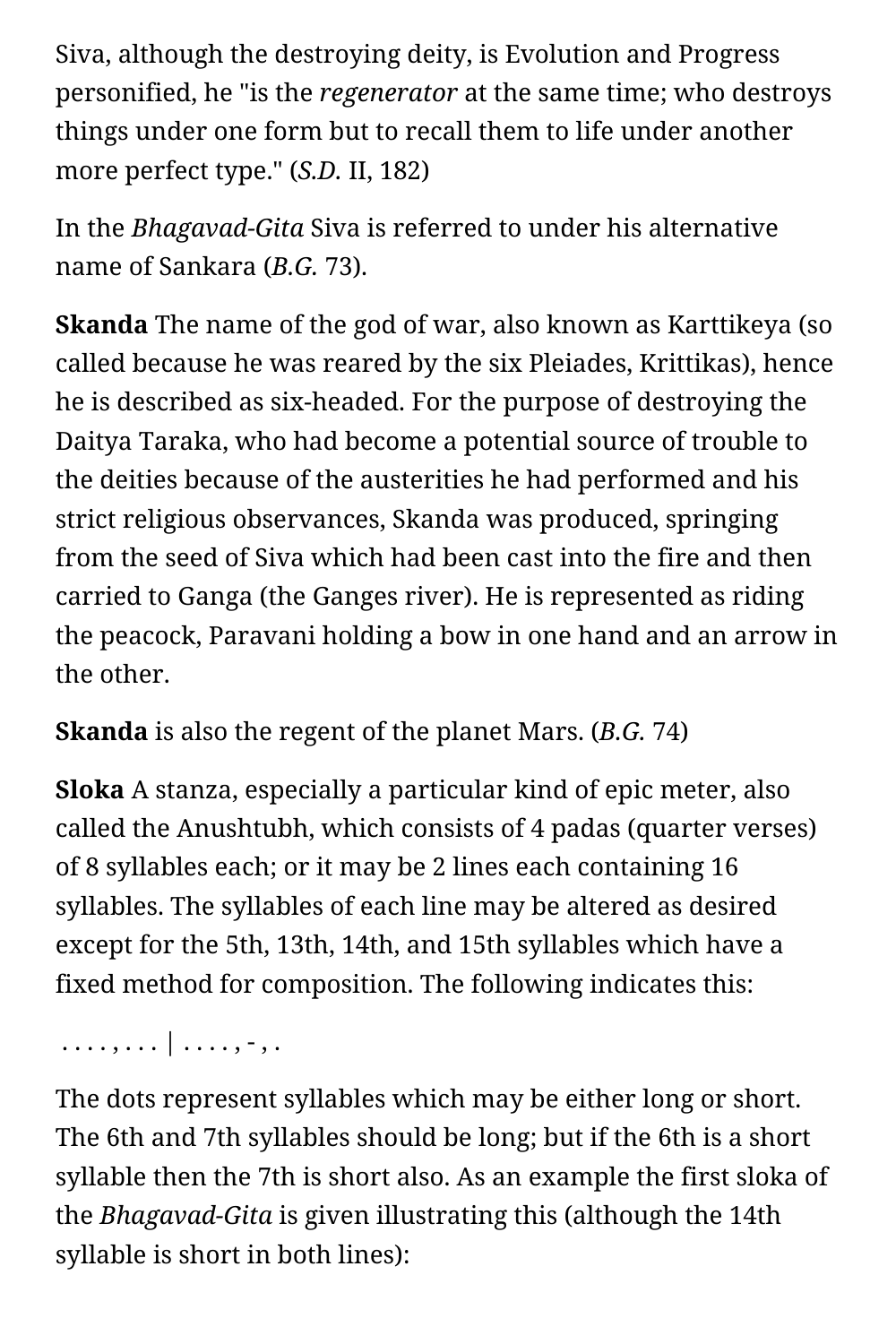dharmakshetre kurukshetre samaveta yuyutsavah,

, , , , / , , , , | , , , - / , , , ,

mamakah pandavaschaiva kimakurvata sanjaya.

- , - / - , - - , | , , , , , / , , ,

The *Ramayana* relates that the first sloka was composed by Valmiki who was moved to such sorrow by seeing the mate of a bird killed by a hunter during the wooing of the pair, that in his grief he developed the spirit of poesy. The word *sloka* means sound, or noise; in the *Rig-Veda* it means a hymn of praise. (cf. \**sru,* to hear. *B.G.* p. i)

**Soma** Astronomically, the Moon - an occult mystery, for the moon as a symbol stands for both good and evil. "Soma is the mystery god and presides over the mystic and occult nature in man and the Universe" (*S.D.* II, 45).

In mystical phraseology Soma is a sacred and mystic beverage which was drunk by Brahmanas and Initiates, during their mysteries and sacrificial rites, producing mystic visions. "The partaker of *Soma* finds himself both linked to his external body, and yet away from it in his spiritual form. The latter, freed from the former, soars for the time being in the ethereal higher regions, becoming virtually 'as one of the gods,' and yet preserving in his physical brain the memory of what he sees and learns." (*S.D.* II, 499).

"The Soma-drink known to Europeans is not the *genuine* beverage, but its substitute; for the initiated priests alone can taste of the real Soma; and even kings and Rajas, when sacrificing, receive the substitute." (*Theos. Gloss.* 304) (*B.G.* 67)

**Somadatta** A favorite name in ancient times: many kings bore this appellation. The son of one so named sided with the Kurus. (m. gift of Soma. *B.G.* 3)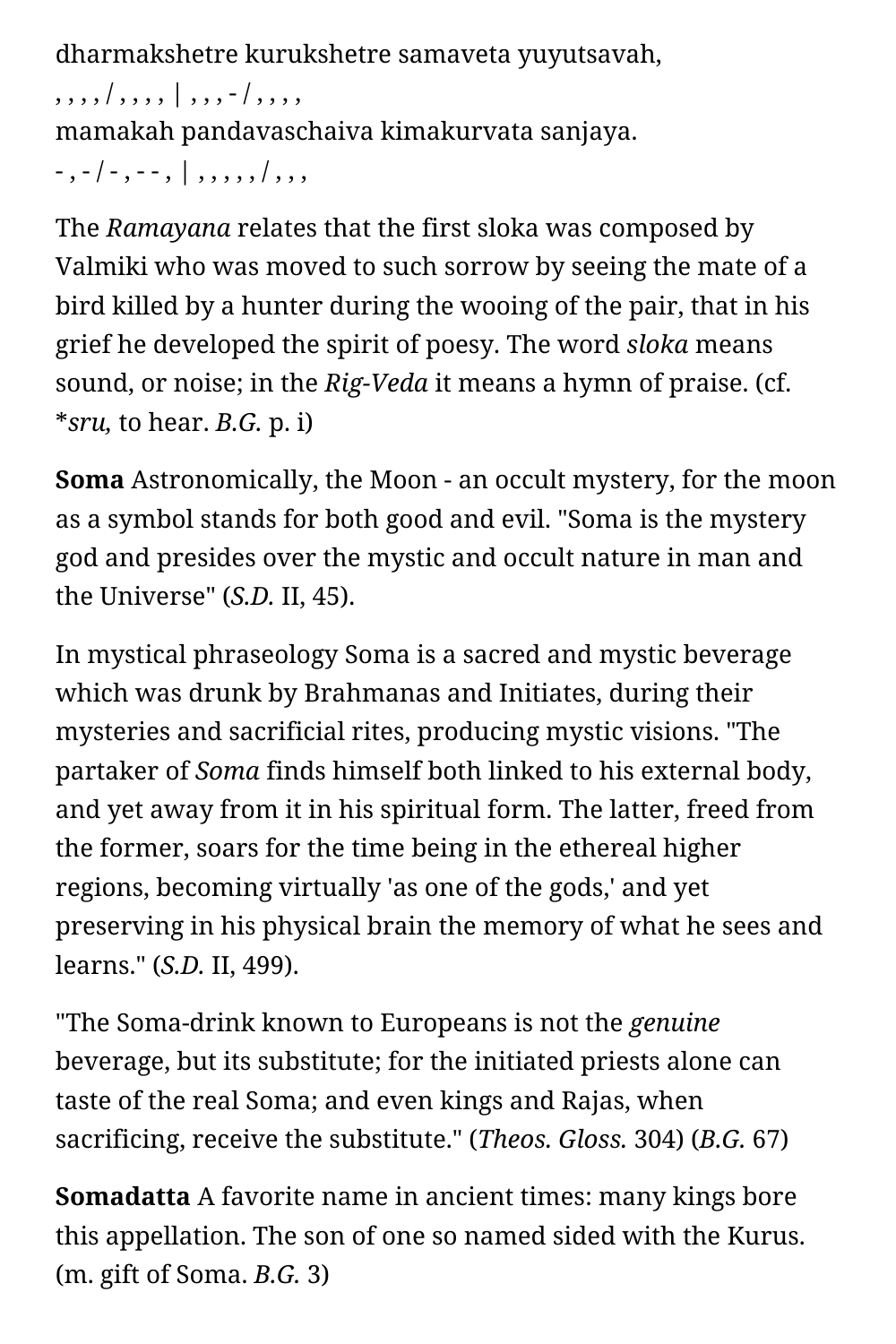**Subhadra** The daughter of Vasudeva: a younger sister of Krishna, wife of Arjuna, and mother of Abhimanyu *(the son* referred to in the text of *B.G.* 2). Subba Row suggests that the gift of Krishna's sister to Arjuna typifies the union between the sixth and fifth principles in man's constitution, *i.e.,* Buddhi and Manas. (*N.B.G.* 9) (m. very auspicious. *B.G.* 2)

**Sudra** The fourth and lowest of the four castes of Vedic India, whose duty consisted in serving the three higher classes. (*B.G.* 69)

**Sughosha** The name of the conch-shell of Nakula. (m. making a loud noise. *B.G.* 4)

**Sura** A king of the Yadava line of the Lunar Dynasty, who ruled over the Surasenas at Mathura. He was the father of Vasudeva and Kunti *(q.v.)*, hence the grandfather of Krishna. (*B.G.* p. iv)

**Sursooty** The modern name of the ancient Sarasvati river: although small it was held very sacred by the Hindus. In ancient times it marked with the Drishadvati river one of the boundaries of the region Aryadesa and of the sacred district called Brahmavarta (*Manu*, ii, 17). The river joins the Ganges and Jumna at Allahabad. (*B.G.* iii)

**Svasti** An interjection: well, happily: hence a salutation meaning, may it be well with thee! hail! so be it! (As a noun the word means success, prosperity. *B.G.* 81)

[Top of Page](#page-50-0)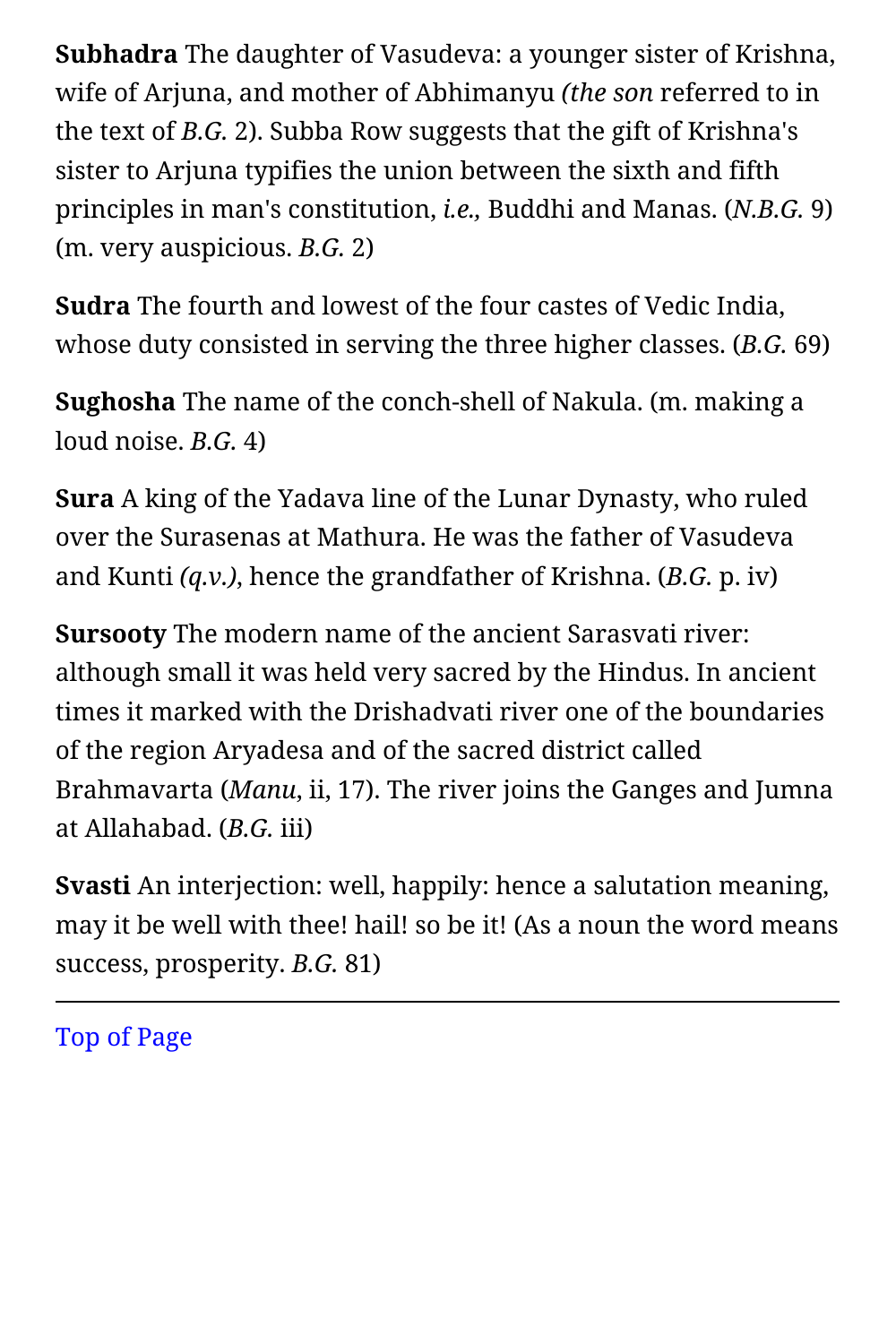## <span id="page-68-0"></span>**Gods and Heroes and Technical Terms: T - Y**

## [A - G](#page-9-0) | [H - M](#page-31-1) | [N - S](#page-50-1)

\* The asterisk preceding a Sanskrit word herein means 'derived from the verbal root.' (See 'Abbreviations,' and 'Pronunciation Key.')

**Tamas** One of the three gunas – essential attributes or characteristics of manifested beings and things: the quality of darkness, illusion, ignorance. In a different sense Tamas also means passivity, repose, inertia. (See *B.G.* chs. xiv and xviii.) (*B.G.* 41)

**Tat** (also Tad) The word used by Vedic sages to represent that which is beyond expression, the unnameable principle – rendered THAT – in contradistinction to the manifested world, *Idam* (This). (The neuter form of a pronominal particle used as a noun. *B.G.* 119)

**Uchchaihsravas** The white horse produced by the gods at the churning of the ocean (see *Ananta).* He became the steed of Indra *(q.v.)*, and is regarded as the model horse, 'the king of horses.' (m. neighing aloud. *B.G.* 74)

**Uragas** A class of semi-divine serpents, usually associated with the Nagas *(q.v.)* and represented as a serpent with a human face. W. Q. Judge comments "it must refer to the great Masters of Wisdom, who were often called Serpents." (*B.G.* 80) (m. breastgoing, *i.e.,* a serpent.)

**Usanas** An ancient sage and prophet-seer, descendant of the Kavyas or Kavyas. (Also the name of the planet Venus and its regent.) (*B.G.* 76)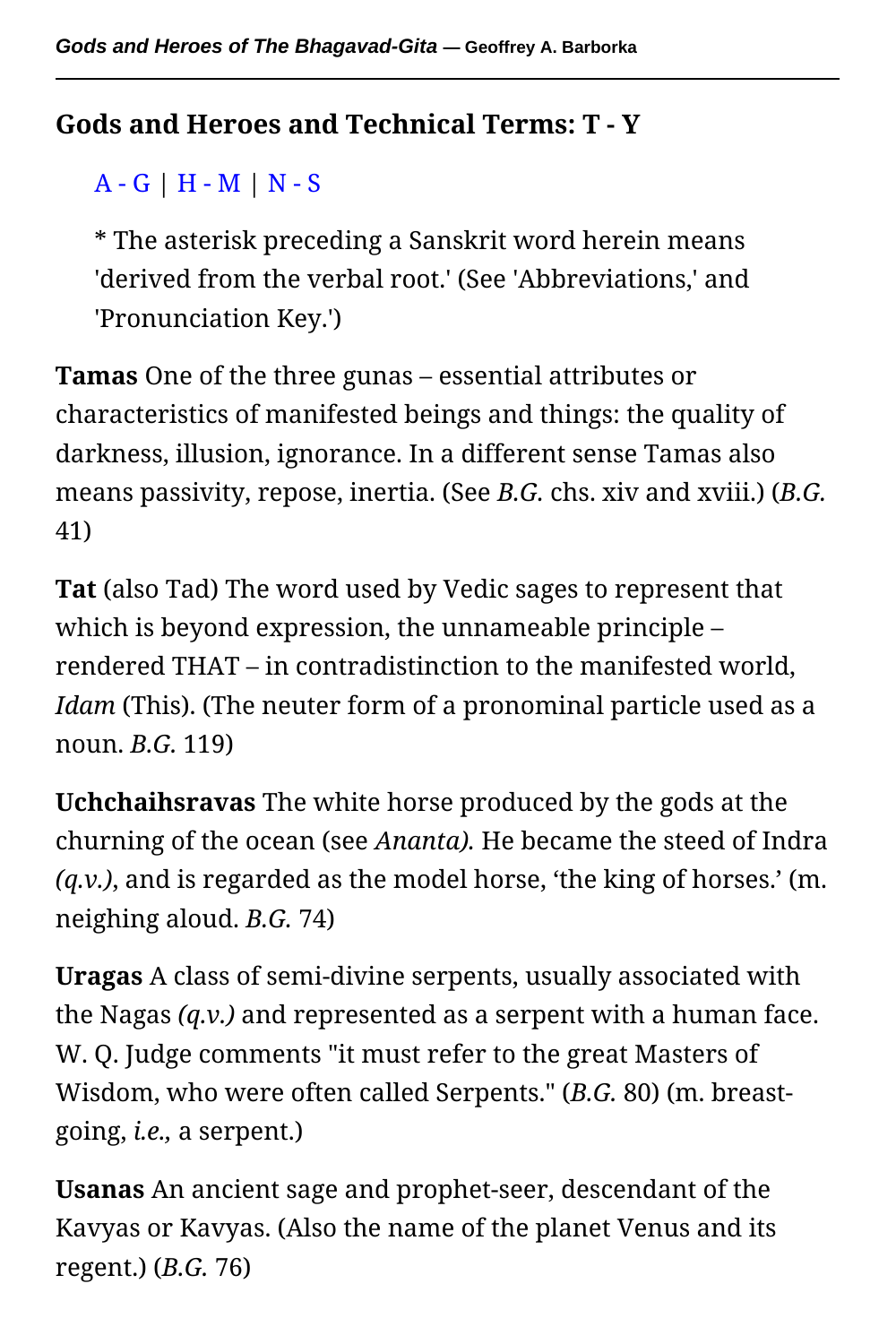**Ushmapas** A class of semi-divine beings, associated with the Pitris *(q.v.)*. (from *ushma,* heat, vapor, steam. *B.G.* 81)

**Uttamaujas** A warrior on the side of the Pandavas. (m. of excellent valor. *B.G.* 2)

**Vaisya** *lit.* 'A man who settles on the soil' thus a peasant or working-man. The third of the four social classes or castes into which society was divided in Hindusthan. It also referred to one whose occupation was that of trade as well as of agriculture. (*B.G.* 69)

**Vaivasvata-Manu** The name of the seventh Manu *(q.v.)* who presides over the present Manvantara: *lit.* the sun-born Manu, also called Satya-vrata because of his piety. He is sometimes described as one of the 12 Adityas *(q.v.)*, and is regarded as the progenitor of the present race of living beings. In the *Mahabharata* Vaivasvata is the hero of the deluge. As the story runs, while he was observing his devotions by the side of the river, he was interrupted in his worship by a small fish who entreated the monarch to shield him from the larger fish who was about to seize his victim. Being moved by compassion, Vaivasvata placed the little fish in a vase, but was very soon astonished to find that the receptacle could no longer contain it. Whereupon the fish was placed in a larger vessel. But the fish kept on growing, so that in time no tank was large enough to hold him, therefore the river became his abode. Still the fish grew so much in girth, that he had to be transferred to the ocean. Then the fish commanded Vaivasvata to build a ship and place himself and the 7 Rishis on it, and fasten the prow to his horn, for a deluge would soon overwhelm the earth. Having done as he was bid, upon entering the vessel, Vaivasvata and the Rishis were towed off by the fish and were thus saved from the flood. Finally they were brought to Himavat (the Himalayas), where Vaivasvata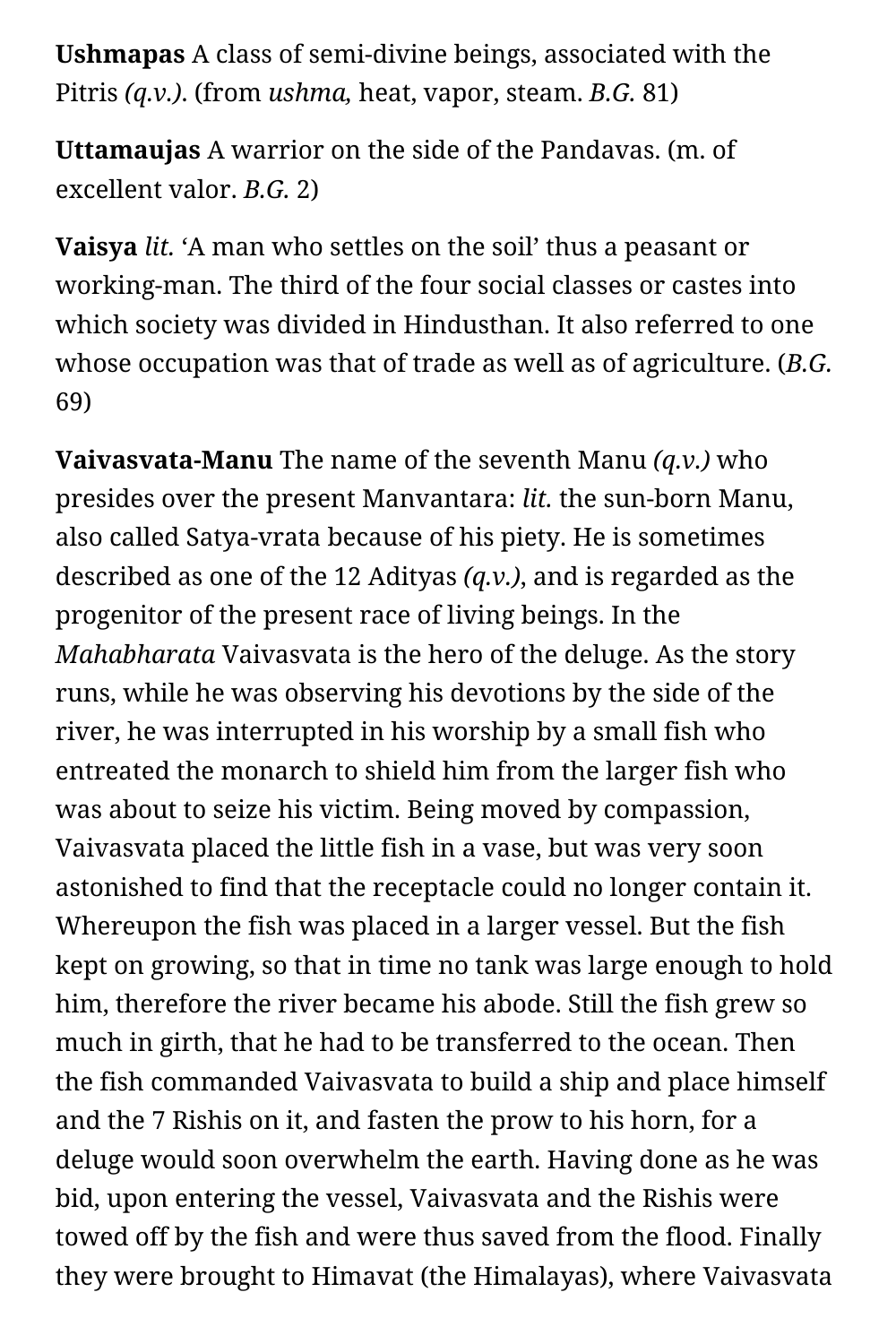landed and thereafter repeopled the earth.

"In the *Satapatha Brahmana,* Manu finds that 'the Flood had swept away all living creatures, and he alone was left' – *i.e., the seed of life* alone remained from the previous dissolution of the *Universe,* or *Maha*-pralaya, after a 'Day of Brahma'; and the *Mahabharata* refers simply to the geological cataclysm which swept away nearly all the Fourth Race to make room for the Fifth. Therefore is Vaivasvata Manu shown under three distinct attributes in our esoteric Cosmogony: *(a)* as the 'Root-Manu' on Globe A in the First Round; *(b)* as the *'seed* of life' on Globe D in the Fourth Round; and *(c)* as the 'Seed of Man' at the beginning of every Root-Race – in our Fifth Race especially." (*S.D.* II, 146-7) *(*from *vivasvat,* the sun. *B.G.* 30)

**Varna-sankara** (or -*samkara*) Confusion or mixture of castes through intermarriage. (comp. *varna,* a caste – referring especially to the four castes as enumerated in the *Bhagavad-Gita; samkara,* mixing or blending together. *B.G.* 7)

**Varsha** A district. The geography of the *Mahabharata* depicts seven dvipas *(q.v.)*, the central one, Jambu-dvipa, corresponding to our earth (Globe D). This dvipa is divided into nine parts termed varshas as follows: (1) Bharata, or India, situated south of the Himalayas, the southernmost division; (2) Kimpurusha; (3) Harivarsha; (4) Ila-vrita, the central varsha containing Mount Meru; (5) Ramyaka; (6) Hi-ran-maya; (7) Uttara-Kuru; (8) Bhadrasva, east of Ila-vrita; (9) Ketu-mala, west of the central varsha. Uttara-Kuru was the varsha of the northern Kurus, described as a country of eternal beatitude. (*B.G.* p. ii)

**Varaha-Upanishad** The name of a text of the Varaha School of the Krishna-Yajur-Veda *(q.v.)*: not one of the Vedic Upanishads. (*B.G.* 31)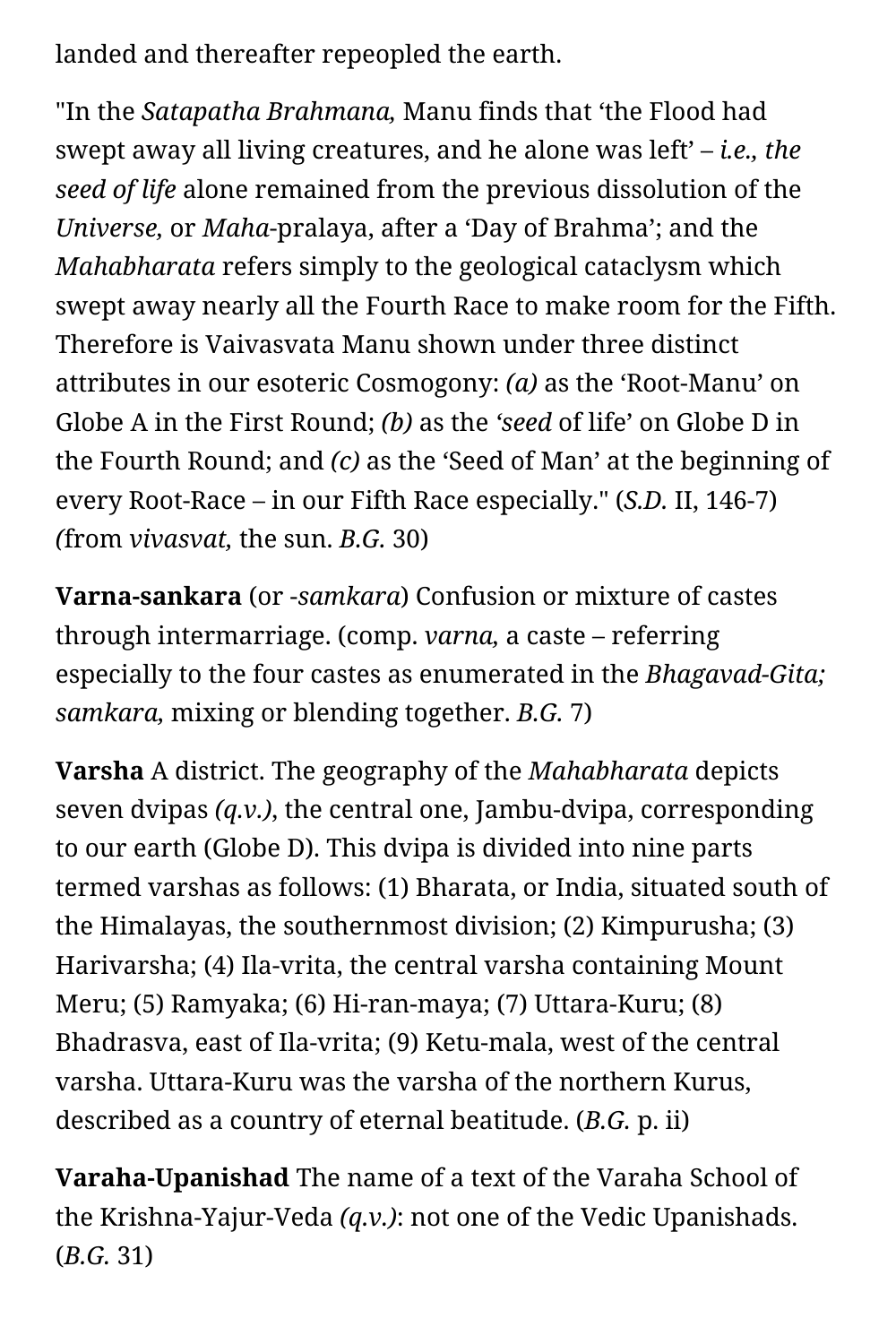**Varuna** One of the most ancient deities of the Vedas, regarded therein as the personification of the all-embracing sky, maker and upholder of heaven and earth: the king of the universe, king of gods and earth and possessor of illimitable knowledge, ruling principally, however, over the night while Mitra reigned over the day. In later times Varuna was regarded as chief of the Adityas *(q.v.)*; later still he was allocated to the waters as god of the sea and rivers, riding upon the Makara *(q.v.)*. In the Vedas Varuna is connected with the 'element of water' and the 'waters of space,' but with descending cycles the original spiritual idea associated with the deities of the ancients being lost sight of in the effort to attach material significance to the gods, Varuna – in common with other deities – became associated with the visible fluids. Varuna is made the regent of the Western quarter. A moral character is also associated with the deity: he is represented as binding all guilty mortals with a noose (*i.e.,* the mortal was bound in the net of his own actions). "Varuna, 'without whom no creature can even wink,' was degraded like Uranos [Ouranos], and, like him, *he fell into generation,* his functions, ... having been lowered down from heaven to earth by exoteric anthropomorphism." (*S.D.* II, 268) (*B.G.* 75)

**Vasava** A name applied to Indra *(q.v.)*, especially in his character of leader of the Vasus *(q.v.)*. (*B.G.* 73)

**Vasudeva** *lit.* 'Son of Vasudeva' – a name applied to Krishna, because of his birth in the family of Vasudeva and Devaki. The *Mahabharata* also explains that Krishna is thus called from his dwelling *(vasanat)* in all beings, from his issuing as a Vasu from a divine womb. (*B.G.* 55)

**Vasuki** The king of the Nagas *(q.v.)* in Patala. He is sometimes made the same as the serpent of Vishnu, Sesha or Ananta. *(q.v.)*; again he is distinct (as in the text of *B.G.* 74).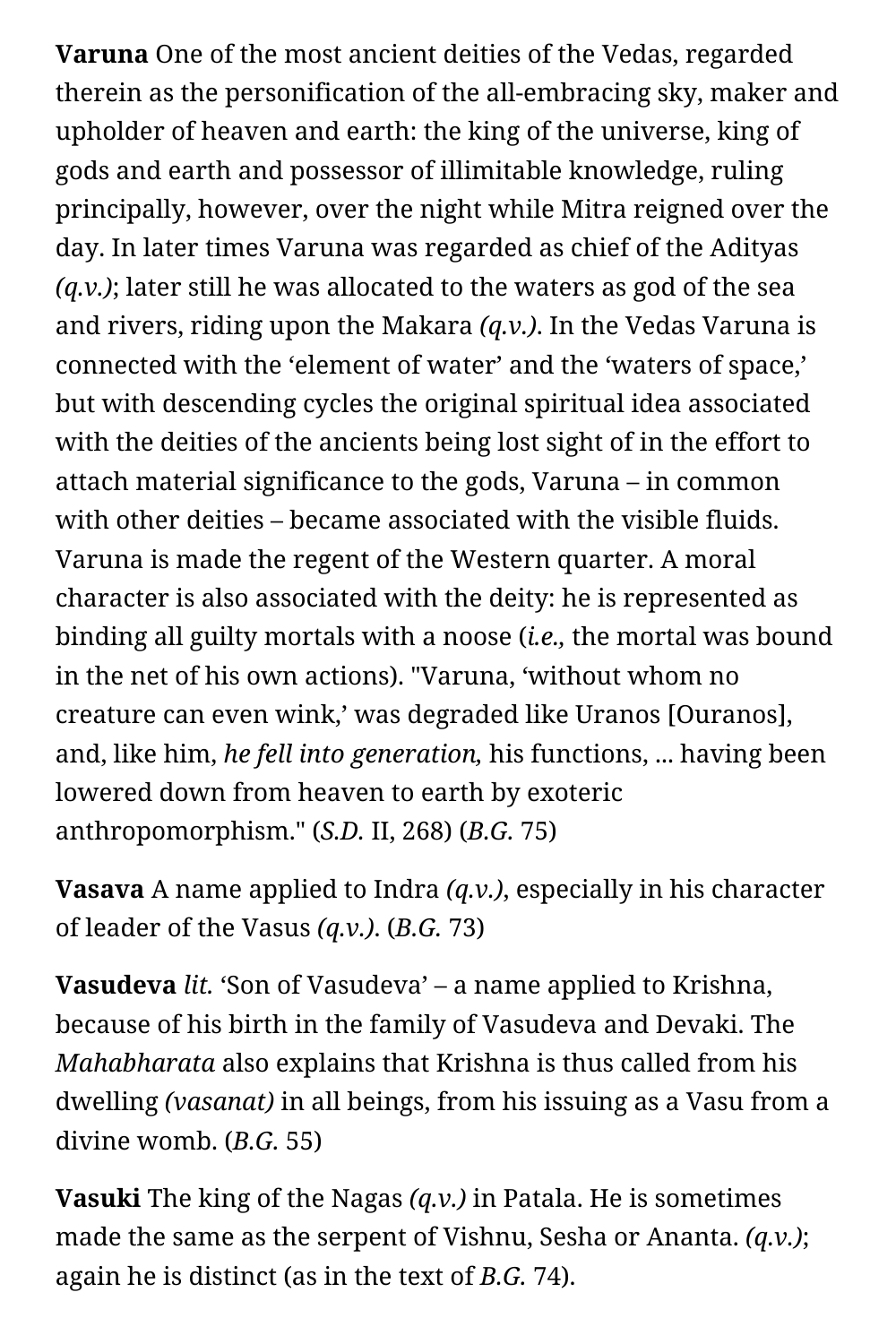**Vasus** A particular class of deities, eight in number, associated with Indra: they form one of the nine Ganas (classes of deities) mentioned in the Vedas. The Vasus are named: Apa (water), Dhruva (the pole-star), Soma (the Moon), Dhara or Dhava (the Earth), Anila (wind), Pavaka or Anala (fire), Prabhasa (dawn), Pratyusha (light). The *Ramayana* regards them as children of Aditi. A verse in *Manu* says: "The wise call our fathers Vasus" (iii, 284). (*B.G.* 74)

**Vayu** The god of the wind, also called Pavana. In the Vedas he is associated with Indra, and rides in the golden chariot of the god of the sky. One hymn calls him the son-in-law of Tvashtri (the artificer of the gods), while another gives his origin as arising from the breath of Purusha *(q.v.)*. His particular regency is the northwest quarter of the heavens. In the *Mahabharata* the god of the wind is represented as the father of Bhima, and also the father of Hanurnan. The *Vishnu-Purana* makes Vayu the king of the Gandharvas *(q.v.)*. The ancient meaning attaching to 'air' was "one of the five states of matter, namely the *gaseous;* one of the five elements, called, as wind, *Vata.* ... The trinity of the mystic gods in Kosmos closely related to each other, are 'Agni (fire) whose place is on earth; Vayu (air, or one of the forms of Indra), whose place is in the air; and Surya (the sun) whose place is in the air.' *(Nirukta.)* In esoteric interpretation, these three cosmic principles, correspond with the three human principles, Kama, Kama-Manas and Manas, the sun of the intellect." (*Theos. Gloss.* 361) (*B.G.* 85)

**Vedanta** *lit.* 'End of the Veda,' *i.e.,* complete knowledge of the Veda. The name is particularly associated with the Uttaramimansa school (the third of the six Hindu systems of philosophy), as this school especially studied the latter portion of the Veda. The reputed founder of the Vedanta is Vyasa *(q.v.)*, but its chief exponent was Sankaracharya, who especially taught the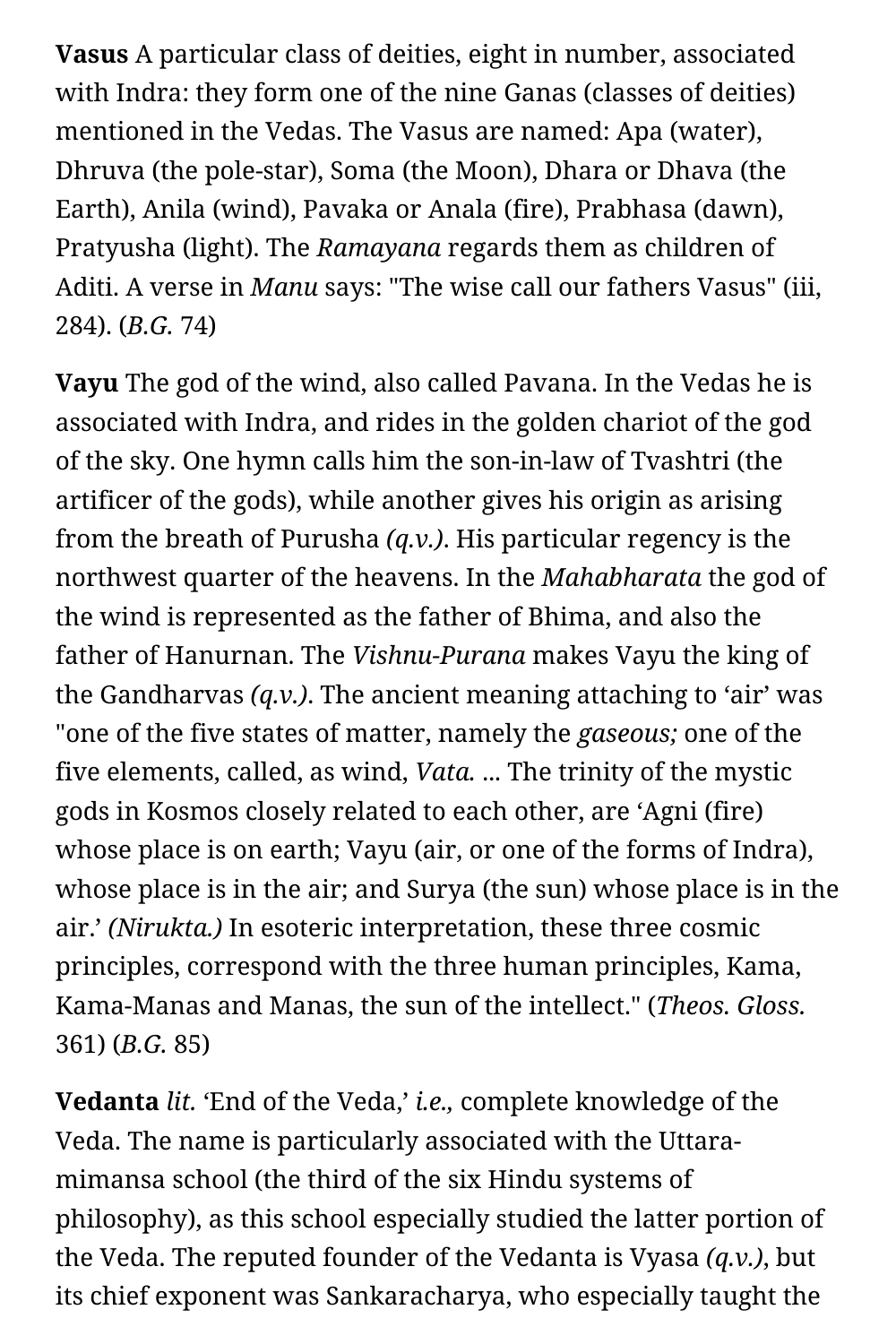Advaita ('non-dual') aspect, hence his followers are called Advaita-Vedantins. In brief: the Advaita system teaches that nothing real exists but the One Self, or Soul of the Universe, called Brahman or Paramatman, and that the Jivatman (individual human soul or monad), and in fact all phenomenal manifestations of nature, are really identical with Pararnatman; their apparent separate existence is due to Ajnana (nescience, 'non-wisdom'). A proper understanding of the Vedanta removes this Ajnana. "The Vedas are, and will remain for ever, in the esotericism of the Vedanta and the Upanishads, 'the mirror of the eternal Wisdom.' " (*S.D.* II, 484) The nearest exponent of the Esoteric philosophy "is the Vedanta as expounded by the Advaita Vedantists," (*S.D.* I, 55). (*B.G.* 108)

**Vedas** The ancient sacred literature of the Hindus. There are four Vedas known as the *Rig-Veda,* the *Yajur-Veda,* the *Sama-Veda,* and the *Atharva-Veda.* Their origin is ascribed to divine revelation (sruti), and Hindus as well as Theosophical students place their period at many thousands of years before the Christian era. They state that the Vedas were taught orally for thousands of years and then finally were compiled on the shores of the sacred lake Manasa-Sarovara by Veda-Vyasa (about 3100 B.C.). It is quite apparent that the original authorship is not by one person, inasmuch as various hymns are attributed to various Vedic Sages. They are written in a style of Sanskrit different from any other literary works.

The Vedas are divided into two main portions: the mantra part (hymns in verse), and the Brahmana part consisting of liturgical, ritualistic and mystic treatises in prose. With the latter are closely connected the Aranyakas and Upanishads. "Between the Vedas and the Puranas there is an abyss of which, both are the poles, like the seventh *(atmic)* and the first or lowest principle (the physical body) in the Septenary constitution of man. The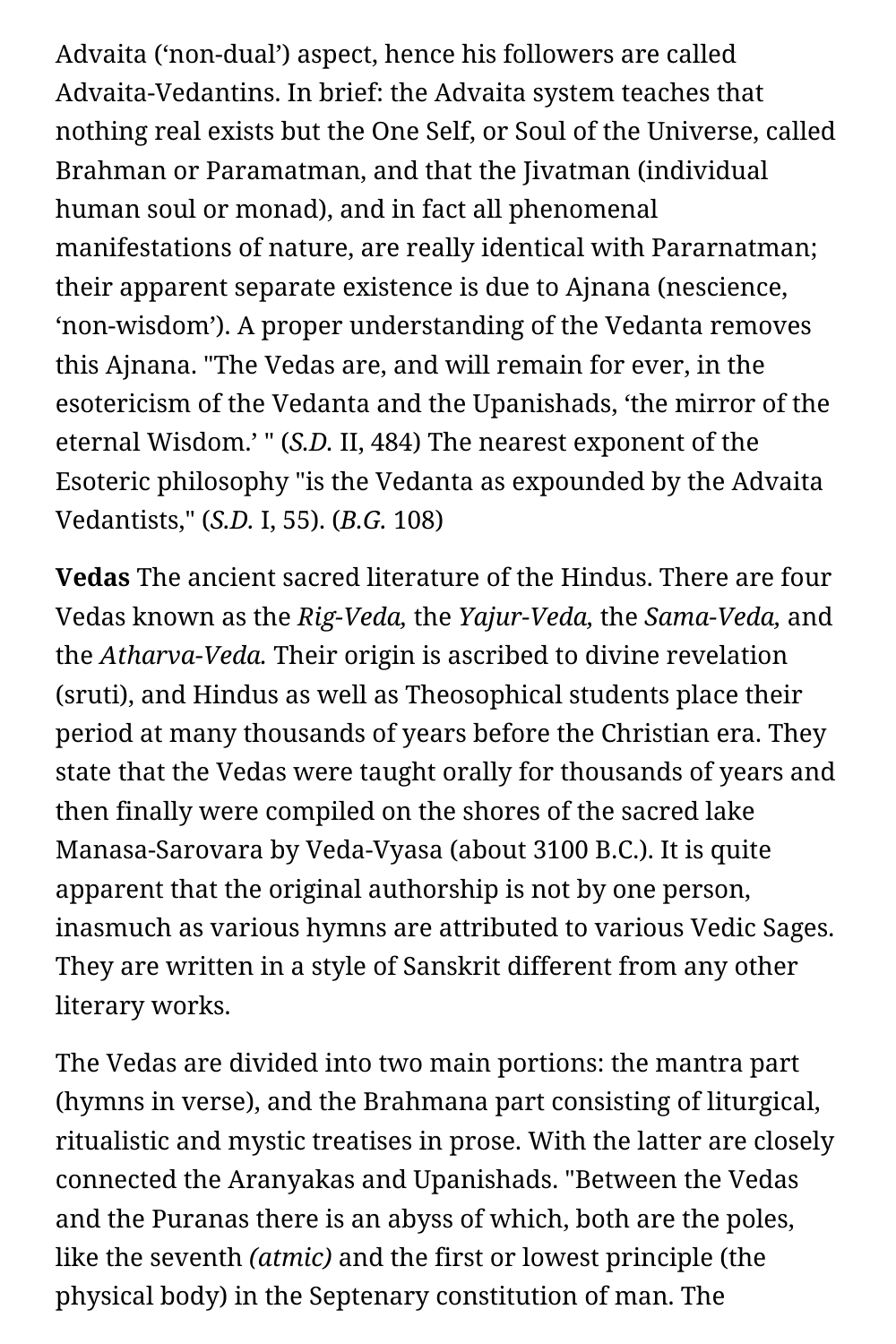primitive, purely spiritual language of the Vedas, conceived many decades of millenniums earlier, had found its purely human expression for the purpose of describing events taking place 5,000 years ago, the date of Krishna's death (from which day the Kali Yuga, or Black-Age, began for mankind)." (*S.D.* II, 527) \**vid,* to know. *B.G.* 15)

**Vichitravirya** The younger son of Santanu *(q.v.)* and Satyavati who became king of the Kurus when his elder brother Chitrangada (an arrogant and proud man) was killed as a young man in a battle with a Gandharva of the same name. Vichitravirya married Ambika and Ambalika, the two daughters of the king of Kasi but died childless. (*B.G.* p. iii)

**Vikarna** One of the hundred sons of Dhritarashtra, following the lead of his elder brother, Duryodhana. (*B.G.* 3)

**Virata** The raja of Virata (a country in the midland or northwest districts of India – in about the position of the modern province of Berar). It was at the court of this king that the Pandavas spent the last year of their exile in disguise – as imposed upon them by Duryodhana. Because of the many services rendered to him by the Pandavas, Virata lent his aid to the sons of Pandu. (*B.G.* 2)

**Vishnu** The second aspect of the Hindu Trimurti (Brahma being the first and Siva the third): the most prominent of deities, especially in his character of Sustainer and Preserver of all manifestation – equivalent to the Logos. In the Vedas, however, the conception of the Trimurti is not present: Vishnu is mentioned with the other gods as the personification of the sun and light, he is described as striding across the heavens in three paces, explained as the three manifestations of light – fire, lightning, and the sun. It is in the epic poems and Puranas that Vishnu becomes the most worshiped deity, riding on Garuda *(q.v.)*, or again resting on Ananta *(q.v.)*. Brahma ('the creator') is represented as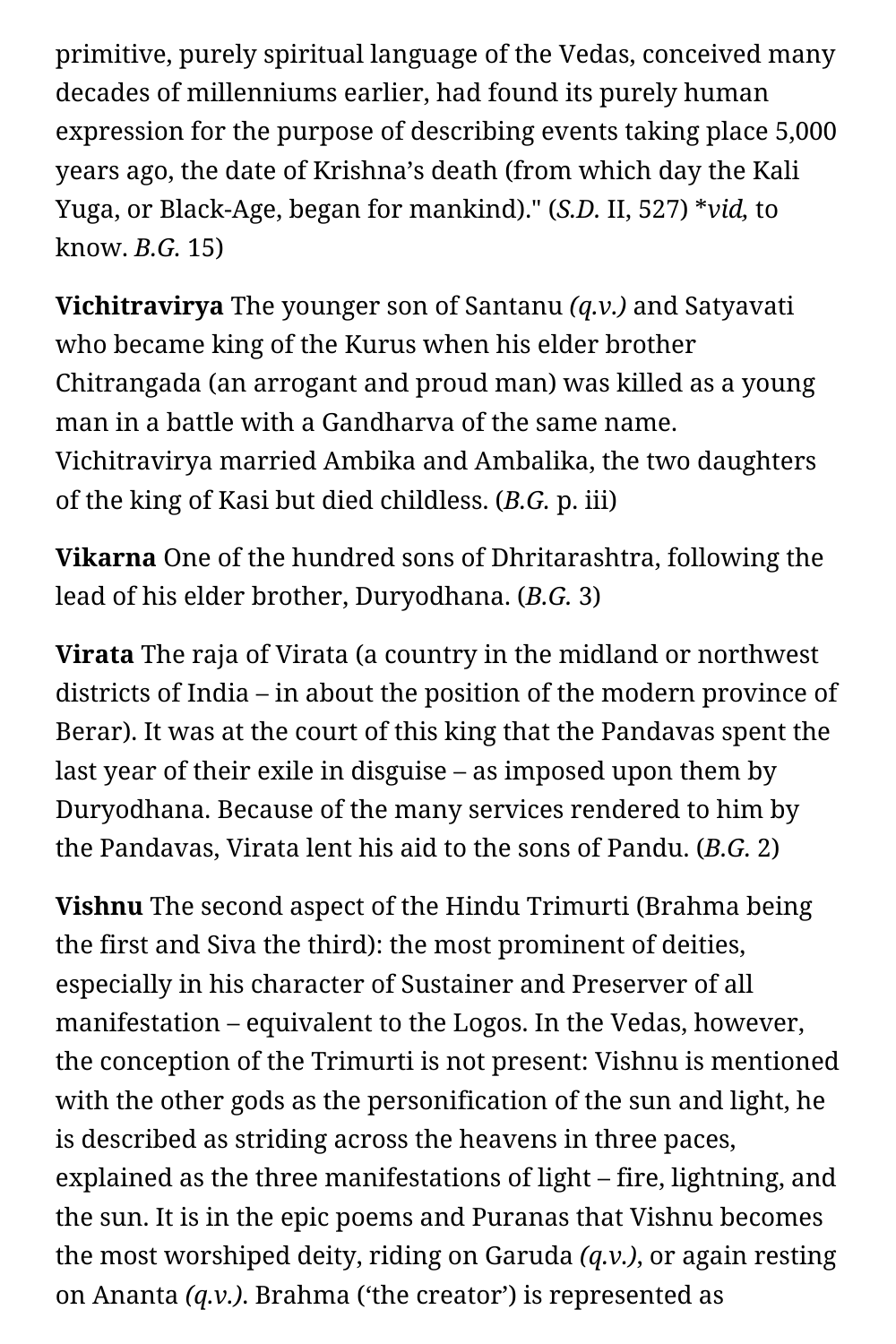springing from a lotus arising from Vishnu's navel, while the latter slept on the waters of space; while Siva ('the destroyer') sprang from his forehead. In his character of the preserver, Vishnu manifests in the world in the form of Avataras, ten principal ones being enumerated, the seventh and eighth being Rama and Krishna. (See *B.G.* pp. 30-31) "Vishnu is, as well as Adam Kadmon, the expression of the universe itself; and ... his incarnations are but concrete and various embodiments of the manifestations of this 'Stupendous Whole."' (I.U. II, 277) \**vis,* to enter, to pervade. *B.G.* 73)

**Visvas** (also *Visve-devas*) A class of deities: according to the Puranas represented as the sons of Visva (the daughter of Daksha), and named: Vasu, Satya, Kratu, Daksha, Kala, Kama, Dhriti Kuru, Pururavas, Madravas, Rochaka (or Lochana), Dhvani. They are particularly worshiped at Sraddhas – a ceremony of reverential homage unto deceased relatives performed by the offering of water daily (as recommended by *Manu);* and supplicated at Pinda services – balls of rice and meal offered at regular intervals (see *B.G.* 7). (m. all-pervading. *B.G.* 81)

**Vittesa** *lit.* 'Lord of wealth,' the name of Kuvera (or Kubera), the god of wealth. In the Vedas, Kuvera is represented as the chief of the evil beings or spirits of darkness (having the name Vaisravana, *i.e.,* the son of Visravas by Idavida). In later times Kuvera is represented as the lord of riches and wealth, the chief of the Yakshas, and the regent of the northern quarter, thus answering to one of the four great Guardians (Maharajas). In the *Ramayana,* Kuvera was the possessor of Lanka, but he was expelled therefrom by his half-brother, Ravana; whereupon he performed such austerities that he was granted the regency of the domain of wealth, and named guardian of the northern quarter. He is described as a white man greatly deformed in body, having three legs and only eight teeth. (*B.G.* 73)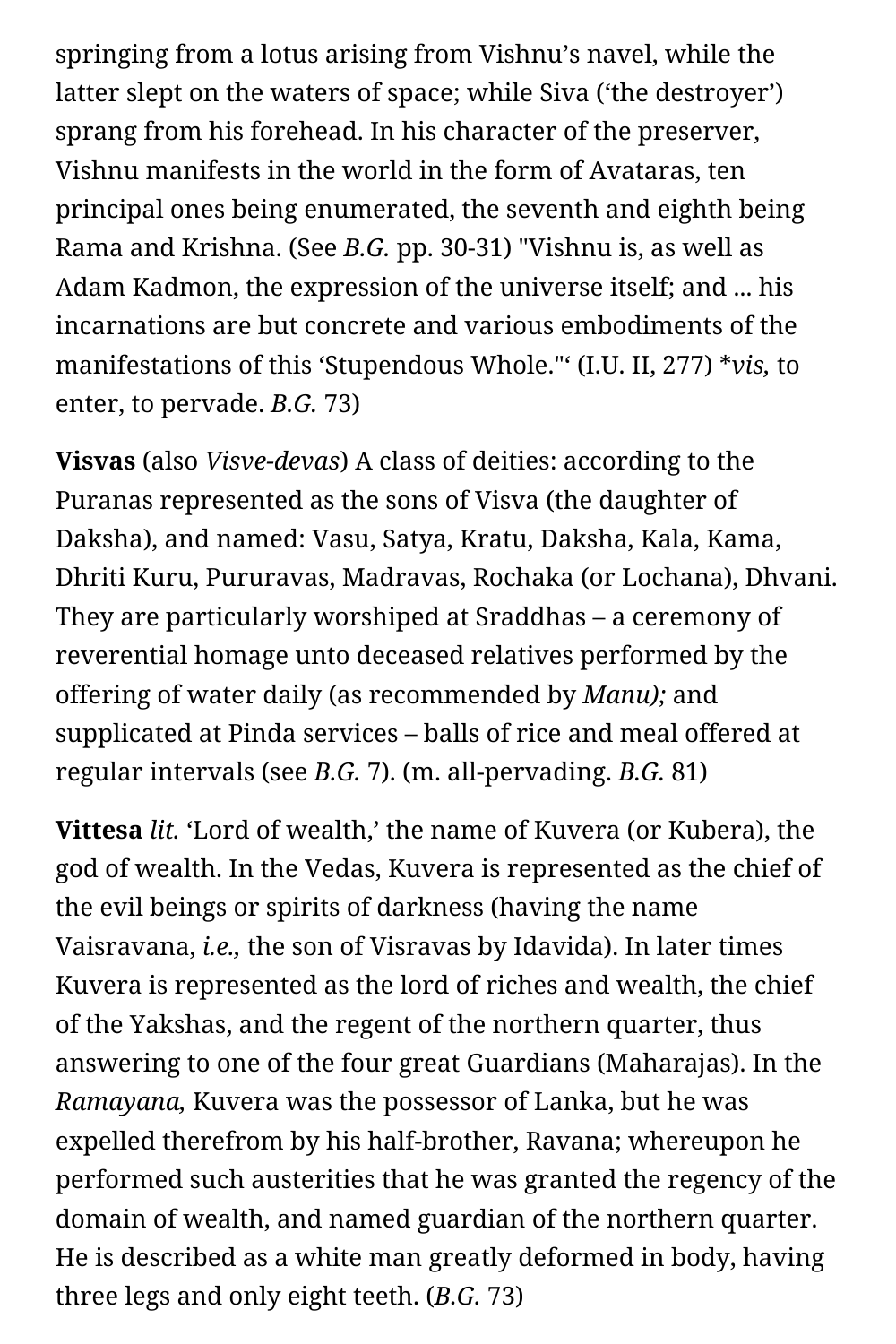**Vivasvat** *lit.* 'The brilliant one' – a name of the Sun. In epic poetry (and also in the *Rig-Veda*) regarded as the father of Vaivasvata-Manu *(q.v.)*, the seventh or present Manu. \**vi-vas,* to shine forth. *B.G.* 30)

**Vrishni** A descendant of Yadu, the first of the Yadava line, which became extinct with Krishna. Krishna was therefore called Varshneya, 'descendant of Vrishni.' Yadu was also the halfbrother of Puru (the ancestor of the Kurus and founder of the Paurava line). (*B.G.* 27)

**Vyasa** The celebrated sage and author, regarded as the original compiler and arranger of the Vedas and Vedanta-sutras (hence called Veda-vyasa – *vyasa* meaning an arranger, a compiler). In the *Mahabharata* it is related that Vyasa was the half brother of Vichitravirya and Bhishma, his parents being the Rishi Parasara and Satyavati. Because of his dark complexion he was called Krishna, and on account of being born on a dvipa (island) in the Junma, he received the name Dvaipayana. Although he had retired into the wilderness in order to become a hermit, his mother implored him to wed the childless widowed wives (Ambika and Ambalika) of Vichitravirya, and he thus became the father of Dhritarashtra and Pandu – parents of the Kurus and Pandavas respectively, by whom the great conflict was waged. Vyasa is also regarded as the compiler of the *Mahabharata,* the narrator of the *Bhagavata-Purana,* and author of other Puranas. The Puranas mention 28 Vyasas – represented as incarnations of Brahma or Vishnu, descending upon earth for the purpose of arranging and promulgating the Vedas and other sastras.

'Vyasa' is indeed a term applied to the highest gurus in India, "for that which he explains, interprets and amplifies is *a mystery* to the profane. ... There were many Vyasas in Aryavarta; one was the compiler and arranger of the *Vedas;* another, the author of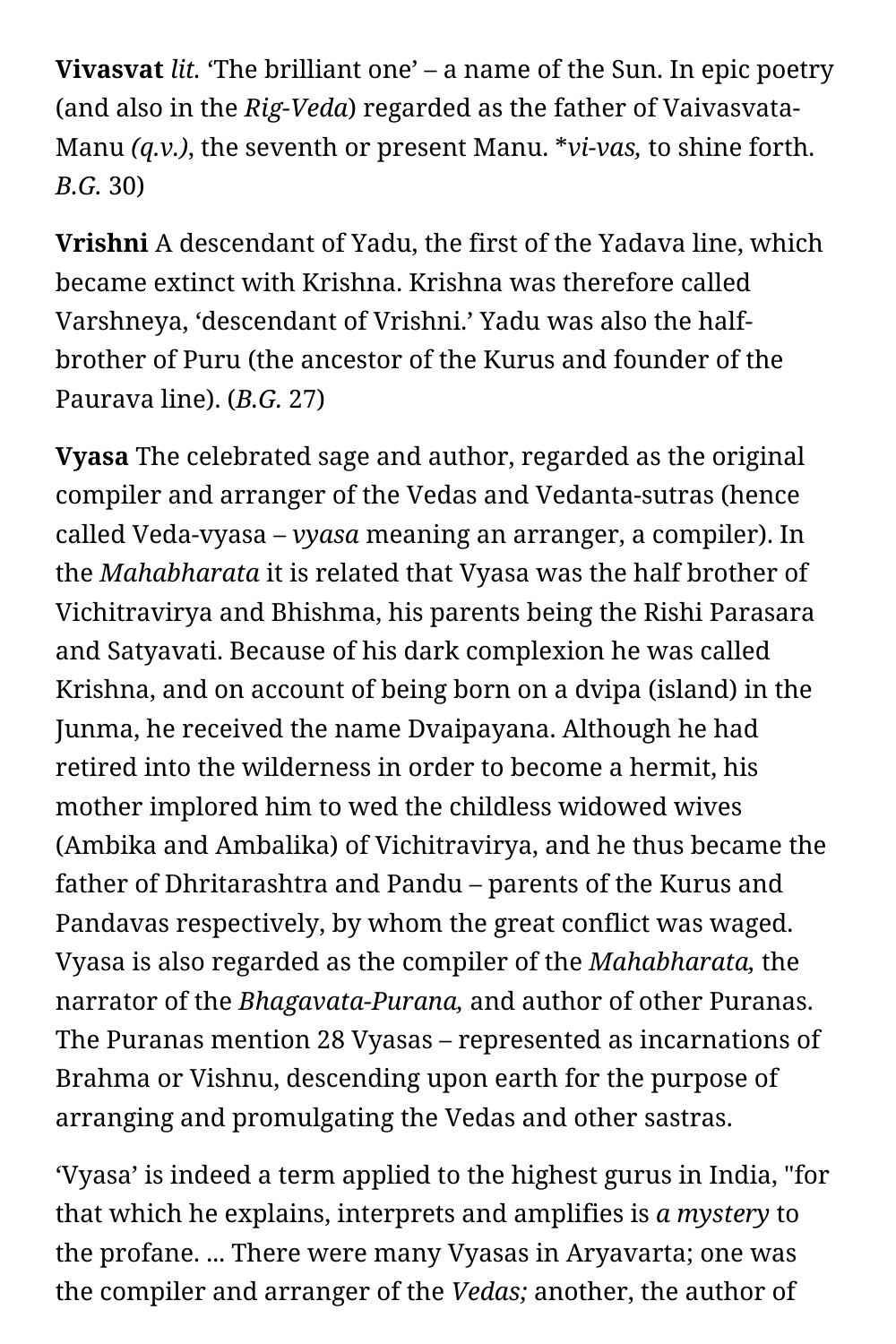the *Mahabharata –* the *twenty-eighth Vyasa or revealer in the order of succession –* and the last one of note was the author of *Uttara Mimansa,* the sixth school or system of Indian philosophy. He was also the founder of the Vedanta system." (*Theos. Gloss.* 367) (*B.G.* p iii and 72)

**Yadu** The ruler of the country west of the Jumna river, whose father was Yayati and mother, Devayani. His half brother, Puru, was the founder of the Paurava line of the Chandravansa (Lunar Dynasty), to which the Kurus and Pandus belonged. Yadu inaugurated the Yadava branch of this dynasty to which Vasudeva and Krishna belonged, hence Krishna is referred to as 'son of Yadu.' But the Yadava line became extinct with Krishna. (*B.G.* 85)

**Yajur** (or *Yajus*) A sacrificial prayer or formula: also a technical term for mantras to be muttered in a particular manner at a sacrifice, generally written in prose and hence distinguished from the Rik *(q.v.)* and Saman *(q.v.)*. Also the name of the second of the four Vedas. (*B.G.* 66)

**Yakshas** A class of celestial beings generally associated with Kuvera, the god of wealth, and stationed in the seventh of the eight lokas of material existence (Yaksha-loka). They are considered to be beneficent to humanity and are therefore called Punya-janas ('good people') in the scriptures. In the popular folklore of India, however, they are regarded as evil demons, obsessing men at times, etc. H. P. Blavatsky gives the following explanation: "In esoteric science they are simply evil (elemental) influences, who in the sight of seers and clairvoyants descend on men, when open to the reception of such influences, like a fiery comet or a shooting star." (*Theos. Gloss.* 375) (*B.G.* 73)

**Yama** The god of the Underworld. In the Vedas Yama is represented as the son of the Sun, Vivasvat: he it is who first died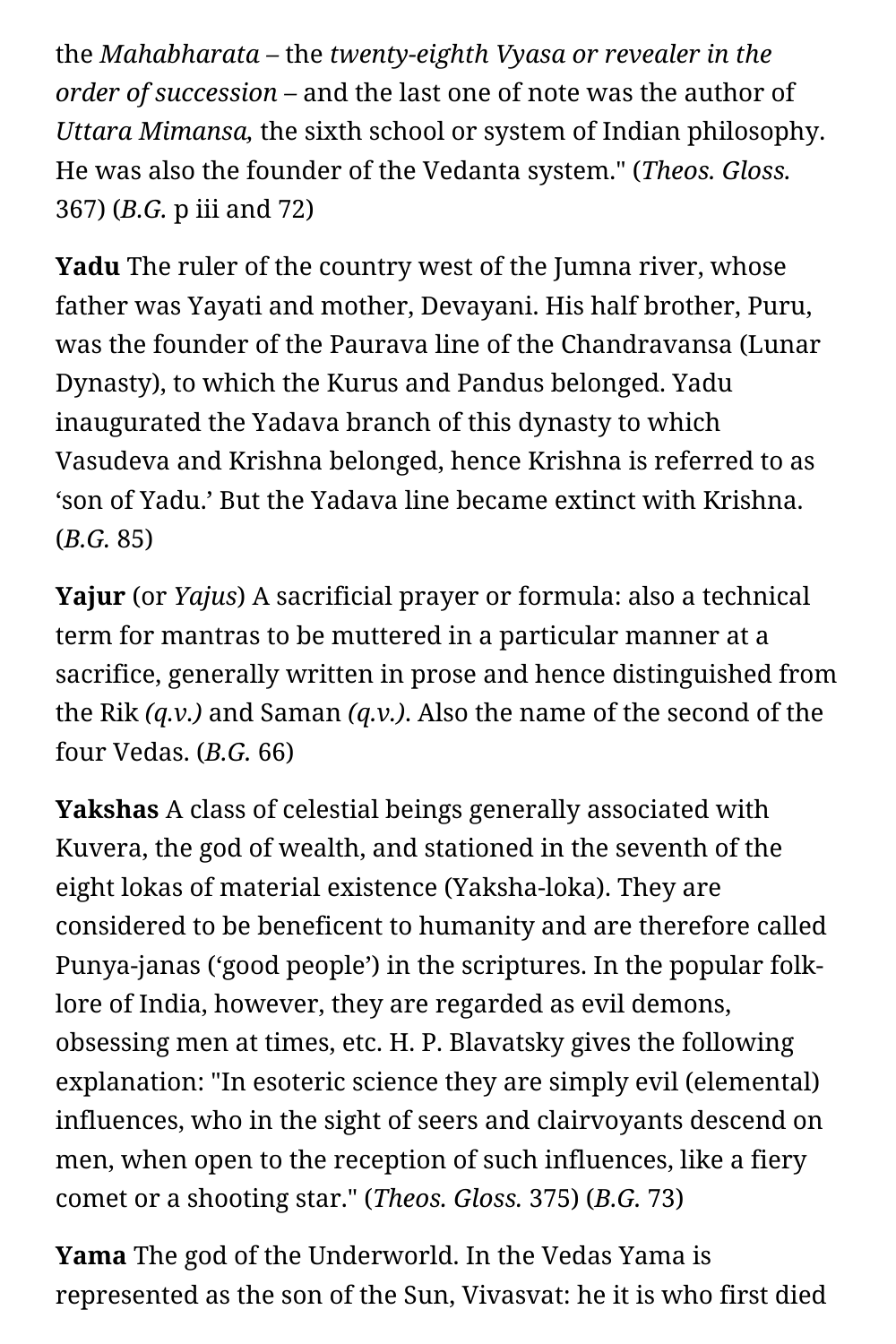and first departed to the celestial world. The interpretation of this is, that "Yama is the embodiment of the race which was the first to be endowed with *consciousness* (Manas), without which there is neither Heaven nor Hades." (*Theos. Gloss.* 375) In the epic poems Yama is the son of Sanjna (Conscience) by Vivasvat and brother of Manu. His office is to judge the dead: seated on his throne of judgment (Vicharabhu) in his palace (Kalichi). The soul of a departed mortal enters the regions of the dead (Yamapura) and appears before Yama, while the recorder, Chitragupta, reads out his record from the great register (Agra-samdhani). In the sentence which follows, the deceased is assigned to the abode of the Pitris (Devachan) if guilty he must go to one of the 21 hells according to the degree of his guilt; or he is sent to be born again on earth in another form. Because of his judging, Yama is also called the god of justice, Dharma. He is represented as riding upon a buffalo armed with mace and noose, with which he secures those about to go to his realms. Yama had a twin sister, Yami who, according to an ancient hymn, is ever urging him to take her as his wife. The Esoteric teaching is "that Yama-Yami is the symbol of the *dual Manas,* in one of its mystical meanings. For instance, Yama-Yami is always represented of a *green* colour and clothed with *red*, and as dwelling in a palace of *copper* and *iron."* (*Theos. Gloss.* 376)

"The Hindu *Chitra-Gupta* who reads out the account of every Soul's life from his register, called Agra-Sandhani; the 'Assessors' who read theirs from the heart of the defunct, which becomes an open book before (whether) Yama, Minos, Osiris, or Karma – are all so many copies of, and variants from the Lipika, and their Astral Records." (*S.D.* I, 105) (*B.G.* 75)

**Yoga** The word lit. means a union, a joining together. It is the name of one of the six Schools of Philosophy or systems of Hindu thought (Darsanas), being so called because it sought the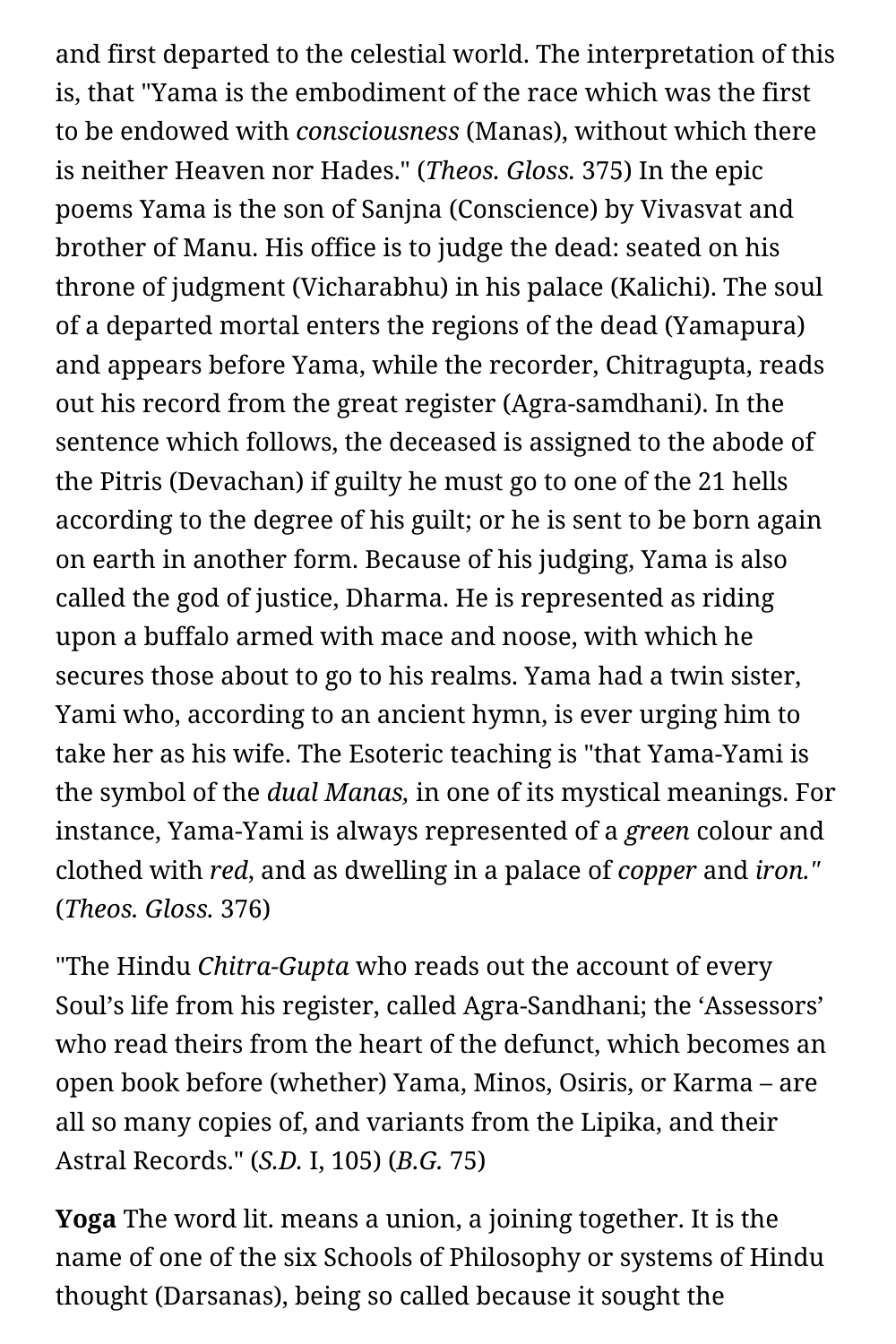attainment of union or at-one-ness with the divine-spiritual essence within a man, this being virtually identical with the spiritual essence or Logos of the universe. This school was founded by Patanjali and his teachings are extant in a work written by him known as *Yoga Aphorisms.* However, even before his time a far grander and more inclusive system had been inculcated for ages, an ancient sage, Yajnavalkya, having outlined the same tenets. There are many systems based on Yoga, all derivative from the original system and hence all using the name yoga, thus: Jnana-Yoga, Raja-Yoga, Bhakti-Yoga, Karma-Yoga, etc. Each of these stresses one particular aspect of the teaching. The *Bhagavad-Gita* itself is a text-book of the highest system of Yoga. (\**yuj,* to join, to yoke. *B.G.* 15)

**Yogi** (nom.: dict. Yogin) A devotee: one who practises the Yogasystem. In ancient times such devotees practised the highest ethics without recourse to the prescribed religious observances and sacrifices: in modern times, however, the word is often applied to any devotee in India, whether practising Yoga or not. (*B.G.* 44)

**Yudhamanyu** A warrior on the side of the Pandavas. (m. having a warlike spirit. *B.G.* 2)

**Yudhishthira** The eldest son of Kunti and the god of justice, Dharma. In the *Mahabharata* Yudhishthira is not represented as a valorous warrior but is portrayed as excelling in the kingly virtues of justice and wise sovereignty over his kingdom of Indraprastha, which was given to him by Dhritarashtra and was adjacent to Hastinapura. Through the scheming of the Kauravas under Duryodhana, Yudhishthira lost his kingdom (as it was made the stake at a game of dice), and as the result of a second game he and his four brothers were compelled to exile themselves for 13 years. At the end of the period of exile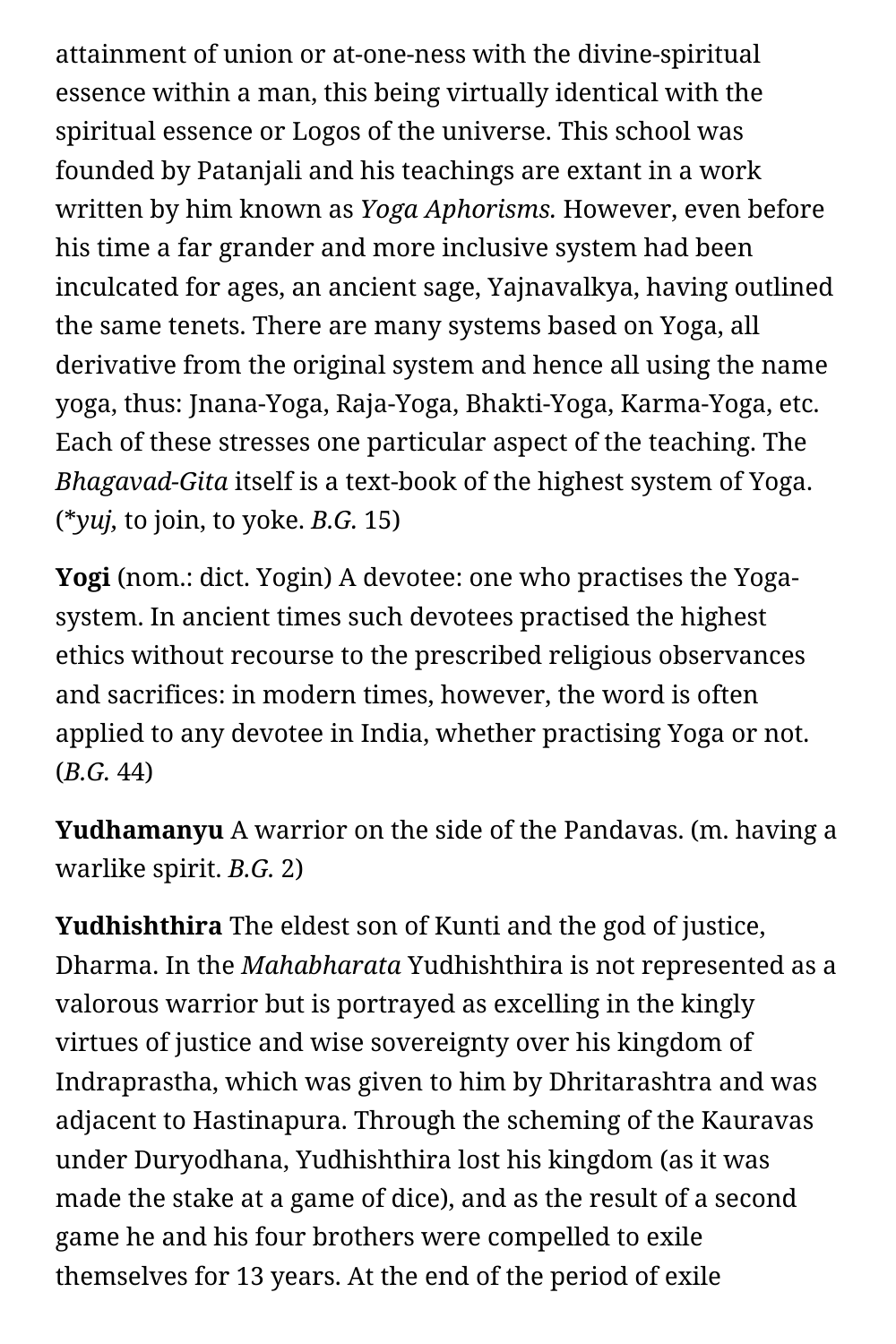Yudhishthira commenced negotiations for a peaceful restoration of his kingdom, in which Krishna assisted. He was unsuccessful and a conflict was imminent. Yudhishthira was dissuaded from withdrawing from the battle by Krishna, who assured him of victory. At the end of the war he was enthroned at Indraprastha, as well as at Hastinapura by Dhritarashtra, and his eminence was later assured through the performance of the Asvamedha sacrifice. After the death of Krishna, the Pandavas decided to abandon the world, and the closing book of the epic describes their journey and their death, one by one, except that of Yudhishthira. He descends into hell and then ascends to heaven (Svarga) but renounces it because his faithful dog was refused entrance with him; because of his compassion, he is readmitted, however, by his parent, the god Dharma.

"Yudhishthira – the first King of the *Sacea,* who opens the Kali Yuga era, which has to last 432,000 years – 'an actual King and man who lived 3102 years B.C.,' applies also, name and all, to the great Deluge at the time of the first sinking of Atlantis. He is the 'Yudhishthira born on the mountain of the hundred peaks at the extremity of the world *beyond which nobody can go'* and 'immediately after the flood.' " (*S.D.* I, pp. 369-70)

Symbolically Yudhishthira represents the Higher Ego in man. (m. firm or steady in battle. *B.G.* 4)

**Yuga** An age or period, referring especially to an age of the world, of which there are four enumerated in Hindu chronology as follows: (1) Krita-yuga or Satya-yuga, fit. 'golden age' – the age of purity and innocence when virtue reigns and there is no injustice in the world, lasting for a period of 4,000 years of the gods; (2) Treta-yuga, 'age of triads,' or the 'age of the three sacred fires,' *i.e.,* three of the four sacred fires being worshiped – the Silver Age, lasting for 3,000 years of the gods; (3) Dvaparayuga, 'age of the